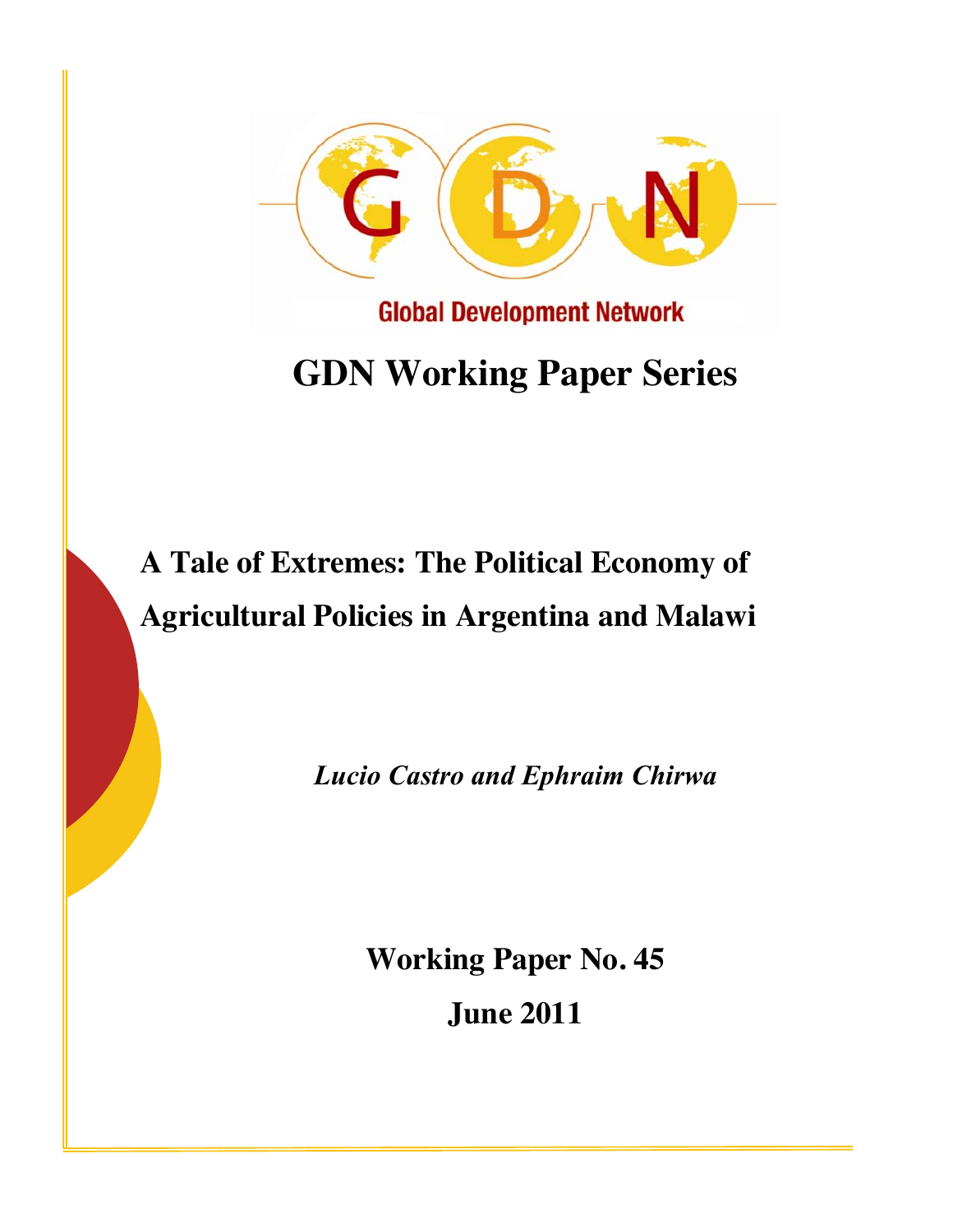#### **About GDN**

The **Global Development Network (GDN)** is a leading International Organization of developing and transition country researchers, policy and research institutes promoting the generation, sharing, and application to policy of multidisciplinary knowledge for the purpose of development. Founded in 1999, GDN is now headquartered in New Delhi, with offices in Cairo and Washington.

This Working Paper has been prepared as part of the GDN's first Inter-regional Research Project *Latin America and Africa: Cross-Regional Dialogue on the Effects of Commodity Dependence.* The project has been funded by the World Bank and the UK Department for International Development (DFID). The views expressed in this publication are those of the author(s) alone.

© GDN, 2011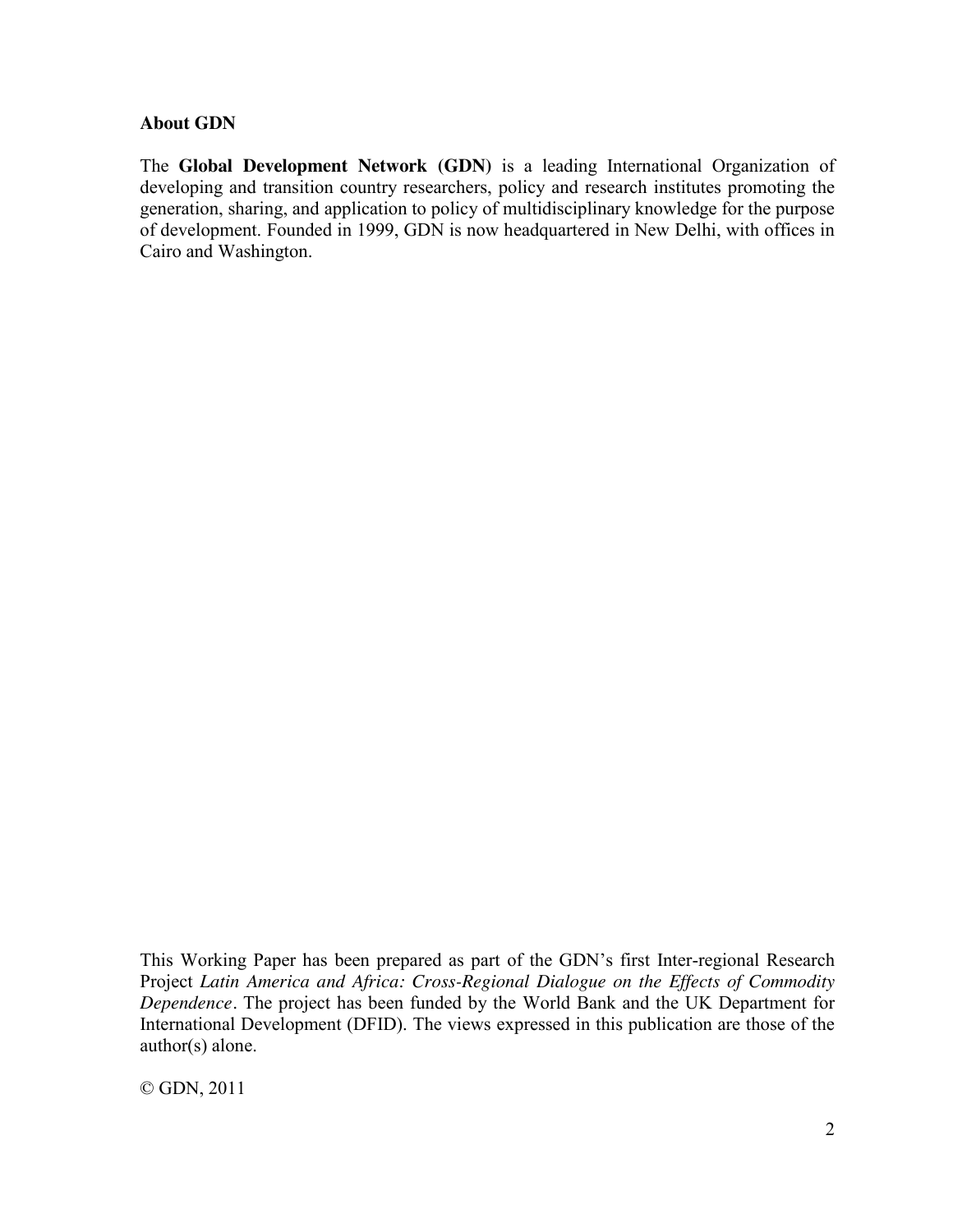#### **A Tale of Extremes:**

#### **The Political Economy of Agricultural Policies in Argentina and Malawi**

## **Lucio Castro[1](#page-2-0) and Ephraim Chirwa[2](#page-2-1) [3](#page-2-2)**

#### *Abstract*

We attempt to answer why two countries so alike as Argentina and Malawi have implemented similarly discriminatory policies against their large agricultural sector, and then examine the effects of those policies upon the long run economic performance of both countries. By analyzing their agricultural policymaking process and using descriptive statistics and time series econometric techniques, we find that policy responses to exogenous economic shocks are to a large extent endogenous to the policymaking process -specifically, discriminatory policies are more likely the more fragmented the agricultural sector and the more informal the productive organization- and that discriminatory policies negatively affected long term growth.

<span id="page-2-0"></span><sup>&</sup>lt;sup>1</sup> Director of the International Economics Program, CIPPEC (Center for the Implementation of Public Policies for Growth and Equity), Callao 25, First Floor, Buenos Aires, Argentina. Corresponding author. Email: lcastro@cippec.org.

<span id="page-2-1"></span><sup>&</sup>lt;sup>2</sup> Associate Professor of Economics, Department of Economics, University of Malawi, Chancellor College, PO Box 280, Zomba.

<span id="page-2-2"></span><sup>&</sup>lt;sup>3</sup> We thank the Global Development Network (GDN) for its invaluable support to this project. We are also grateful to Mauricio Cárdenas, Ana María Pieschacón, Olu Ajakaiye and an anonymous referee for their valuable comments and suggestions to a previous version of this paper. Matias Cano and Antonella Mancino provided superb research assistance and Paula Szenkman assisted at different stages of this project. The opinions expressed in this document are those of the authors and do not necessarily reflect those of GDN or the institutions they belong to.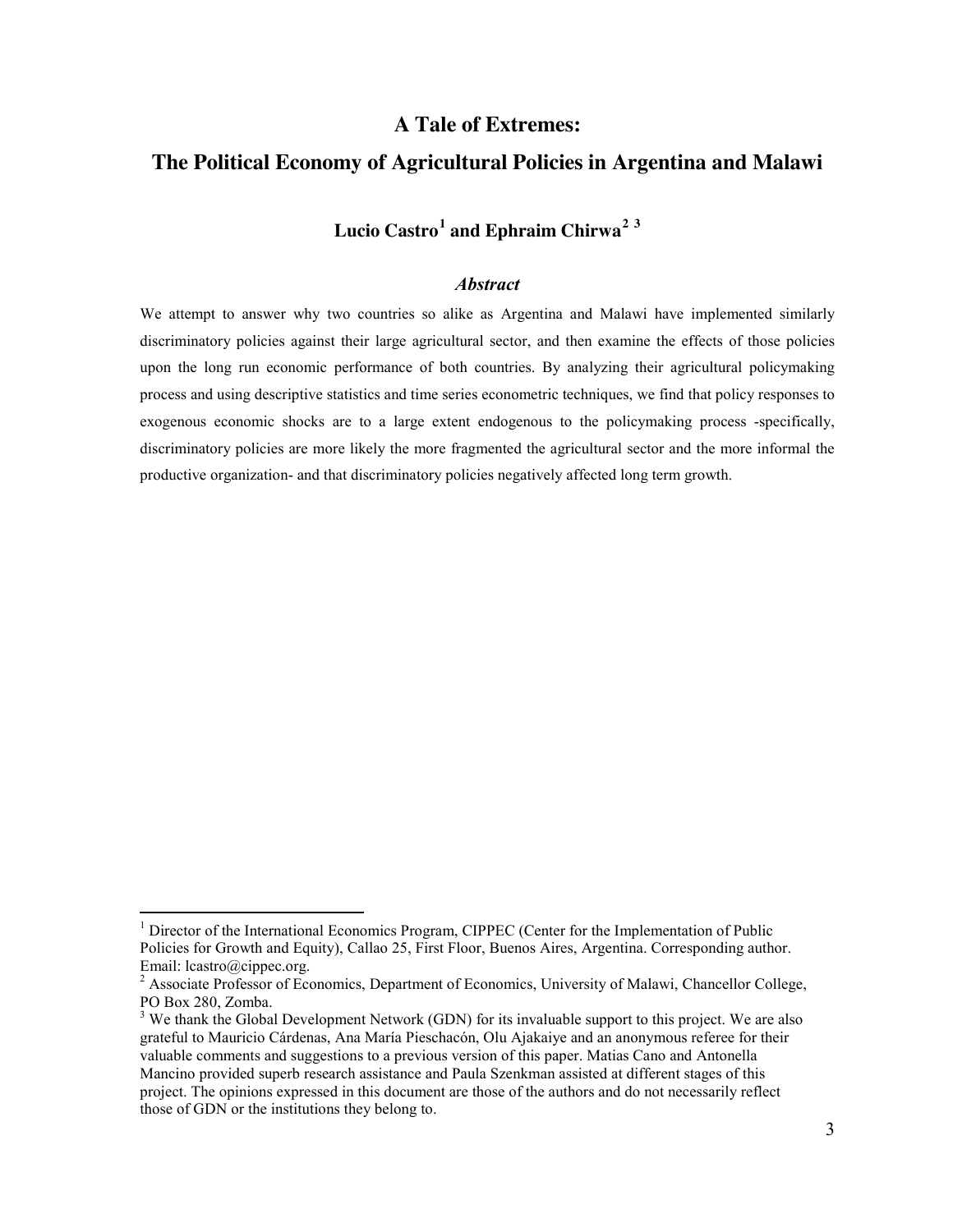#### **1. INTRODUCTION**

Argentina is a middle.high income country located in South America, endowed with a relatively small population living on an immense geography. It is also one of most competitive agricultural producers in the world. In turn, Malawi is a small but densely populated, landlocked and low income economy situated in Southern Africa. It is also one of the poorest countries in the world and a large net food importer, frequently affected by serious food security crisis.

Despite these vast differences, Argentina and Malawi share some commonalities. Agriculture is a crucial activity for both economies. Historically, they have both imposed highly distortive policies against their agricultural sector. More intriguingly, their economic performance in the long run has been similarly disappointing.

What are the economy.wide consequences of these countries´ specialization in agricultural production? Why two countries so alike have implemented similarly discriminatory policies against its agricultural sector? Why their economic performance over the long term has been so disappointing? Is this related to policy discrimination against agriculture? Is it possible to identify some common factors in both countries that explain the persistence of distortive policies in the agricultural sector?

We attempt to provide some answers to these questions by analyzing the political economy of agricultural policies in Argentina and Malawi from a comparative and historical perspective. We also examine the effects of these policies upon the long run economic performance of both countries. To do so, we mix the use of an analytical narrative, aimed to understand the rationale and dynamics of the agricultural policymaking process (PMP), with the utilization of descriptive statistics and time series econometric techniques to analyze the long run economic impacts of agricultural price shocks.

We find that policy responses in Argentina and Malawi to economic shocks that are exogenous to the agricultural sector (e.g. exchange rate devaluations, variations in the terms of trade or the ideology of the Government) are, to a large extent, endogenous to the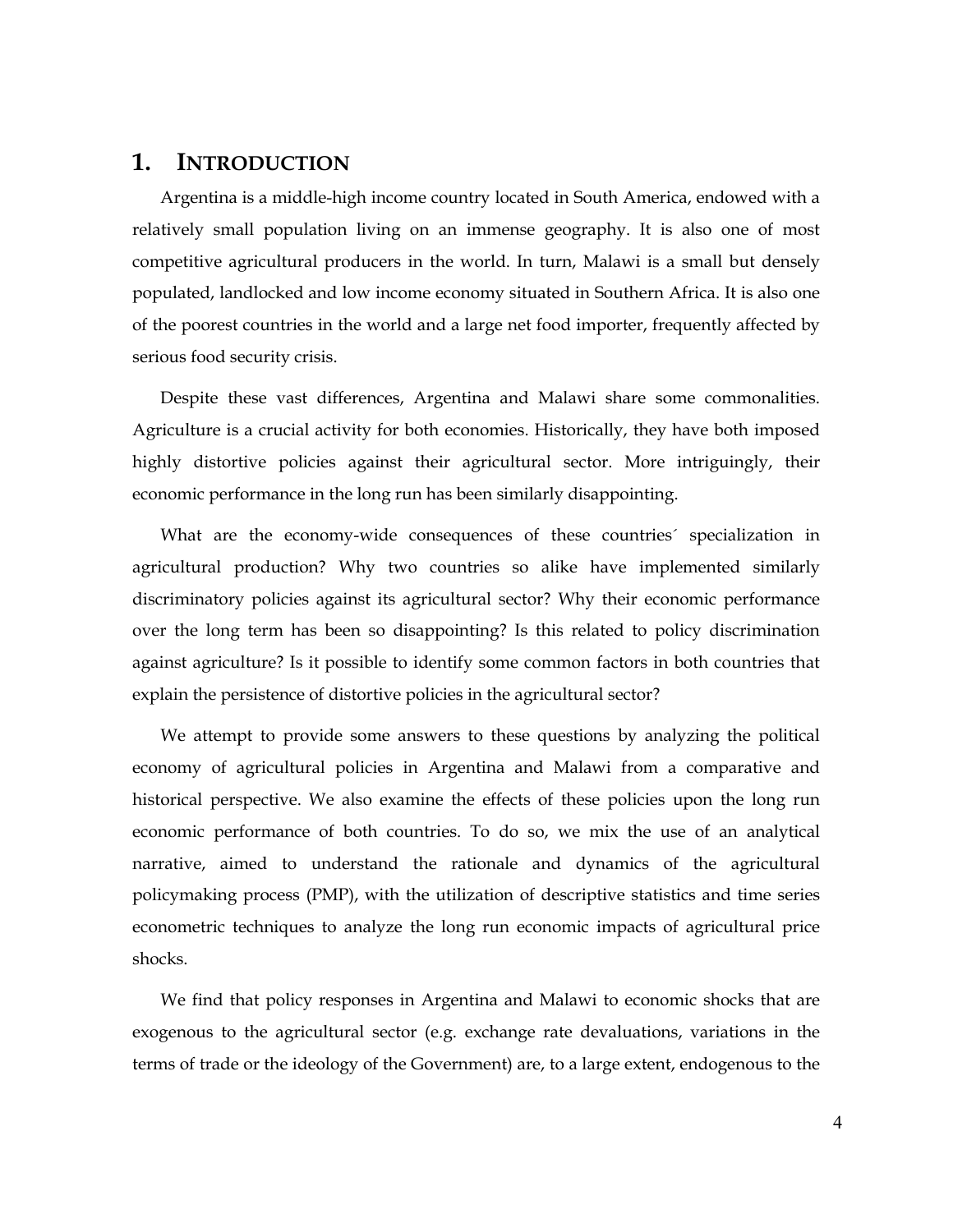agricultural policy making process (PMP) that, in turn, emerges from sector-specific political economy equilibria.

Our main hypotheses is that, albeit the two countries are extremely different in many respects, certain common features of their PMP and, at least partially, of the economic structure of both countries, make them respond in similar ways to exogenous price and policy shocks in the agricultural policy arena. Specifically, our investigation suggests that discriminatory agricultural policies are more likely to be implemented in the presence of an agriculture sector characterized by productive and geographical fragmentation and a largely informal productive organization.

We contribute to the literature by applying the PMP political economy framework to the analysis of a specific arena: agricultural policy, and to an African and a Latin. American economy from a comparative and historical perspective. Another contribution is to examine the long run economic effects of agricultural price and policy shocks on economic growth in the two countries.

The remainder of the paper is organized as follows. Section 2 compares the structure and evolution of the economy in Argentina and Malawi from a comparative and historical perspective. Section 3 analyses the links between the features and evolution of the agricultural sector and the long run economic performance of both countries. Sector 4 studies the political economy of the agricultural policies in Argentina and Malawi. Section 5 provides an empirical assessment of the sectoral and broader economic effects of agricultural price and policy shocks in both countries. Section 6, concludes.

#### **2. A TALE OF EXTREMES**

In this section, we provide a description of the similarities and differences between the economies of Argentina and Malawi. Second, we analyze the structure, evolution and economic importance of the rural sector in both countries. Third, we provide an account of the participation of agricultural production and exports in global markets with particular attention to its relative productivity performance.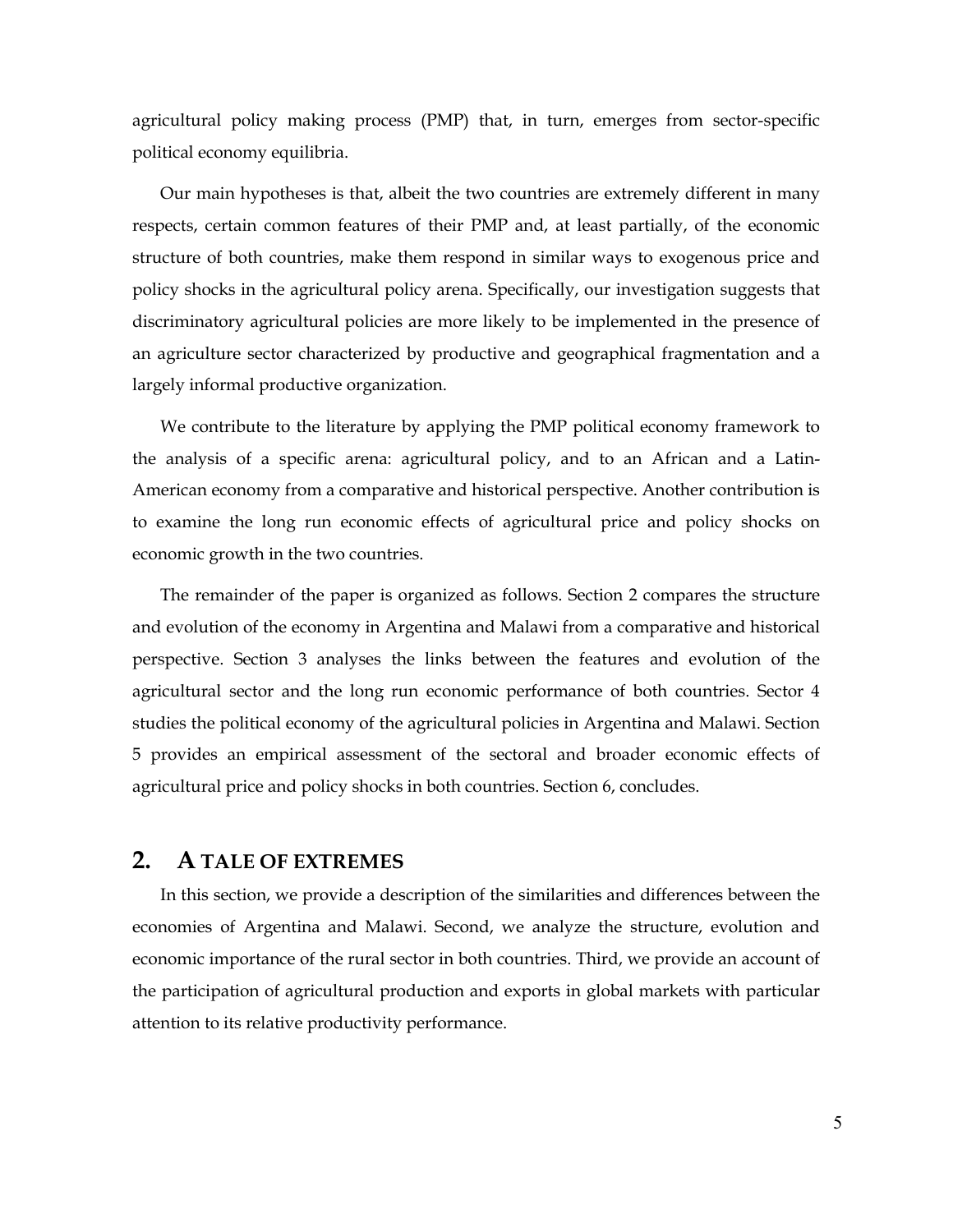#### *2.1. THE ECONOMY*

Argentina and Malawi are extremely dissimilar economies. The Argentine economy is 46 times larger than the Malawian economy. While the PPP.adjusted gross domestic product (GDP) of Argentina is around US\$ 566.9 billion, Malawi´s is only US\$ 12.3 billion. Argentina is also 16 times wealthier than Malawi, with a GDP per capita (PPP.adjusted) of US\$ 14.126 versus only US\$ 881, respectively. Additionally, the population of Argentina is almost three times larger than the one of Malawi (40 million vs. 14 million inhabitants). However, Malawi is a more densely populated country, with 128 inhabitants per kilometer against only 15 inhabitants in the case of Argentina. (See Table 1)

| Table 1: Argentina and Malawi. The Economy      |           |               |  |  |  |  |  |  |
|-------------------------------------------------|-----------|---------------|--|--|--|--|--|--|
|                                                 | Argentina | <b>Malawi</b> |  |  |  |  |  |  |
| GDP in PPP (U\$S millions)                      | 566,922   | 12,271        |  |  |  |  |  |  |
| GDP per capita (thousands of U\$S PPP adjusted) | 14,126    | 881           |  |  |  |  |  |  |
| Population (millions)                           | 40        | 14            |  |  |  |  |  |  |
| Density (inhabitants per squared km)            | 15        | 128           |  |  |  |  |  |  |
| Skilled/Unskilled (Percent)                     | 0.81      | 0.33          |  |  |  |  |  |  |
| Capital/Labor (thousands of U\$S)               | 55.5      | 1.6           |  |  |  |  |  |  |
| Human Development Index (2007)                  | 0.87      | 0.49          |  |  |  |  |  |  |

**Source:** own calculations based on FAOSTAT, IMF & UNDP (2010)

Table 1 also shows that, in terms of their factor endowments, Argentina has a more skilled labor force, with a ratio of skilled to unskilled workers that it is 2.5 times larger than in the case of Malawi. Argentina, in turn, is a more capital abundant economy, as pointed by a capital to labor ratio almost 35 times larger than Malawi´s. As a result of these large differences, Argentina scores 0.87 in the Human Development Index (HDI) confectioned by UNDP and Malawi, 0.49.

Table 2 presents other relevant comparative macroeconomic indicators for the 1980. 2008 period. Historically, Argentina has had a gross saving rate that was on average twice the rate of Malawi as percent of GDP. However, investment is similarly low in both countries, with a gross capital formation rate of around 20 percent of GDP on average over this period. The economy of Malawi, in turn, has experienced large macroeconomic imbalances, as suggested by an average negative current account balance hovering minus 10 percent of GDP. Finally, inflation has been higher in Argentina than in Malawi, with an annual average annual inflation rate close to 178 percent against a 20 percent rate in the latter between 1980 and 2008.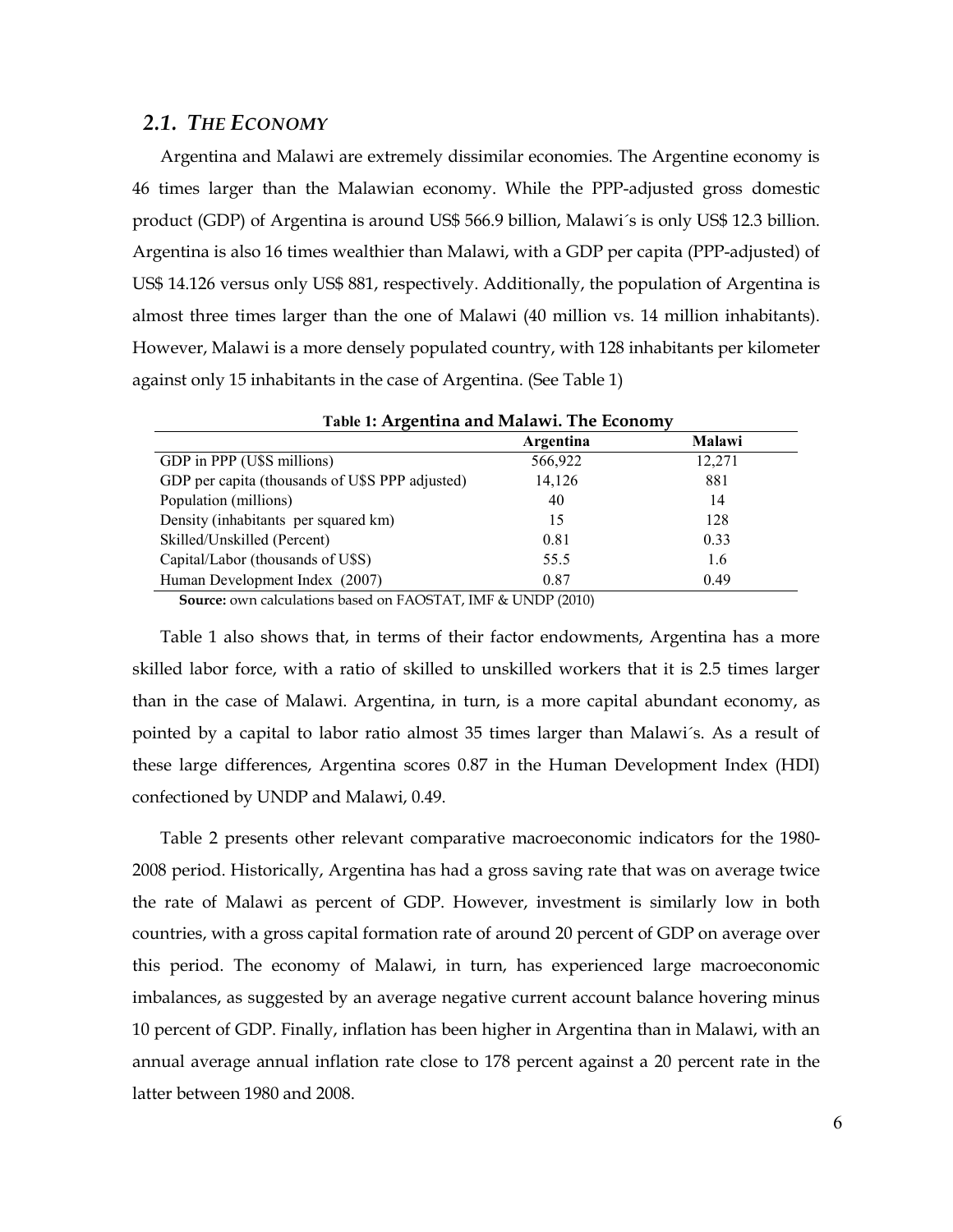|                                    | 1 ales 1700-40001<br>Argentina | Malawi  |
|------------------------------------|--------------------------------|---------|
| Gross capital formation (% of GDP) | 21,00                          | 19,52   |
| Gross savings (% of GDP)           | 19,31                          | 11,16   |
| Current account balance (% of GDP) | $-0.80$                        | $-9,28$ |
| Annual inflation rate (in percent) | 178,0                          | 20,4    |

**Table 2: Argentina and Malawi: comparative macroeconomic indicators (annual average rates 1980-2008)**

**Source:** own calculations based on IFS/IMF (2010)

In spite of these differences, the economic performance of Argentina and Malawi has been, however, similarly disappointing in the long run. [Table 3](#page-6-0) shows that Argentina´s GDP per capita has grown annually only 0.17 percentage points above Malawi's (1.39 vs. 1.22 percent per year, respectively) between 1960 and 2000. Over the same period of time, Argentina´s income per inhabitant grew below the Latin American and the world´s averages. On the contrary, Malawi was able to surpass the average African growth performance.

<span id="page-6-0"></span>Table 3: Real GDP per capita average decadal growth rates (in 1990 International Geary-Khamis **dollars and percent)**

| Country / Region | 1960s | 1970s | 1980s   | 1990s   | 2000 <sub>s</sub> | 1960-<br>2000 |
|------------------|-------|-------|---------|---------|-------------------|---------------|
| Argentina        | 2,70  | 1,64  | $-2,20$ | 3,08    | 1.74              | 1,39          |
| Malawi           | 1,69  | 3,69  | $-1.69$ | 1,81    | 0,60              | 1,22          |
| LAC              | 2,27  | 3,24  | $-0.24$ | 1,19    | 1,62              | 1,62          |
| Africa           | 2,10  | 1.67  | $-0,31$ | $-0.08$ | 2,16              | 1,11          |
| World            | 3,02  | 2,20  | 1,32    | 1,30    | 3,11              | 2,19          |

**Source**: own calculations based on Maddison (2009)

Notwhistanding these similarities in the long run, Argentina and Malawi have followed different growth paths over the last twenty years. In the 1990s, Argentina experienced a growth acceleration episode, with GDP per capita growing at a rate that was three times higher than the world average. On the contrary, Malawi was barely able to grow above the world rate. Again, in the first years of the  $21<sup>st</sup>$  Century, whilst Argentina achieved a better performance than the Latin American region but 60 per cent lower than the world rate, Malawi´s growth was below the regional and global benchmarks.

#### *2.2. THE AGRICULTURAL SECTOR*

Agriculture plays a crucial role for the economies of Argentina and Malawi. In Argentina, agriculture and agro.based industry account for 18.5% of GDP and 36.5% of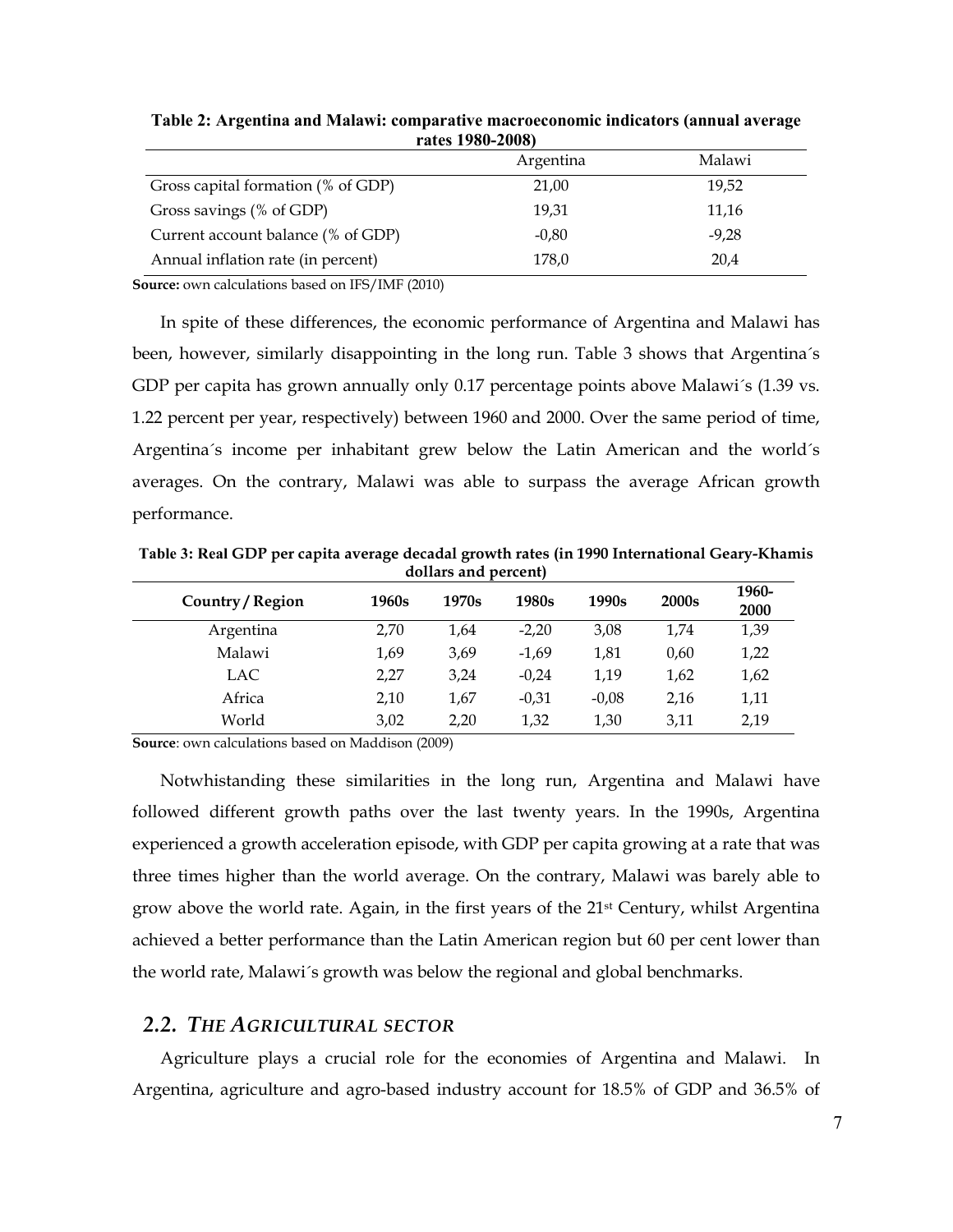total employment. Around 56% of total exports are also made up of agricultural products. Additionally, more than 40% of total tax revenues of the Central Government are generated by the agricultural sector (Castro and Diaz Frers, 2009; Nogues et al. 2008).

In Malawi, the agricultural sector contributes with more than 35% of GDP. Agriculture is also a major source of livelihoods for more than 85 percent of the population, which is mostly rural. National surveys estimate that crop production accounts for 74 percent of all rural incomes and agriculture is the most important occupation for 71 percent of rural population (Chirwa, 2009).

The significant role of the agricultural sector in Malawi is evident from its contribution to the gross domestic product (GDP). Agriculture accounts for more than 40 percent of GDP and contributed more than 50 percent between 2002 and 2004. Contrastingly, the manufacturing sector only contributes about 9 percent to Malawi´s GDP. The performance of the Malawian economy is also closely linked to the performance of the agricultural sector, except between 2004 and 2005 when the agricultural sector experienced a decline while GDP continued to grow at impressive rates. (See Figure 1)



**Figure 1: Malawi - Agriculture share in GDP and growth rate, 2000-2008**

**Sources**: own calculations based on WDI (2010)

The relative importance of the agricultural sector in the GDP also varies across the two countries, as can be observed in Figure 2. While the percentage share of agriculture hovered 10 percent of the Argentine GDP in 1964.2008, in the case of Malawi accounted for around 35 percent of valued added. Moreover, in Argentina the share of farm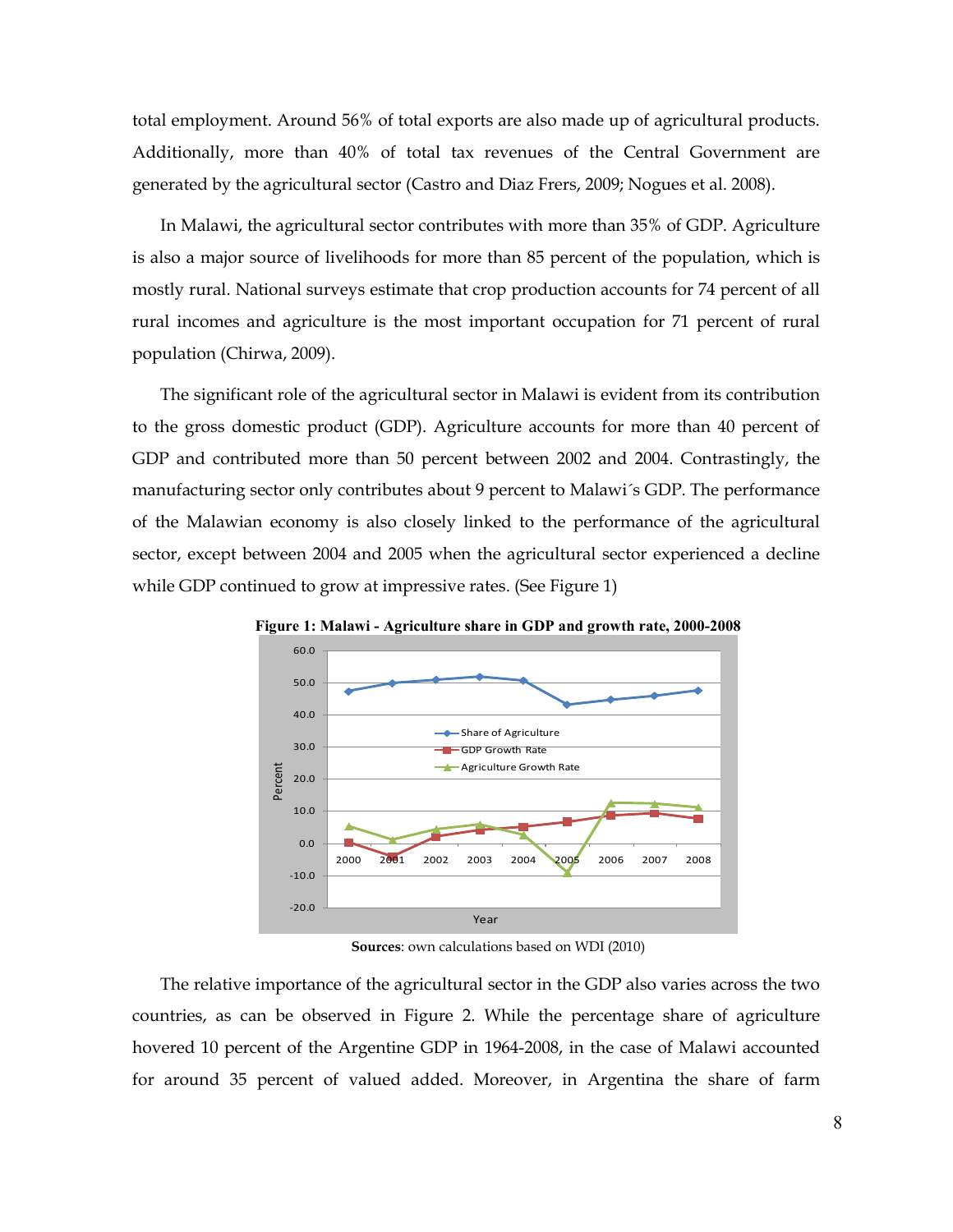production in the GDP has been consistently declining since the 1960s, whereas it has recovered significantly in Malawi after hitting a historical bottom low at the beginning of the nineties.



**Sources**: own calculations based on WDI (2010)

In turn, while Argentina is one of the larger net exporters of foodstuffs worldwide, Malawi is a net food importer affected by recurrent food security crisis. Similarly, in Argentina agriculture is a capital and technology intensive sector, with productivity levels close to the international frontier. In contrast, agriculture in Malawi is largely a subsistence activity with the majority of the farms operating far below the global production standards. Table 4 summarizes these differences between the two countries´ agricultural sectors.

| <b>Indicator</b>  | Argentina                                                                                                                                    | Malawi                                                                                                                                      |  |  |
|-------------------|----------------------------------------------------------------------------------------------------------------------------------------------|---------------------------------------------------------------------------------------------------------------------------------------------|--|--|
| Size / Importance | $7/10\%$ of GDP<br>$\bullet$<br>35.2% of labor force<br>$\bullet$<br>(agribussiness)<br>Only 2% of the population is rural.<br>$\bullet$     | 33/40% of GDP<br>$\bullet$<br>71% of labor force<br>$+90\%$ of foreign exchange<br>٠<br>earnings<br>85% of the population is<br>٠<br>rural. |  |  |
| <b>Structure</b>  | Dominated by a few crops ( <i>i.e.</i> )<br>$\bullet$<br>soybeans, maize, wheat, beef,<br>corn).<br>Irrigation based<br>Largeholders farmers | Dominated by few crops ( <i>i.e.</i> )<br>Tobacco, maize and<br>groundnuts)<br>Rain-fed based.<br>Smallholders farmers                      |  |  |
| Production        | Commercial Agriculture<br>Capital and technology intensive                                                                                   | Subsistence farming<br>Labor intensive                                                                                                      |  |  |
| Productivity      | Close to the international frontier                                                                                                          | $_{\text{low}}$                                                                                                                             |  |  |

| Table 4: Agricultural sector comparative indicators |
|-----------------------------------------------------|
|-----------------------------------------------------|

**Source:** own elaboration based on the sources mentioned in Table 1.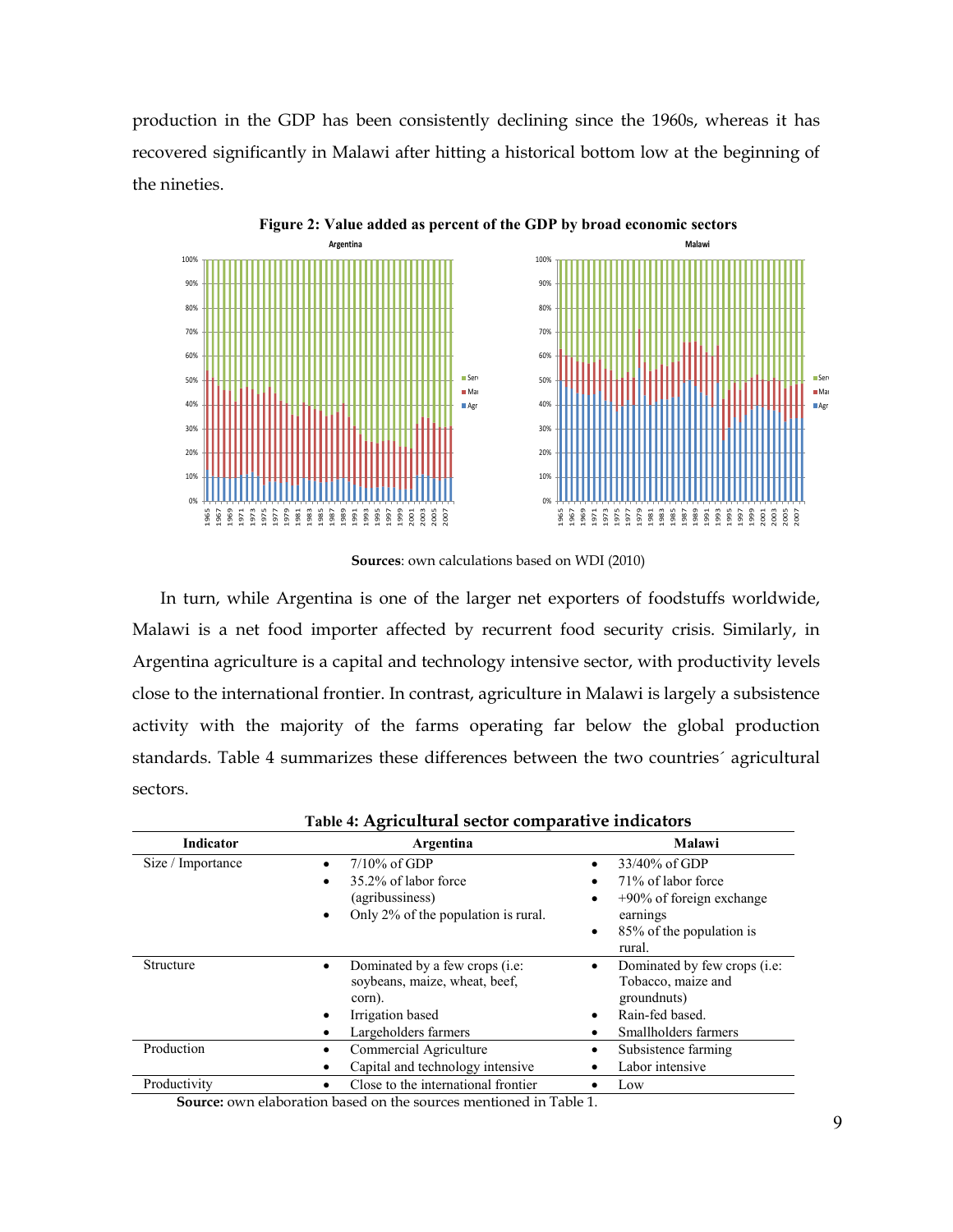The agricultural export basket of Argentina is dominated by a few commodities and first transformation products, and a relatively smaller proportion of food ready for human consumption. Soybeans are the main exporting crop, accounting for 22 percent of export earnings. Maize, wheat and bovine meat also account for a significant share of agricultural exports. (See Table 5)

| Product          | Value in thousands of U\$S | Percentage share in total<br>agricultural products |  |  |
|------------------|----------------------------|----------------------------------------------------|--|--|
| Soybeans cake    | 5.748.011                  | 10,3%                                              |  |  |
| Soybean oil      | 4.419.050                  | 7,9%                                               |  |  |
| Soybeans         | 3.435.061                  | $6.2\%$                                            |  |  |
| Maize            | 2.253.083                  | 4,0%                                               |  |  |
| Wheat            | 2.015.981                  | 3,6%                                               |  |  |
| Meat             | 1.201.542                  | 2,2%                                               |  |  |
| Sunflower oil    | 630.051                    | 1.1%                                               |  |  |
| Wine             | 496.837                    | $0.9\%$                                            |  |  |
| Milk Whole Dried | 313.588                    | $0.6\%$                                            |  |  |
| Pears            | 271.158                    | 0.5%                                               |  |  |
| Other products   | 34.994.438                 | 62,7%                                              |  |  |
| Total            | 55.778.800                 | 100,0%                                             |  |  |

**Table 5: Argentina – Top ten agricultural exports (in thousands of U\$S and percentage share of total agricultural exports) in 2009**

**Source**: own calculations based on FAOSTAT (2010) and WEO (2010).

The Malawian agricultural sector is also dominated by a few crops mainly based on rain fed cultivation. The main agricultural commodities are maize, rice, cassava, groundnuts, pulses, sorghum, millet, cotton, tobacco, tea and coffee. The most important crop grown by the smallholder farmers is maize, the main staple crop in Malawi. (see Table 6)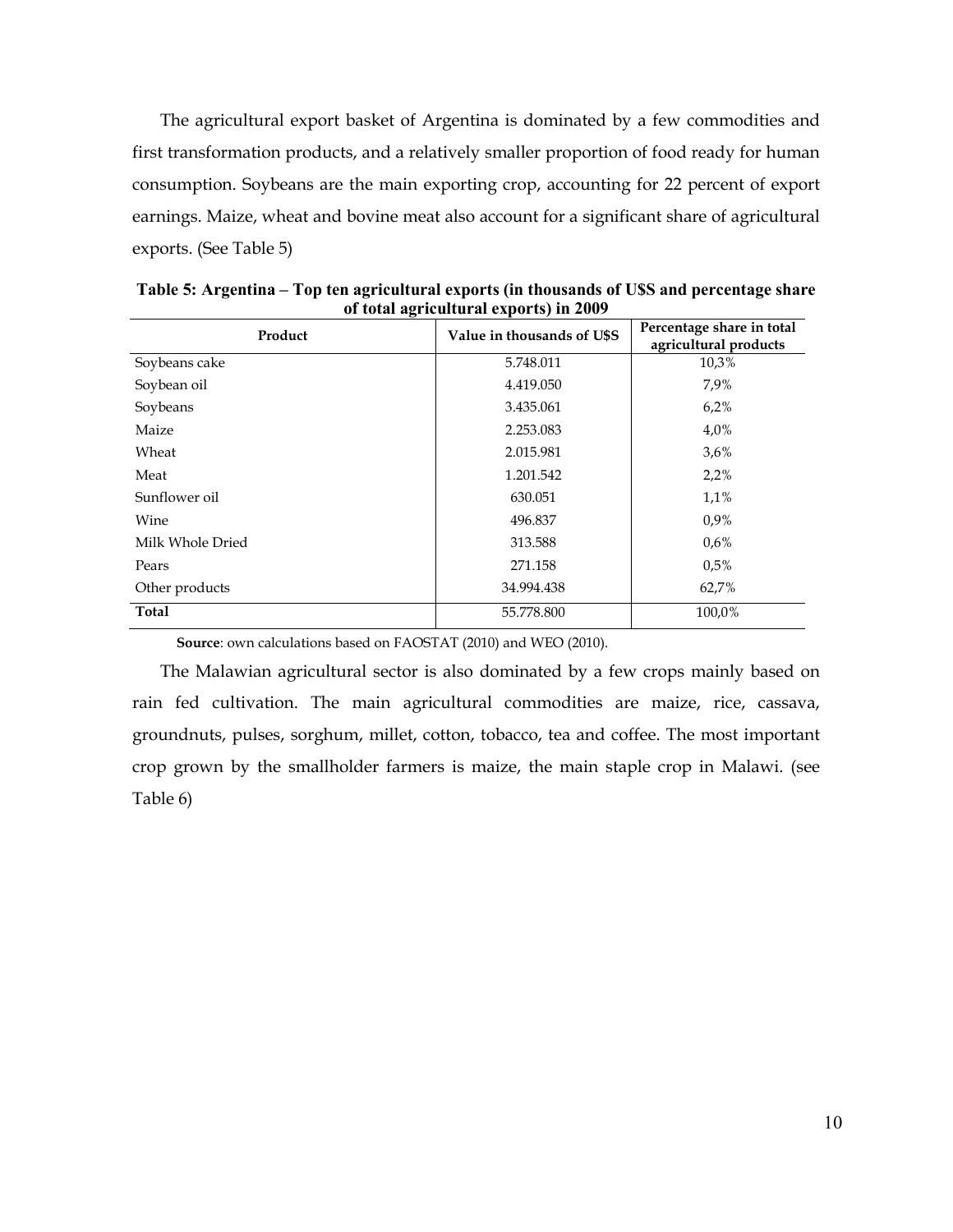| o<br>Product            | Value in thousands of U\$S | Percentage share |
|-------------------------|----------------------------|------------------|
| Tobacco, unmanufactured | 422.685                    | 52,2%            |
| Maize                   | 100.224                    | 12,4%            |
| Sugar Raw Centrifugal   | 60.546                     | 7,5%             |
| Tea                     | 55.415                     | 6,8%             |
| Sunflower seed          | 31.967                     | 3,9%             |
| Cotton lint             | 22.082                     | 2,7%             |
| Peas, dry               | 11.666                     | 1,4%             |
| Groundnuts Shelled      | 8.261                      | 1,0%             |
| Nuts, nes               | 7.089                      | 0,9%             |
| Rubber Nat Dry          | 5.670                      | 0.7%             |
| Other products          | 84.395                     | 10,4%            |
| Total                   | 810.000                    | 100,0%           |

**Table 6: Malawi – Top ten agricultural exports (in thousands of U\$S and percentage share of total agricultural exports) in 2009**

Tobacco is the main export crop accounting for about 60 percent of export earnings, 23 percent of the tax base and about 10 percent of gross domestic product in the 1990s. Tea and sugar are the second and third most important export crops, respectively. However, more recently, pulses, cotton, coffee and groundnuts are some of the emerging export crops. Tea and sugar are mainly grown under estate management with a small proportion of output produced by smallholder farmers. Since 1992, smallholder farmers began participating in the cultivation of tobacco. Most of the other crops such as maize, cotton, groundnuts have always been cultivated mostly by smallholder farmers.

Maize is cultivated by smallholder farmers mainly to meet their subsistence needs, with less than 20 percent produced as marketed surplus. According to the World Bank (2003), food crops account for about 70 percent of agricultural value added. Although maize is almost all grown by smallholder farmers in the rural areas, a large proportion of smallholder farmers do not produce adequate food to last them from one season to another and therefore rely on the market to provide food supplies.

Between 2002 and 2008, total exports increased 74% in Argentina reaching an historical record of US\$ 70,588 million dollars. Furthermore, in the 2002.2005 period, agribusiness exports grew by 57%, going from U\$S 13,410 million in 2002 to U\$S 21,088 millions in 2005, and explaining 54% of the outstanding growth in the foreign trade sector. Agriculture also remains as the main generator of foreign currency.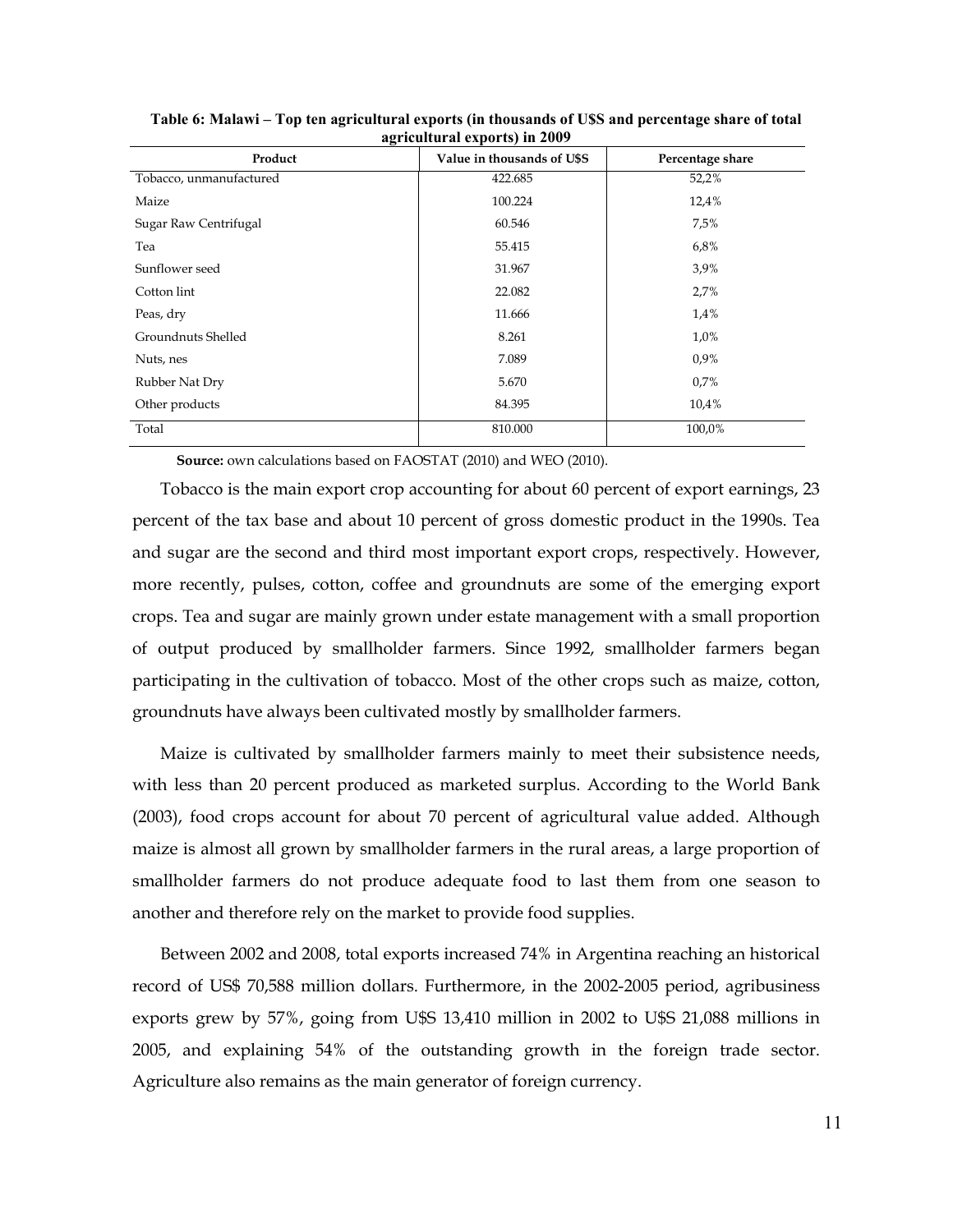As can be seen in Figure 3, Argentina has experienced an important process of diversification in its agricultural exports in the last 30 years, as measured by the Herfindahl concentration index. In contrast, Figure 4 shows that Malawi has displayed a process of concentration in its agricultural exports from the 1970s up to 1990, with a brief episode of diversification in the nineties, and a renewed product concentration from 2001 on.



**Source**: own calculations based on FAOSTAT (2010) and Ferreres (2006).

**Note**: the Herfindahl index is defined as  $H = \sum_{i=1}^{n}$ *i*  $H = \sum s_i^2$ 1  $\frac{2}{i}$ , where *s* is the share of product *i* in total agricultural exports and N is the number of products.

Figure 5 (a) and (b) shows that growth in crop yields for maize and wheat in Argentina was consistently below the United States up to the end of the 1980s, in coincidence with a peak in export taxes and other discriminatory policies against the agricultural sector (see Galiani and Porto, 2010). Only from the 1990s on, when export restrictions were completely removed, Argentine crop yields started to converge with, and even exceed, the American ones. In the case of soybean, yields are substantially larger than in the United States.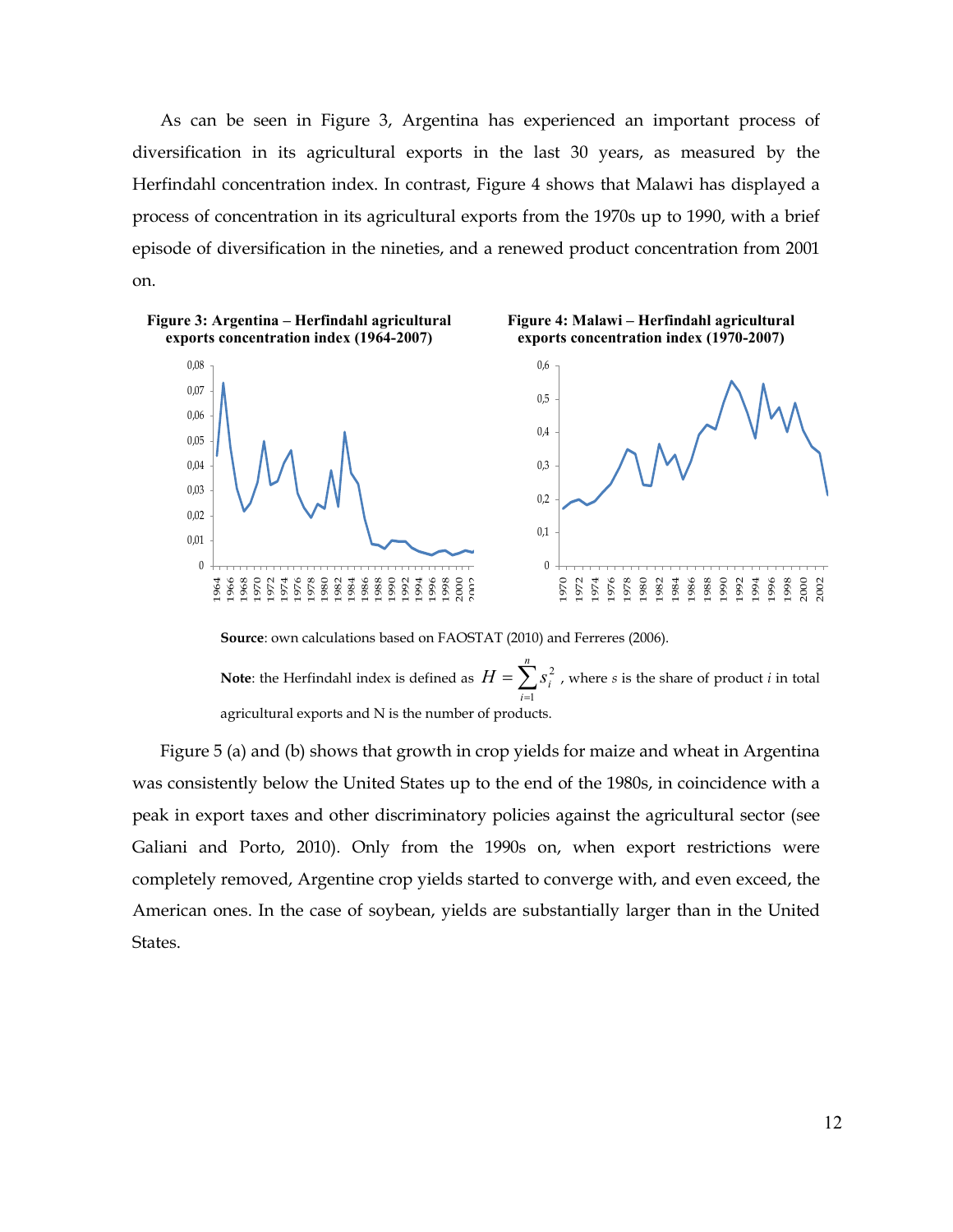

**Figure 5: Maize and Wheat yields (Index number 1964=100) in Argentina, Malawi and the US (a) Maize (b) Wheat**

**Source**: own calculations based on FAOSTAT (2010)

**Figure 6: Soybean yields (Index number 1964=100) in Argentina and the US (1964-2007)**



A more refined measure of productivity, Total Factor Productivity (TFP), illustrates even more neatly the differences between the agricultural sector of Argentina and Malawi. Looking, first, at crop production, Table 9 shows that Argentina enjoyed a TFP growth rate that was twice the regional average in both periods. Contrastingly, Malawi´s crop TPF was half the African rate in 1961.1980. Over 1981.2001, the TFP of the Malawian crop sector was negative, while the region grew annually at a healthy rate of 2.4%.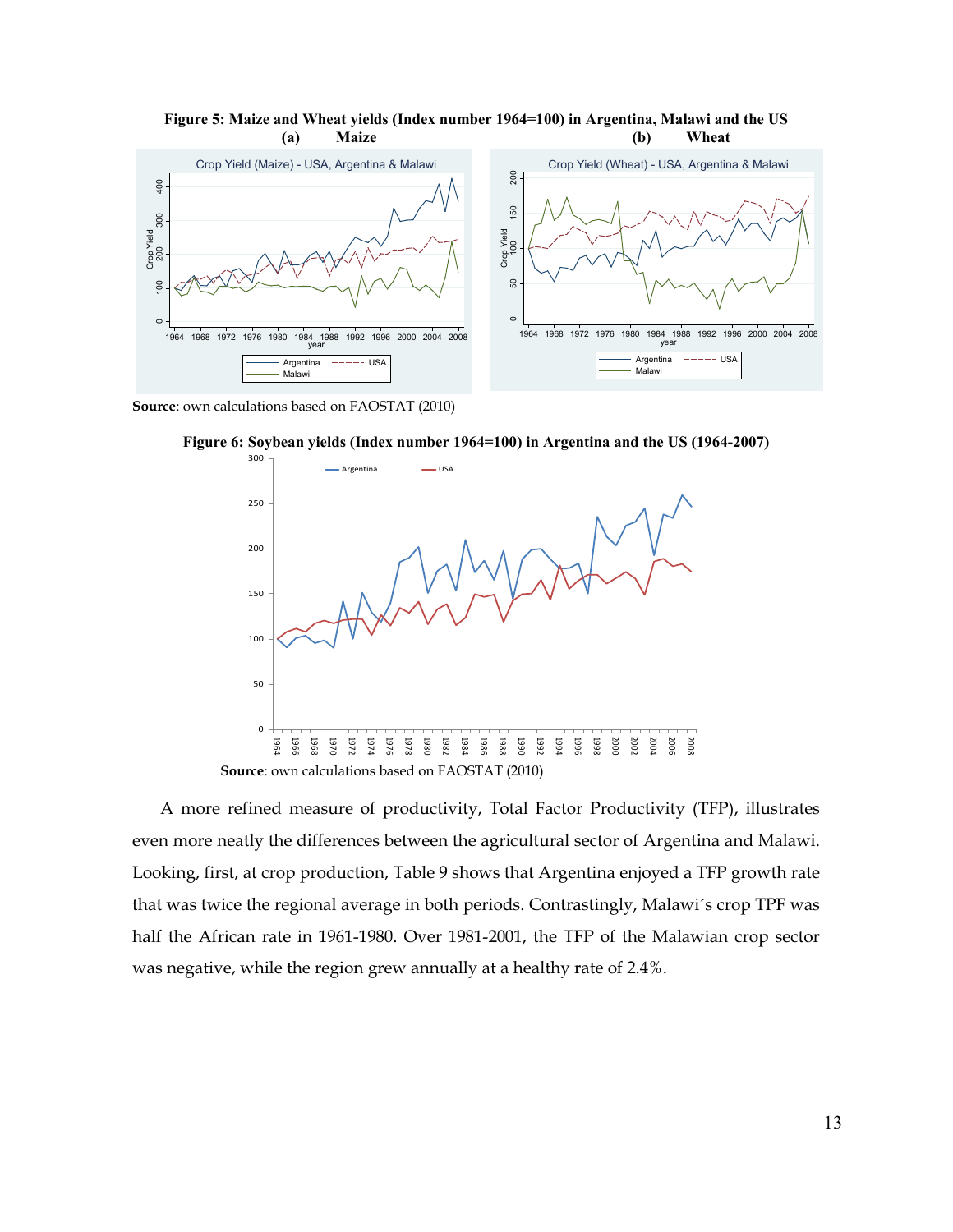|              | Crops |                     |        | Livestock | Aggregate |                                                     |        |  |
|--------------|-------|---------------------|--------|-----------|-----------|-----------------------------------------------------|--------|--|
|              |       | 1961-1980 1981-2001 |        |           |           | 1961-1980 1981-2001   1961-1980 1981-2001 1961-2001 |        |  |
| Malawi       | 0.6   | $-1.2$              | $-0.3$ | $-1.5$    | 0.5       | $-1.2$                                              | $-0.4$ |  |
| Argentina    | 3.1   | 3.9                 | 0.9    | 0.4       | 1.8       | 2.4                                                 | 2.1    |  |
| Africa       | 1.0   | 1.7                 | 1.5    | 1.1       | 1.2       | 1.7                                                 | 1.4    |  |
| Latinamerica | 1.5   | 2.4                 | 1.4    | 2.2       | 1.4       | 2.3                                                 | 1.9    |  |

**Table 7: Agriculture Total Factor Productivity (TFP) rate of growth (%)**

**Source**: Evenson (2008)

However, looking at livestock TFP rates suggest a somewhat different story as Argentina consistently underperformed with respect to the regional average. Malawi, in turn, displayed negative TFP growth, while the African region exhibited a positive performance.

On the aggregate, the performance of the agricultural sector shows sustained TFP growth in the case of Argentina, with higher productivity rates than the Latin American region. In Malawi, in contrast, agricultural TFP grew at half the African average during the sixties and the seventies. From the 1980s on, productivity growth in the Malawian rural sector has been dismal, with consistently negative TFP growth rates.

Whilst Argentina is usually described as a net food exporter and Malawi as a net food importer, Figure 7 presents a more nuanced picture. As can be observed, while net food exports accounted on average for 5 per cent of GDP for 1960.2008, there have been a few periods were Argentina was a net food importer.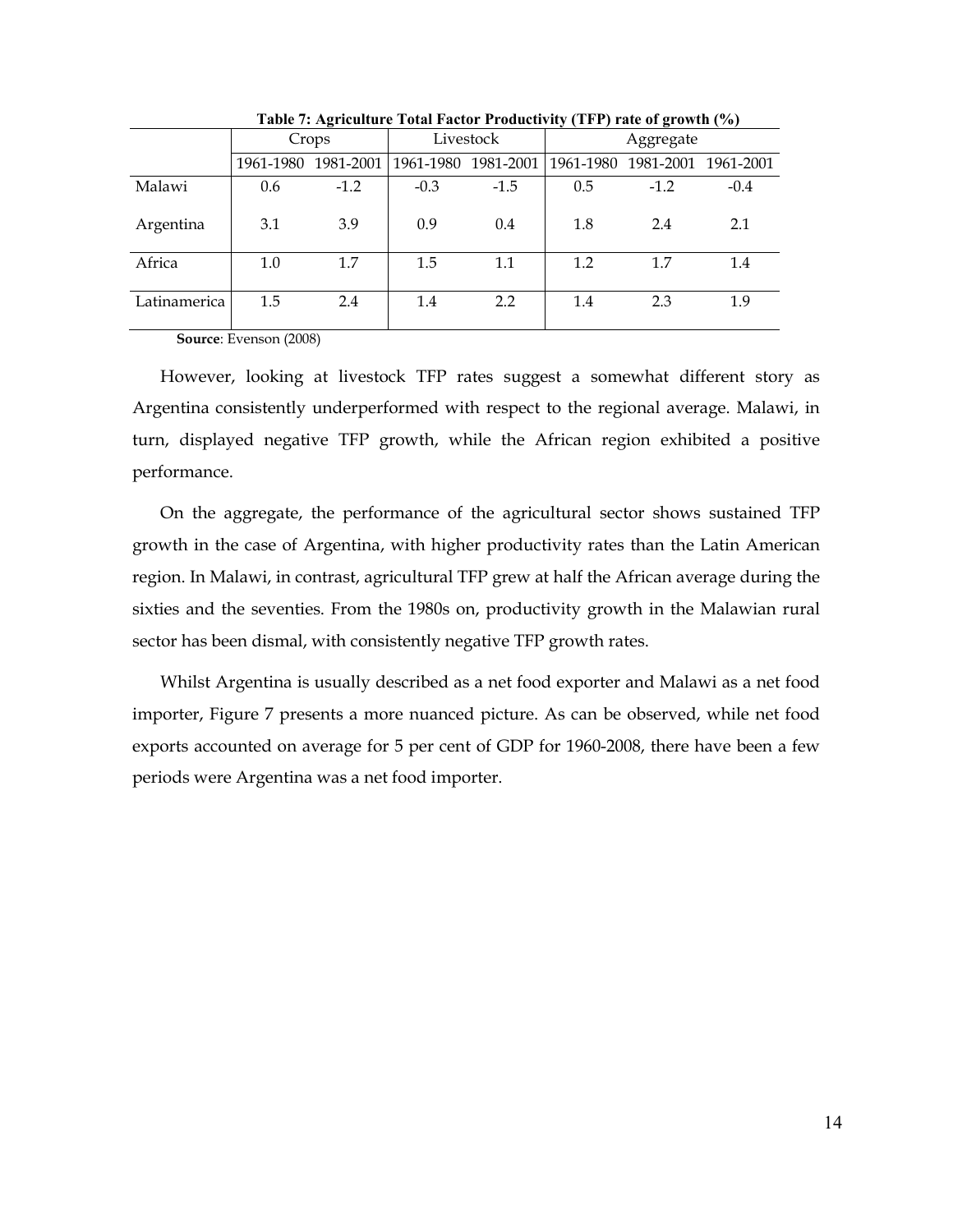



Usually, these episodes coincided with peaks in policy discrimination against the rural sector, sharp reversals in the terms of trade and / or severe real exchange rate appreciations. In fact, the relative importance of net food exports in the GDP reached its historical maximum in the aftermath of the 2002 crisis, when the way out of the most severe recession in the country´s history was mostly driven by a sharp depreciation of the Argentine currency.

On the contrary, Malawi has consistently been a large net food importer; in fact, only in two out of 44 years food exports have been higher than food imports in 1964.2008. Also, food imports are a massive part of the import bill, with an average of 10% of GDP over that period. Coinciding with a serious drought and other significant supply constrains, net food imports have been on average 15 percent of the Malawian GDP in the last four years.

## *2.3. EVOLUTION OF AGRICULTURAL PRODUCTION SHARE IN GLOBAL MARKETS AND PRODUCTIVITY*

Taking a simple measure of productivity, agricultural gross production per capita, Figure 8 shows that the rural sector of Argentina was on average seven times more productive than Malawi´s between 1964 and 2007. While an Argentine worker produced almost U\$S 900 thousands of PPP adjusted dollars in 2007, a Malawian worker only produced U\$S 170 thousands.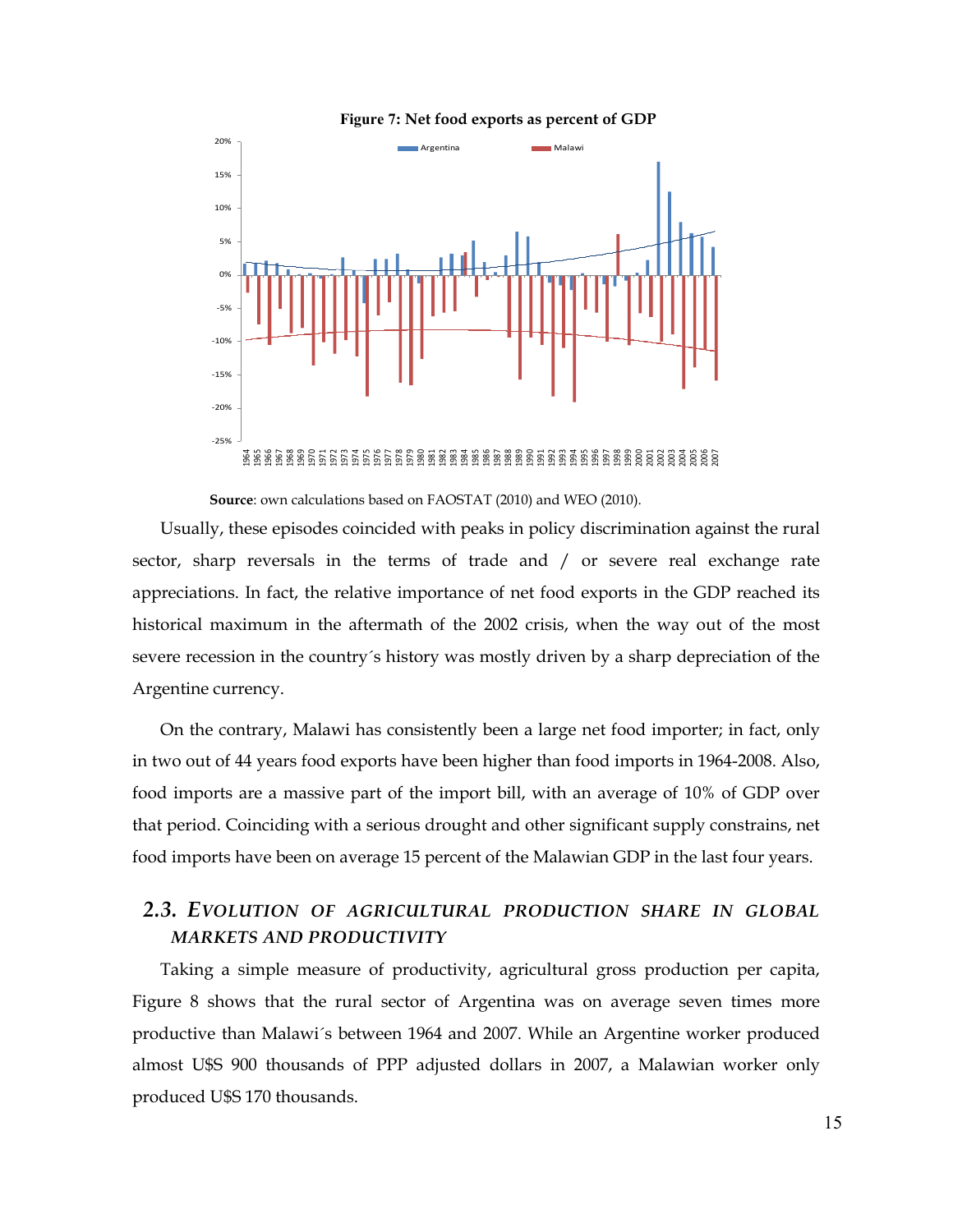



Both countries enjoyed a similar improvement in agricultural labor productivity in the sixties and seventies. In the 1980s, agricultural productivity declined stiffly in Argentina and Malawi. Similarly, rural production per worker has experienced a pronounced recovery in the two economies since 1990, partly as a response to major structural reforms implemented during the nineties.

Figure 9 suggests that the decline and recovery of the relative importance of Argentina in the agricultural world markets has been nothing but dramatic. The percentage share of Argentine exports in world exports went from 3.22 percent in 1964 to only 1.5 percent in 1987, a massive 53 percent reduction over a 24 year period. Only in 2007, Argentina´s share in agricultural world exports surpassed its 1967 mark (3.11 vs. 3.05 percent, respectively). From the 1987 historical bottom low onwards, Argentina also tripled its share in world agriculture exports in just 20 years.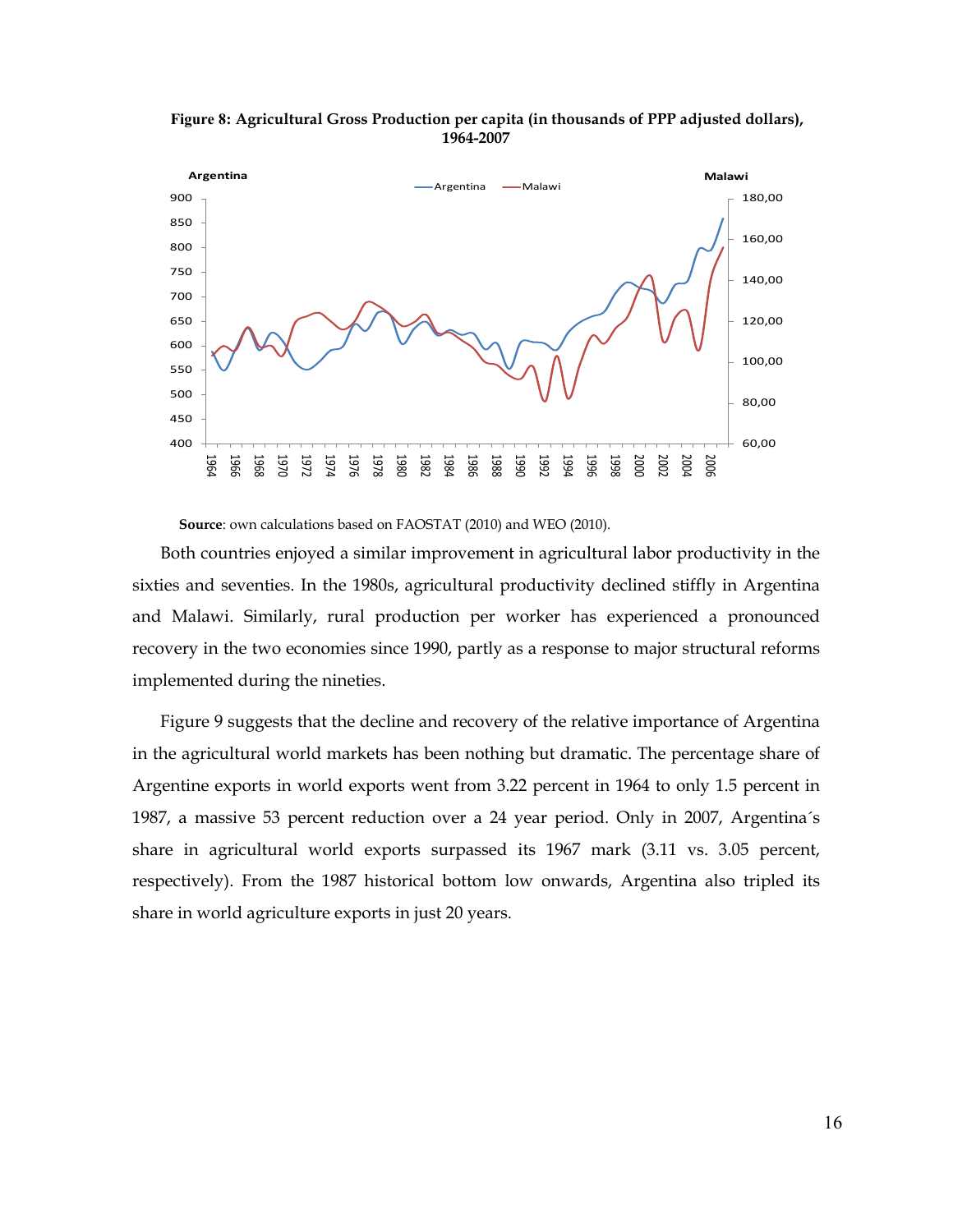

**Figure 9: Percentage Share in World Agricultural Exports**

The impressive recovery of Argentina´s position in global agricultural markets is mostly explained by a massive process of technological and organizational modernization that occurred in the Argentine farming sector during the 1990s. Presently, Argentina is one of the leading countries in the adoption of GMOs (genetically modified organisms, mainly thorough seeds) and "zero tillage" planting methods for agricultural production. At the same time, Argentine agriculture, and particularly, the soybean production chain, has adopted a flexible system of production organized around service contractors that allows for significant improvements in the "x-efficiency" of agricultural establishments (Urbiztondo et al, 2009; Sturtzeneger and Salazni, 2007).

In contrast, Malawi remains as a marginal player in the global agricultural market. Over 1960.2007, the percentage share of Malawi in agricultural international exports was on average only 0.10 percent. Historically, Malawian products have never been able to account for more than 0.14 percent of total exports of the global agricultural sector. While Malawi underwent a radical process of structural reforms in the 1990s, the rural sector still remains beset by extremely low TFP levels, mainly as a result of the persistence of highly distortive agricultural policies and the severe underdevelopment or absence of some crucial complementary markets.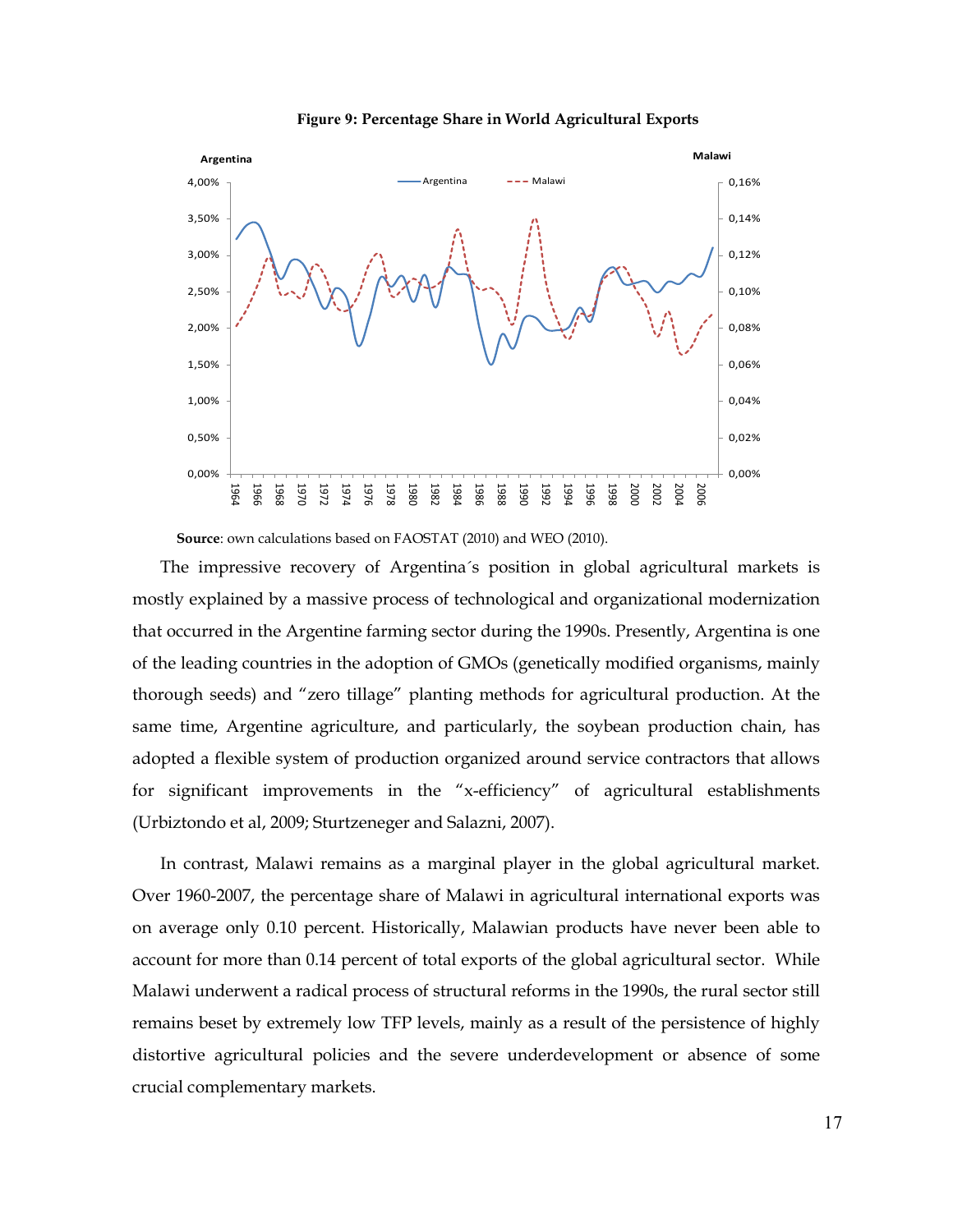#### **3. AGRICULTURAL POLICIES**

In this section, we present a brief description of the main features and historical evolution of the agricultural policy regime in Argentina and Malawi.

#### *3.1. ARGENTINA*

The most striking feature of the Argentine policy regime is the direct, heavy and persistent use of export taxes on farm production. In fact, according to Galiani and Porto (2010), the agricultural sector of Argentina faced positive export taxes for 33 out of 44 years between 1970 and 2007.

Export taxes rates registered its historical peak of nearly 15 percent on average in the mid.1970s. They were further increased with the advent of democracy in 1983. Only in the 1990s, they were completely eliminated. After the 2002 major economic and political crisis, export taxes were utilized again (Castro and Diaz Frers, 2008).

Historically, export taxes were imposed in Argentina after large exchange rate devaluations or sudden and pronounced hikes in international agricultural prices (see Figure 10, which shows the real exchange rate with the US dollar and export duties as percent of total Central Government expenditures for 1964.2006). They were justified by Governments as an import-substitution tool, anti-inflation and/or revenue generator instrument. Usually, export taxes were eventually removed as the real exchange rate appreciated or agricultural international prices declined.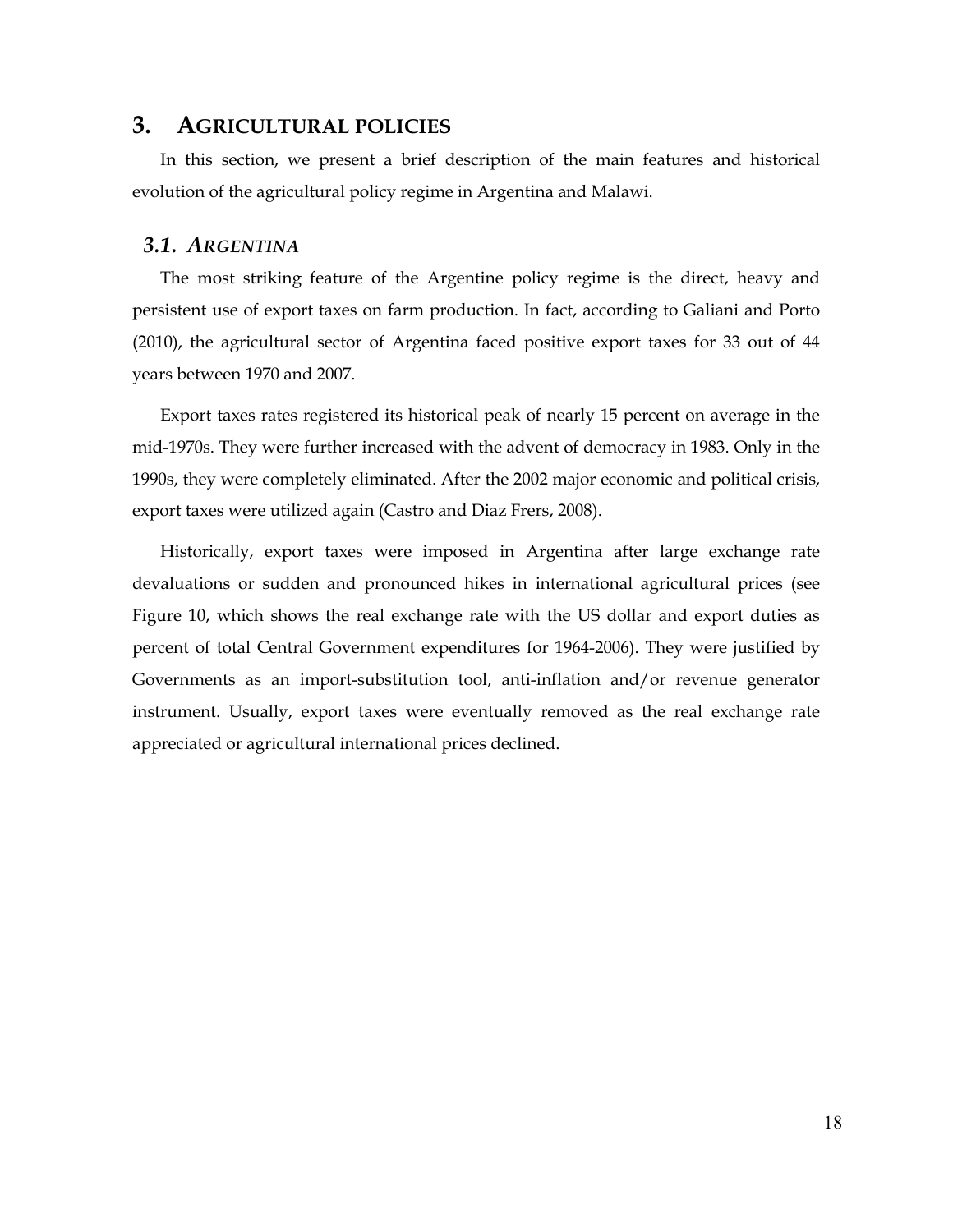

**Figure 10: Export taxes and real exchange rate (1864-2006)**

**Source**: own calculations based on Ferreres (2006).

Presently, all agricultural sectors (as well as mining and oil and gas production) face positive export taxes. Also, Argentina is a heavy user of export quotas, prohibitions and price controls for some sensitive farm products such as wheat and beef (Castro and Díaz Frers, 2008). Consequently, the agricultural sector confront negative effective protection rates *vis-a-vis* the labor intensive manufacturing sectors as they also benefit, in turn, of relative high import tariffs (see Galiani and Porto, 2010 and Sturtzenegger and Salazni, 2007).

#### *3.2. MALAWI*

Three stages can be distinguished in the historical evolution of agricultural policies in Malawi. Since its independence in 1964, the country embarked upon a phase of state.led agriculture characterized by the presence of state-controlled marketing agencies with the monopoly of food products´ commercialization and a heavy intervention in farm input markets.

A second stage began at the end of the 1970s, when the rural sector entered into a serious crisis as a result of higher oil and fertilizer prices –due in turn to the international oil crises of 1979 and 1982., a transportation bottleneck caused by the civil war in neighboring Mozambique, and agricultural production´s own rigidities.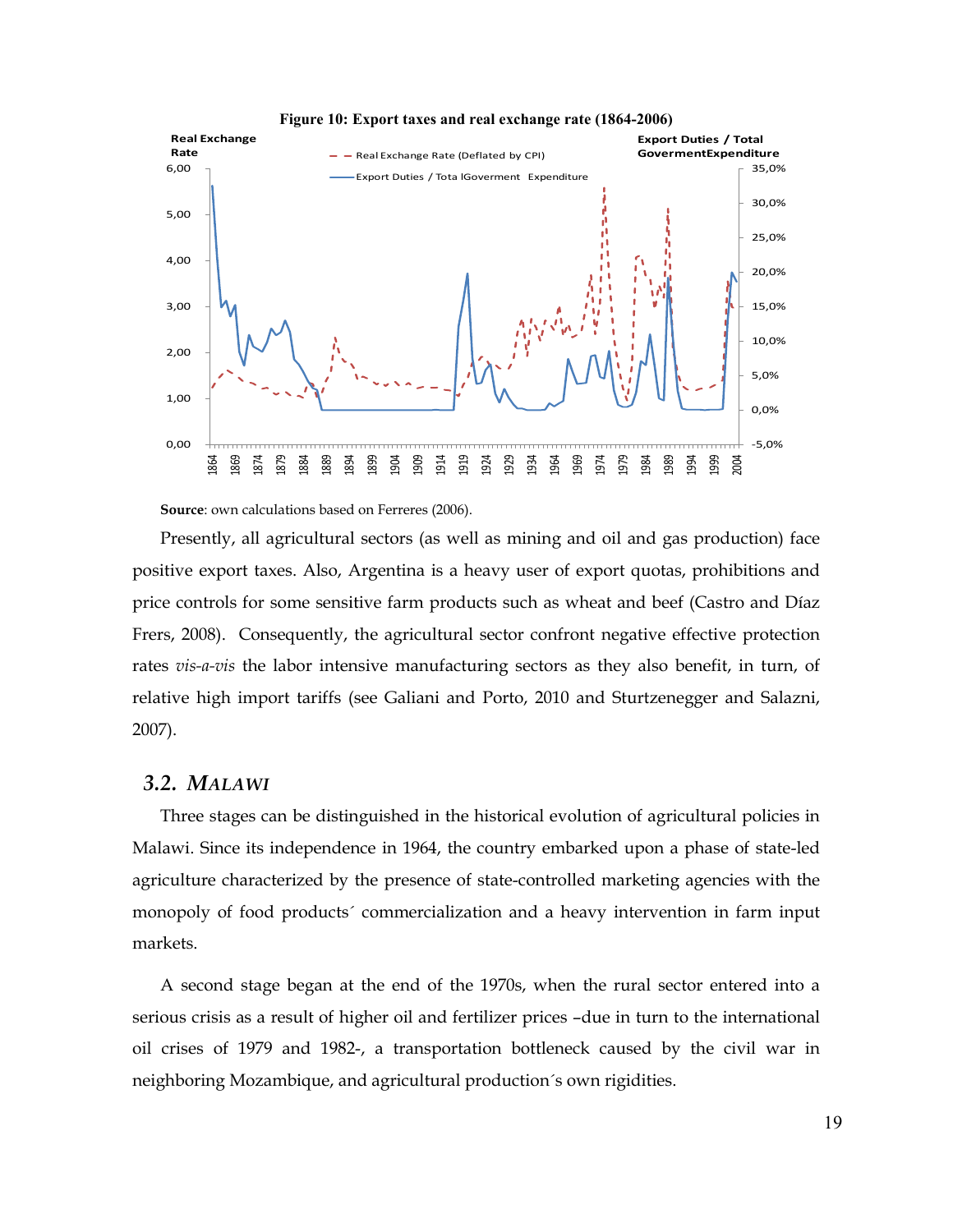The third phase can be largely seen as a response to the 1980s crisis and was characterized by the implementation of an ambitious set of far.reaching reforms between 1981 and 1995. These reforms included the deregulation of the agriculture marketing board (1987), the gradual removal of agricultural subsidies (1984.1992), the deregulation of smallholder production (1992), the devaluation and further flotation of the Malawian exchange rate (1994), and agricultural domestic prices´ liberalization (1995/1996).

Until recently, maize exports were banned in Malawi. Malawi has also at times temporarily banned the exports of rice, for food security reasons. Malawi also maintains an export licensing regime. Among the goods requiring an export license are agricultural products like maize and maize products, unmanufactured tobacco, tea, cotton, soya beans, and rice. According to the World Bank (2009), the export licensing procedures for soybeans effectively serve as an export ban to protect Malawi's livestock feed industry.

Policy responses to ensure food security in maize have included tariffs, input subsidies, minimum prices, strategic reserves, and export prohibitions. Formal maize exports are largely based on government.to.government contracts, carried out mainly by the private sector (Grain Traders Association of Malawi) and monitored by the National Food Reserve Agency. The Government has periodically resorted to ad hoc bans on exports by private traders, the last time in September 2008; the export ban was lifted in May 2009.

The Government controls the price of certain agricultural products. Maize producers benefit from price support through guaranteed farm.gate prices, while the selling price is also controlled by the Government. Raw tobacco and cotton prices are also subject to minimum prices.

Malawi has aligned its agricultural development programme with the New Partnership for Africa's Development (NEPAD)'s Comprehensive Africa Agriculture Development Programme (established in 2003) to reverse a general trend of under. investment in agriculture.[1](#page-19-0) Malawi's 14% of the national budget was allocated to

<span id="page-19-0"></span><sup>&</sup>lt;sup>1</sup> The New Partnership for Africa's Development (NEPAD) is an economic development program of the African Union. NEPAD was adopted at the 37th session of the Assembly of Heads of State and Government in July 2001 in Lusaka, Zambia. NEPAD aims to provide an overarching vision and policy framework for accelerating economic co-operation and integration among African countries.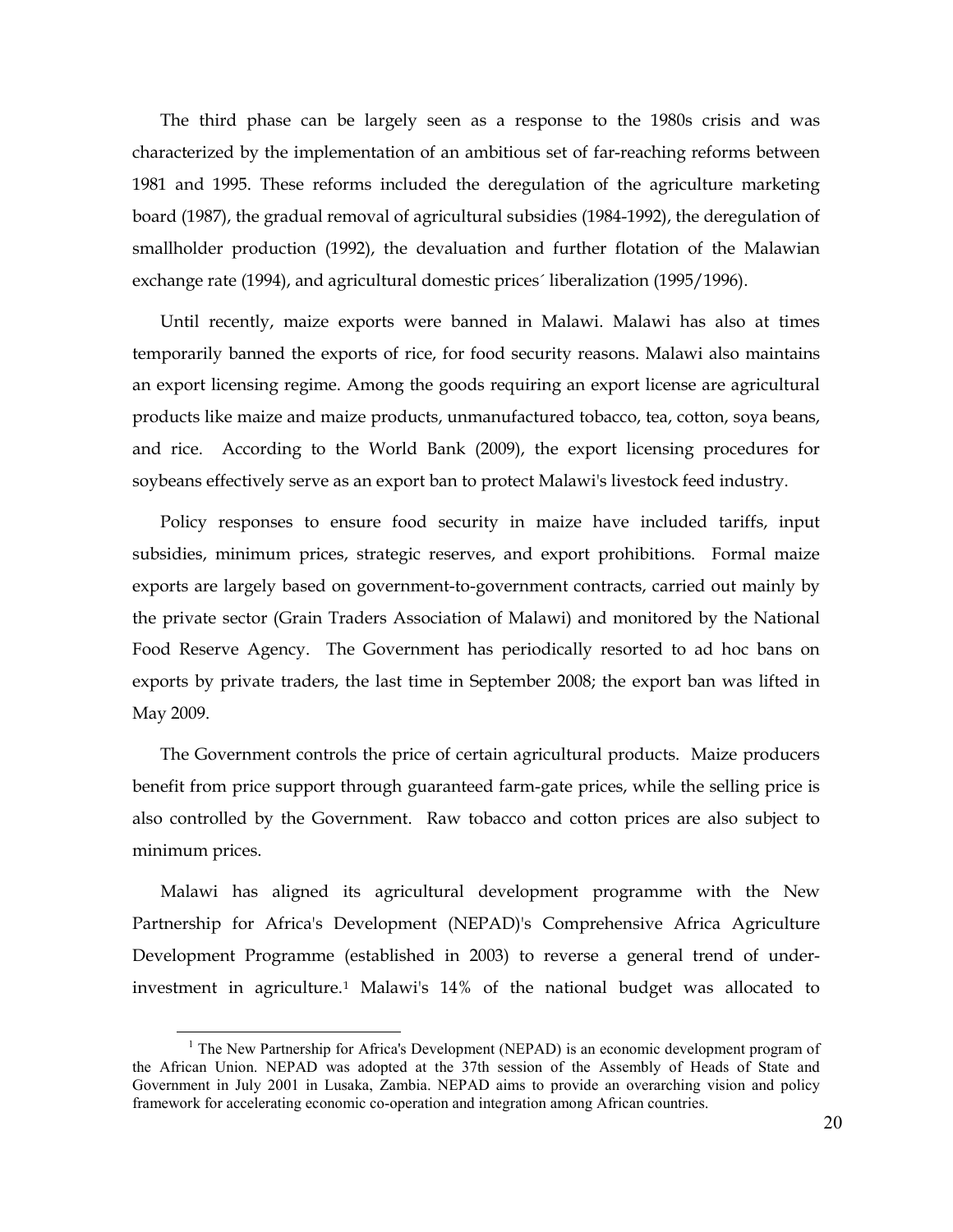agriculture in 2008/09. Under the Malawi Growth and Development Strategy (MGDS) for 2006/07.2010/11, agriculture has been targeted as an engine of economic growth.

Between 1995 and 1998, Malawi introduced export taxes on tobacco, sugar, tea, and coffee which were equivalent to 0.6 percent to 8 percent of the government revenue. Although these duties on exports were eventually eliminated, the export sector is subject to a foreign exchange retention scheme in which exporters surrender 40 percent of the export proceeds to the Central Bank, which is an implicit tax on exports.

#### **4. THE POLITICAL ECONOMY OF AGRICULTURAL POLICIES**

This section analyses the features and historical evolution of agricultural policies in Argentina and Malawi, as an endogenous outcome of a set of intertemporal interactions and exchanges between policymakers and economic agents within the set of formal an informal rules of the political game. Combining historical analysis with the existing literature, the aim is to provide an abridged account of the political economy of agricultural policies in both countries.

#### *4.1. ARGENTINA*

Historically, the policymaking process in Argentina has been characterized by the presence of a strong Presidency that tends to legislate and govern throughout the periodic use of special legal instruments (e.g. presidential emergency decrees or "*decretos de necesidad y urgencia*"); a relatively weak Congress with diminished veto capabilities against the Executive initiatives; and a Judiciary with a limited autonomy with respect to the President. Along with a history of recurrent institutional interruptions, this policymaking process has resulted in public policies that are highly volatile, too rigid to adapt to changing circumstances and with notorious enforcement difficulties (Stein et al., 2006).

In this general context, the presence of high and persistent export taxes can be seen as the result of a particular political equilibrium. Traditionally, the manufacturing sector was more concentrated and homogeneous and therefore could lobby the Federal Government more effectively for protection. In contrast, the agricultural sector was more heterogeneous and divided (e.g. beef vs. cereal producers, large vs. small landowners). The farm sector only was able to coordinate collective action against export restrictions in face of extremely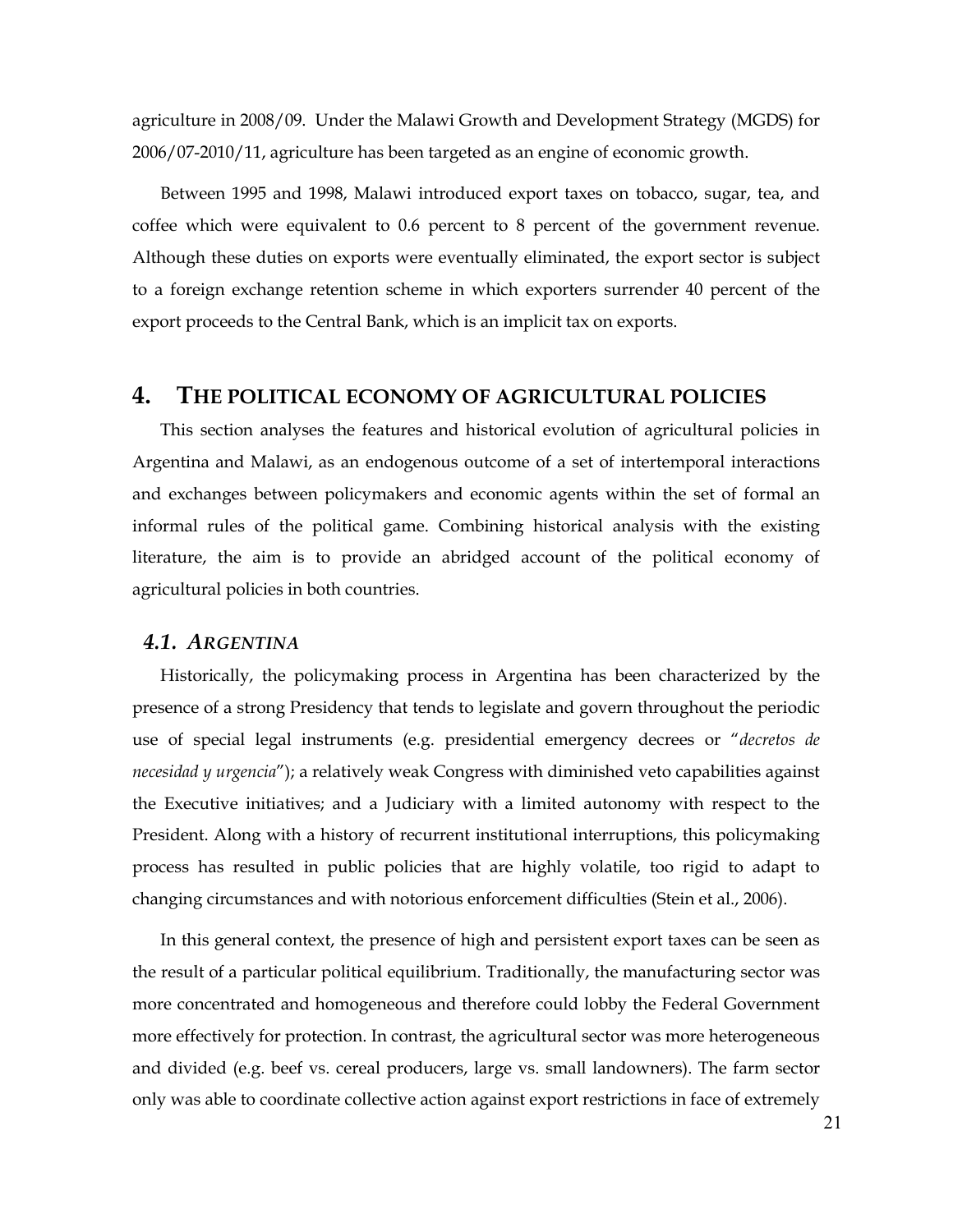high export taxes; adverse terms of trade and / or severe exchange rate appreciations.<sup>2</sup> However, other factors are also important at explaining the persistent use of export taxes in Argentina. These factors include the fiscal needs of the central government and the ideological preferences of policymakers.

Another crucial element to explain the persistence of export taxes in Argentina lies in the country´s federal revenue sharing mechanism. This system is characterized by a massive imbalance between revenues and expenditures; while provincial governments account for the lion´s share of total national expenditures, local taxes only make up for a small part of provincial governments´ expenditures. In fact, on average provincial governments only finance around 35 percent of their expenditures with their own tax resources. The rest is provided by a common pool of resources, known as "*Coparticipación*", funded by federal taxes and distributed through an extremely complex and rigid transfer scheme. (Díaz Frers, 2008; CIPPEC, 2008).

Critically, this system entails that around 60 percent of national taxes collected yearly must be automatically transferred to provincial governments. This provides a powerful incentive to the Central administration to create non.federally transferable taxes. The discretional resources that these taxes generate allow the Federal Government to control the key for passing legislation in the National Congress: the traditionally fiscally dependent provincial governors (Díaz Frers, 2008).

Under this complex federal fiscal scheme, exports taxes have been historically the instrument of choice for Argentine governments due to three main reasons. First, they are easy to collect as they do not entail costly efforts to tackle tax evasion in the rural sector like alternative tributes (e.g. land taxes). Second, the political costs of using them is lower than recurring to more visibly confiscatory measures like multiple exchange rate systems or state.controlled marketing boards. Last but not least, export taxes are not transferable to the "Coparticipación" scheme according to national legislation (Castro, 2010.b; Castro and Díaz Frers, 2008).

<span id="page-21-0"></span> $11$ <sup>2</sup> For farmers, real rents per hectare are function of international prices, the real exchange rate and export taxes or other similar policy instruments. (Sturtzenegger, 1990; Sturtzeneger and Salazni, 2007)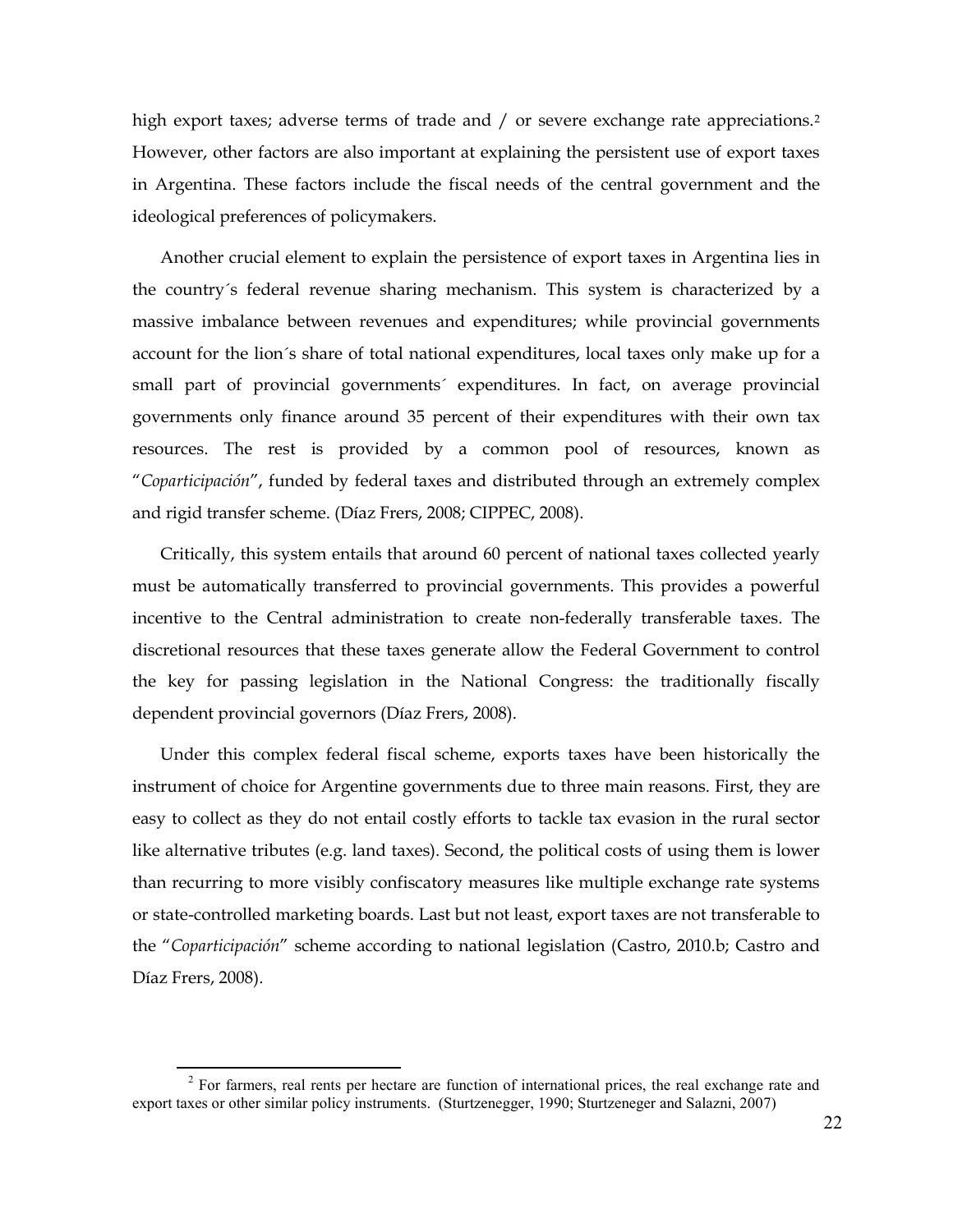More broadly, export taxes can be seen as the result of the natural tension between landowners and urban workers in a country with comparative advantage in agriculture. In a very simple Herscher.Ohlin framework, freer trade (no export taxes and or lower import tariffs) is likely to worsen income distribution by raising the returns on agricultural production and reducing the real wages of the urban sector (Porto and Galiani, 2010). Consequently, urban workers and import competing capitalists tend to favor protection, while landowners support free trade. However, since the 1980s, the conflict between exports and "wage goods" (e.g. wheat, maize and beef) has faded with the development of the soybean cluster and the green revolution (Urbiztondo, et al., 2009).

In this view, the complete elimination of export taxes and related restrictions in the 1990s can be seen as an exogenous shock caused by the ideological preferences of policymakers (that favored a general reduction in protection and state intervention in the economy) combined with a substantive exchange rate appreciation.

In the aftermath of the 2002 crisis, export taxes were reinstated by the Federal Government, with the primary aim of containing the pass.through to domestic prices of the massive depreciation of the Argentine peso as well as of appropriating of part of the agricultural rent. In 2006.2007, the Kirchner government also enacted income price polices aimed at fighting the acceleration in inflationary pressures in certain sensitive food products (e.g. beef, wheat and dairy) that weight heavily on the poor´s consumption basket.

Only during the last rural revolt against the Federal Government´s attempt to raise significantly export taxes in 2008, farmers were able to coordinate protests such as road blockades and pickets, in a large extent helped by improvements in communications technology in the countryside (Streb et al, 2008). A historical novelty, the traditionally heterogeneous mosaic of farmers' associations was for the first time able to converge in a single loosely institutionalized entity (the *"Mesa de Enlace"*), opposing policy discrimination against the rural sector (Castro and Díaz Frers, 2008).

#### *4.2. MALAWI*

Since independence in 1964, Malawi has witnessed changes in economic policy and political processes, and the PMP has somehow varied leading to different outcomes. In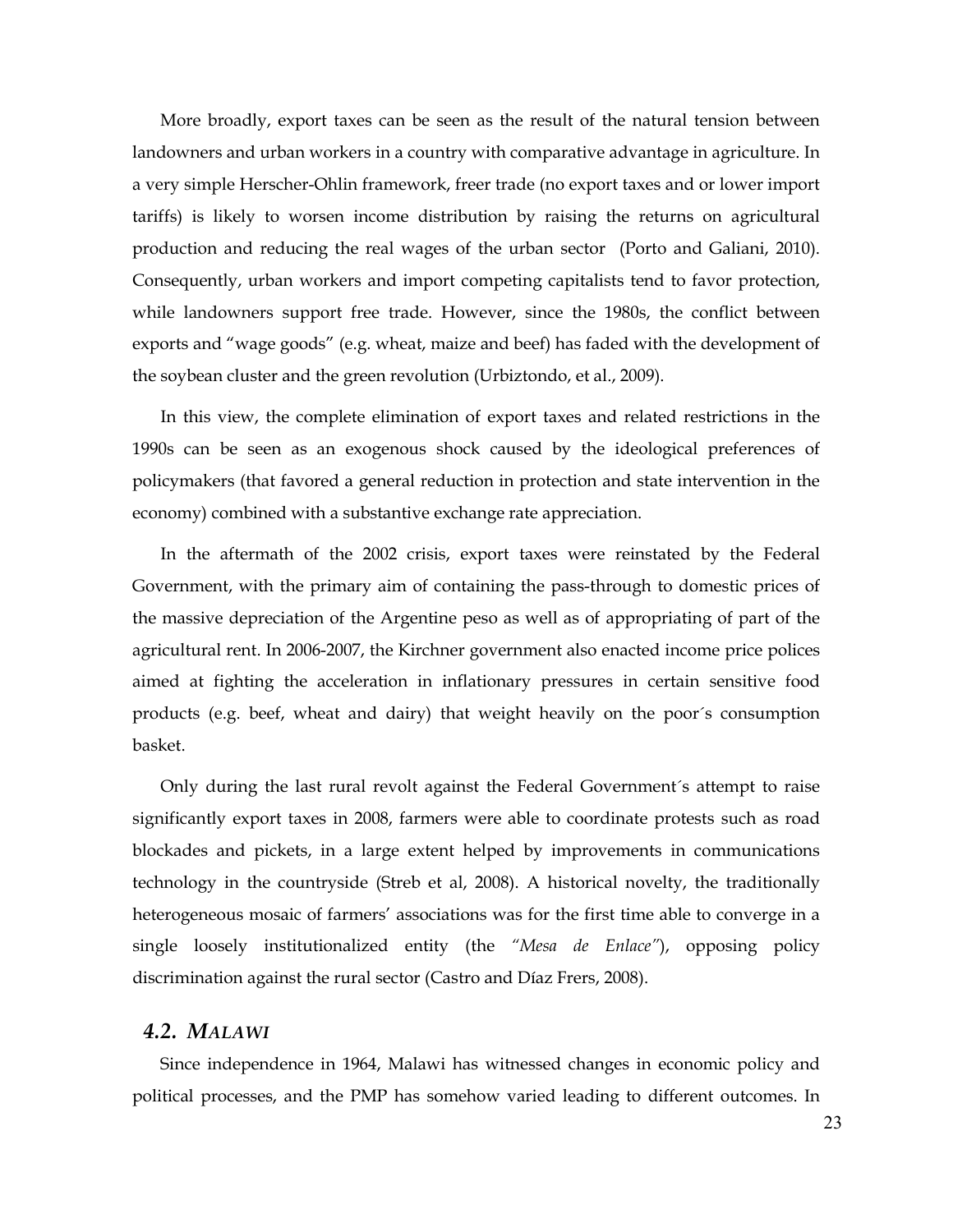terms of the policy framework, Malawi has undergone through several phases of economic policies – state.led development with import substitution, a period of structural adjustment and export orientation and the post.liberalization phase.

Malawi uses a hybrid of presidential and parliamentary political system in which the President is directly elected, with members of Parliament also directly elected. Although these institutions have existed since Independence, under the one.party system the President had executive powers and there was little distinction between the ruling political party and government. Such powers constrained the policy space of various stakeholders in Malawi. The new multiparty Constitution of 1994 has limited the Executive powers and emphasized the independence of the Legislature and the Judiciary. This has facilitated the inclusion of various stakeholders into the PMP.

The one party regime in Malawi effectively existed from 1964 to 1992. The 1961 general elections yielded an overwhelming victory for the Malawi Congress Party (MCP) led by Dr. Hastings Banda over other minority parties. These minor parties died naturally as Banda's regime became increasingly popular based on principles to unite the country.

After a cabinet crisis in 1964, dissenting views were not tolerated. Parliament became a rubber stamp of the President's decisions. Kaunda (1992) argues that the party leader's supremacy was indisputable and that the centralized nature of administration in the post-Independence period had borrowed heavily from the colonial system.

Dr Banda became the life president in 1971 and this marked the dominance of the executive over the legislature. By 1981 the President was given powers to nominate unspecified number of members of parliament. These changes weakened the powers of the legislature and undermined public participation in the PMP.

Within the one party system of government there are two phases in terms of the PMP in agriculture and the economy in general. The first phase occurred between 1964 and 1979 which was characterized by an extensive system of patronage and neutralization of any interest group perceived to be a potential source of political dissent (Mkandawire, 2005). The second phase (1980 – 1993) was a period of structural adjustment programmes under the auspices of the World Bank and International Monetary Fund.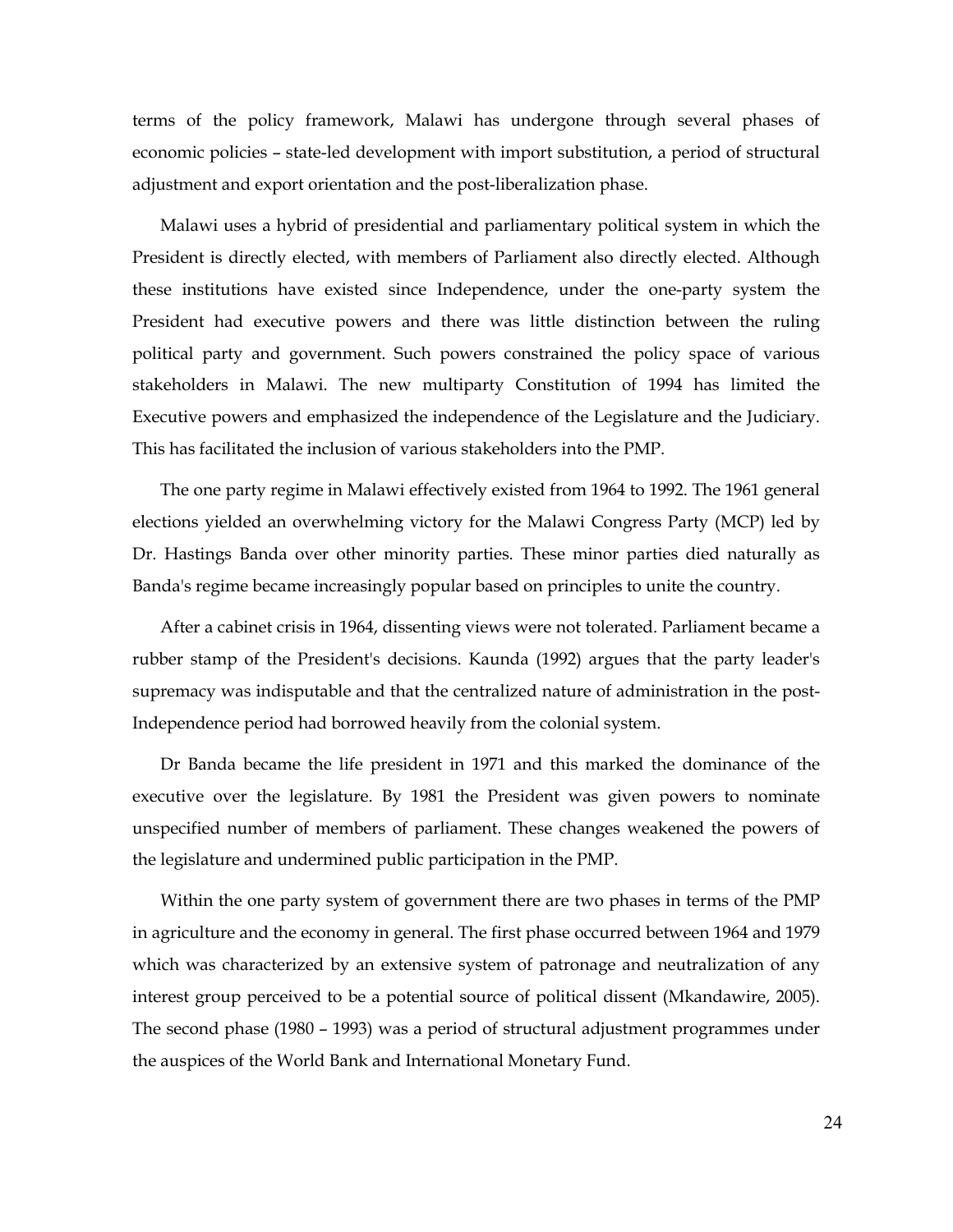During the first phase, economic policies were guided by well articulated documents containing statements of development policies, which in many respects were followed religiously due to the political environment of no dissenting views. These documents were the Development Plan of 1965 – 1969 (GOM, 1965) and the Statement of Development Policies 1971 - 1980 (GOM, 1971). These documents were drawn by civil servants; hence technocrats played an important role in the formulation of economic policies. These policies were a prescription of the Executive arm of government and all development programmes were expected to align with these development policies.

The PMP became more centralized and a small ruling clique emerged dictating policies. The policy focus during this period was promotion of import.substitution industrialization and the increasing role of the agricultural sector. Silumbu (1992) notes that the agricultural policy revolved around the promotion of large scale farming which was designed to commercialize agriculture for export expansion while the small scale sub. sector was designed to perform a dual task of ensuring domestic food self-sufficiency and limited export of cash crops. For instance, the cultivation of burley tobacco, the main export agricultural crop, was restricted to commercial farming while smallholder farmers were only allowed to grow other types of tobacco. Similarly, other export crops such as tea, sugar and coffee were also dominated by commercial estate sector. Smallholder farmers' participation in export crop production was restricted to cotton and groundnuts, through a coordinated system of state marketing and state administered credit system. There was a system of control of agricultural produce prices and subsidization of agricultural inputs. The agricultural sector was under the direct control of the President as Minister of Agriculture. During this period there were no export taxes.

The second phase (1980 – 1993) of the one party regime was characterized by the change in the orientation of economic policies from import.substitution to export orientation. This change in policy followed the adoption of structural adjustment policies following an economic crisis in the late 1970s. This change in policy was later articulated in the second Statement of Development Policies 1987 – 1996 (GOM, 1987). The policy making process during this phase was largely driven by the World Bank and IMF.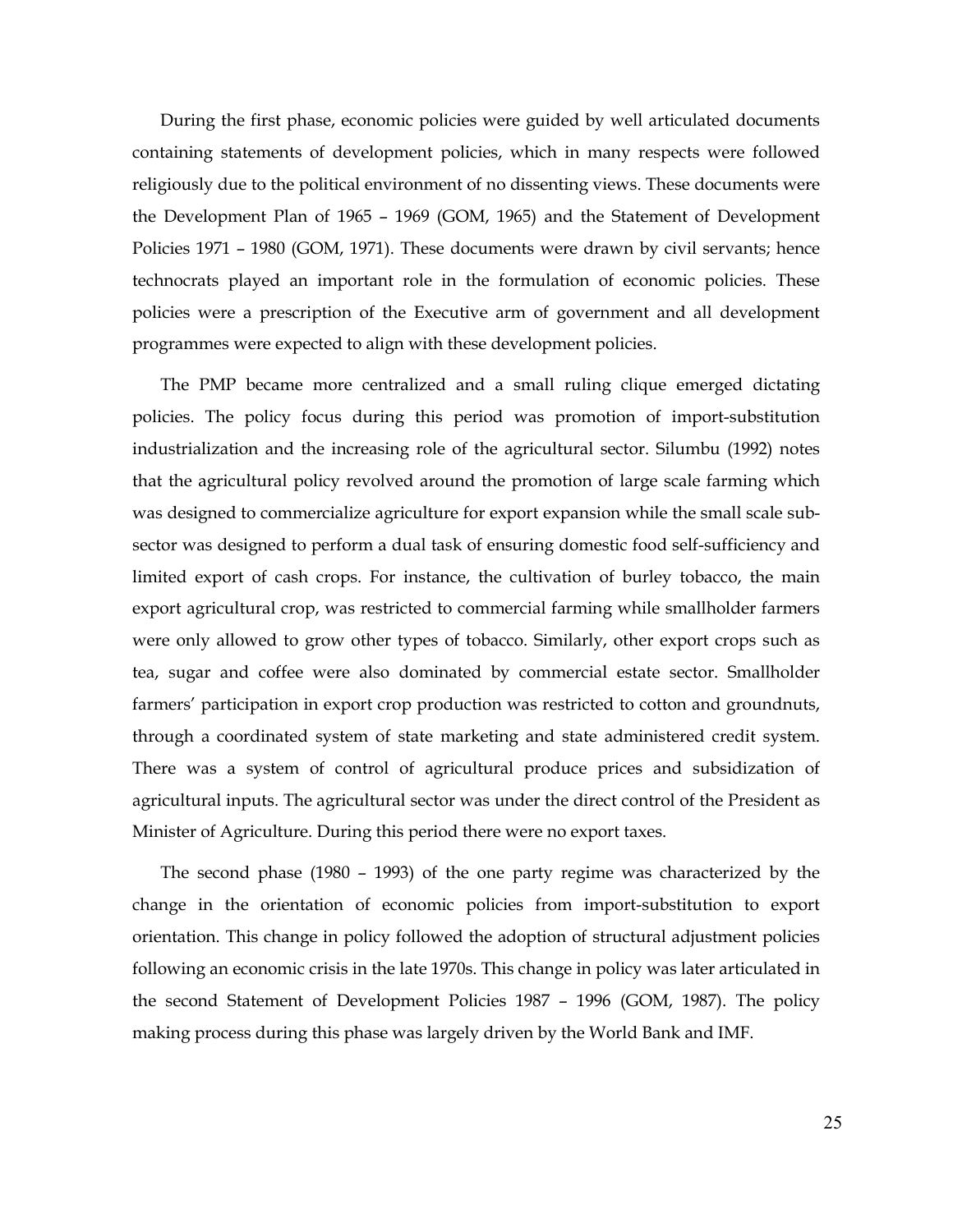The PMP resulted from the bargaining between the bureaucrats and the international financial institutions, whose agreement had to be approved by the President. Policies were made by the IMF and World Bank as conditionalities for structural adjustment loans negotiated with the Ministry of Finance, Ministry of Economic Planning and Development and the Reserve Bank on behalf of the Malawi Government. The trio rarely consulted other ministries in the processes of negotiating structural adjustment programs.

There was very little voice from stakeholders to influence the policy directions, although the teams from the World Bank and the IMF in their country assessments visits consulted with stakeholder groups such as the private sector, particularly in later years. There no real participation of stakeholder groups such as the legislature, farmer groups and the private sector in shaping the policies, and agricultural policies in particular. There was no resistance to the adoption of structural adjustment programs since the Washington Consensus approach to development had already been adopted by the president and the party. Moreover, the presidential system was very powerful and structural adjustment just required the approval by Dr. Banda.

The Banda regime cautiously adopted structural adjustment policies delaying aspects which had direct impact on the majority of the population. For instance, structural adjustment required the government to reduce its expenditure by among other things retrenchment of the civil service and the privatization of state-owned enterprises. Under the Banda regime privatization was not favored; instead government opted for an asset swap among three government corporations.

Furthermore, there was pressure to trim the size of the civil service which was allegedly big and inefficient but within twelve years of adjustment programs there was no serious intention to cut the size of the public sector. The issue of removal of fertilizer subsidies and its distribution which was central to the indigenization of agricultural sector since independence became contentious.

The Banda regime removed the subsidy on fertilizer in 1983, but reintroduced it in the next season after noting that it threatened the food security situation of rural households, in essence destroying what was belt since independence. It is reported that under the fertilizer subsidy removal programme initiated in 1983, the smallholder farmer was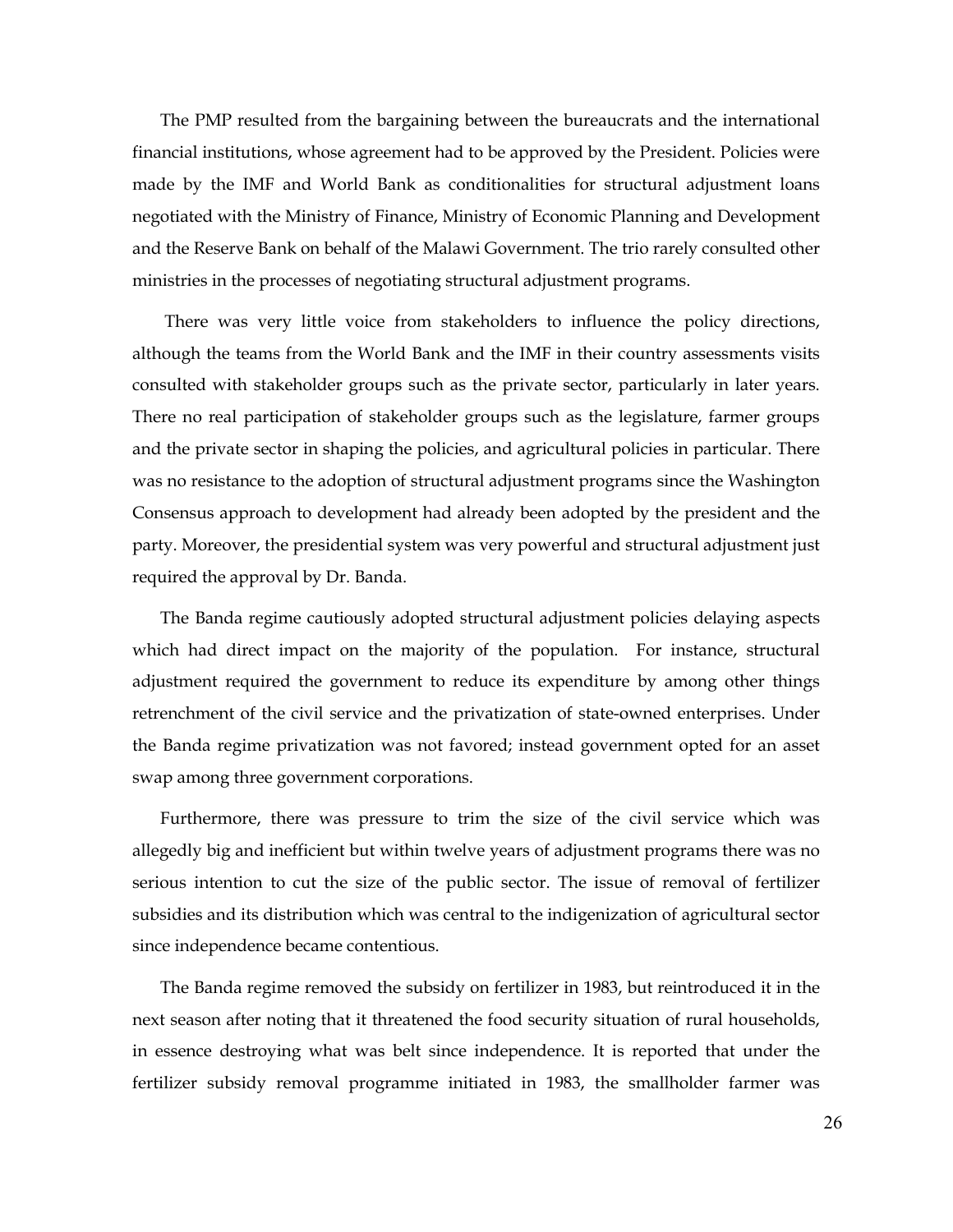expected to pay the full cost of fertilizer by 1988 (Malawi Government, 1987). However, the time horizon was extended and the subsidy on fertilizer was retained until the end of Banda's rule. The government was also reluctant to liberalize agricultural market and agricultural produce prices.

The worsening economic performance during the period of reforms led to opposition to the one party regime, and for the first time there was public dissent through a series of strikes by private sector and public sector workers calling for better pay and more freedoms. In 1994, a new constitution was enacted and since then the political system has remained a multiparty democracy.

Within the framework of multipartyism the separation of powers of the Executive, Legislature and the Judiciary and upholding the rule of law have been increasingly emphasized. Multiparty politics, with the freedom of expression enshrined in the new constitution, has facilitated the emergence of interest groups that lobby and advocate policy changes. Mkandawire (2005) notes that several interest groups emerged and those that existed in the one party regime began to have a voice in policy issues affecting their interests. These stakeholders include political parties and politicians, private sector associations, smallholder farmers and civil society organizations.

Economic policies during the multiparty period have also been guided by economic strategy documents that have been more consultative in nature that the policy documents prepared during the one party regime. Between 1994 and 2008, there have been more than five policy documents introduced by the government through the consultative process.

One feature of the strategy documents is that most of them have been abandoned before the expiry of their planning horizon leading to policy uncertainty and inconsistencies. The introduction of some of the new strategy documents have been the fruits of lobbying by interest groups.

Although structural adjustment reforms continued to be the driving force of economic policies through massive depreciation of currency, liberalization of agricultural markets and agricultural prices except for maize prices, some of the policies have been influenced by interest groups. For instance, with the lobbying of smallholder farmer and other stakeholders, government under structural adjustment liberalized the production of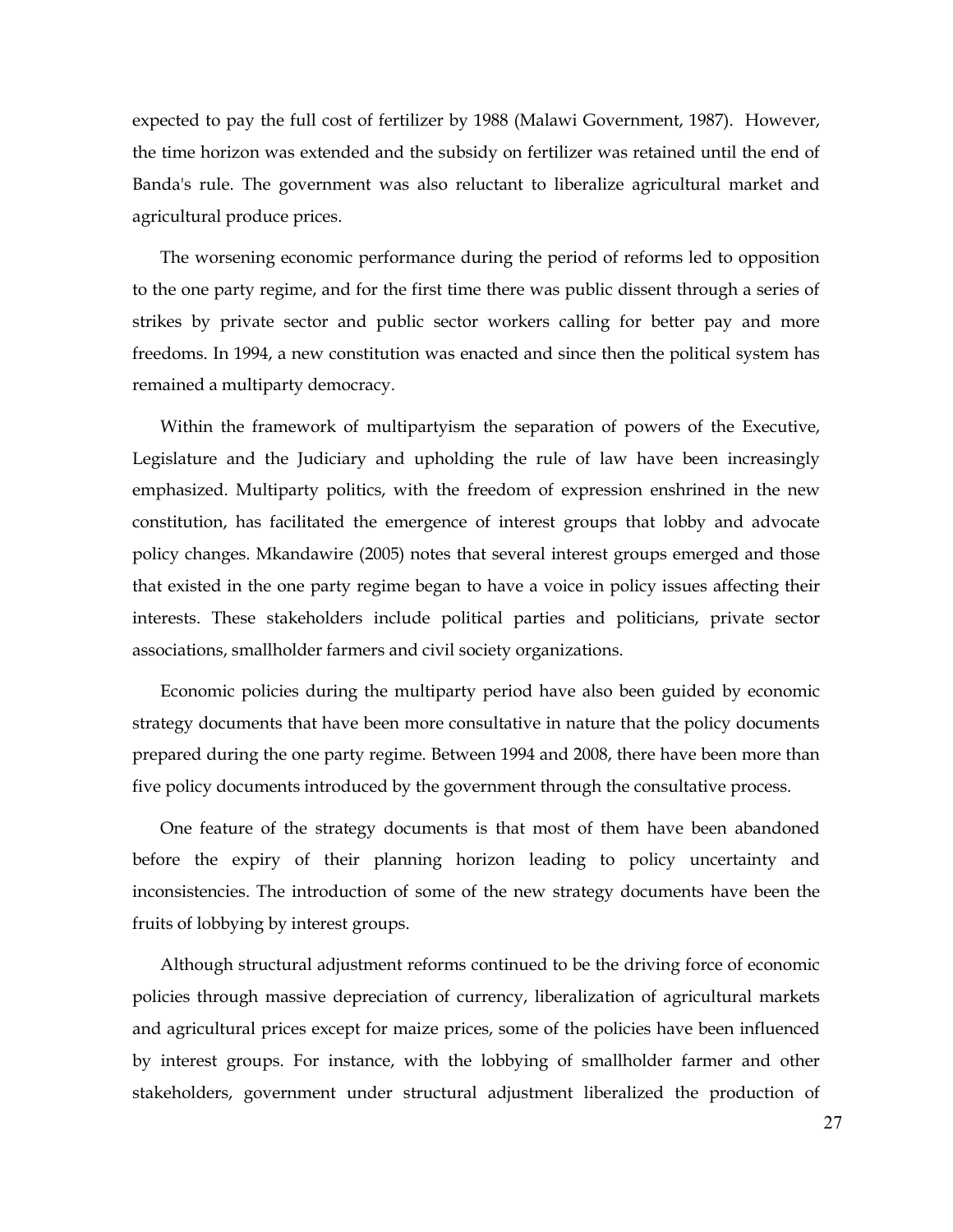tobacco by allowing smallholder farmers to grow burley tobacco which under the one party regime was restricted to the estate sector. The smallholder farmers through their farmer organization succeeded in getting exemption from withholding taxes on all smallholder tobacco sold at the auction market.

During the first phase of multi-party democracy, the government introduced export taxes between 1995 and 1998 which were equivalent to 0.6 percent to 8 percent of the government revenue. Although export taxes were eliminated, the export sector is subject to the foreign exchange retention scheme in which exporters surrender 40 percent of the export proceeds to the Central Bank, which is an implicit tax on exports.

However, Mkandawire (2005) notes that effective participation of various stakeholders in the decision making process is still limited – the influence of opposition parties on policy choices with very little or no debates on policy issues in the legislature apart from commentary on the policies through the budget session. During the period agricultural policies have experienced several reversals and in many cases the policies have been more reactive.

More recently, the agricultural sector has been put under the control of the President and most agricultural policies are made by the Executive with very little input from stakeholders. These include the implementation of the agricultural input subsidy and the green belt initiative of irrigation farming which have been policies made by the Presidency without input from other stakeholders.

The regime of price controls and restricted private trade activity in the agricultural sector are re-emerging in Malawi in spite a decade of economic reforms. However, while the Government is imposing the trade and export bans in maize, it has become very difficult to enforce such policies. Government intervention in the economy has increased in the past six years.

Moreover, although Malawi has managed production surpluses in maize, a staple food crop, state capacity to manage the surplus has been limited. For instance, despite surplus maize production, maize prices in 2008 were the highest in the past five years, and seasonal price volatility remains high.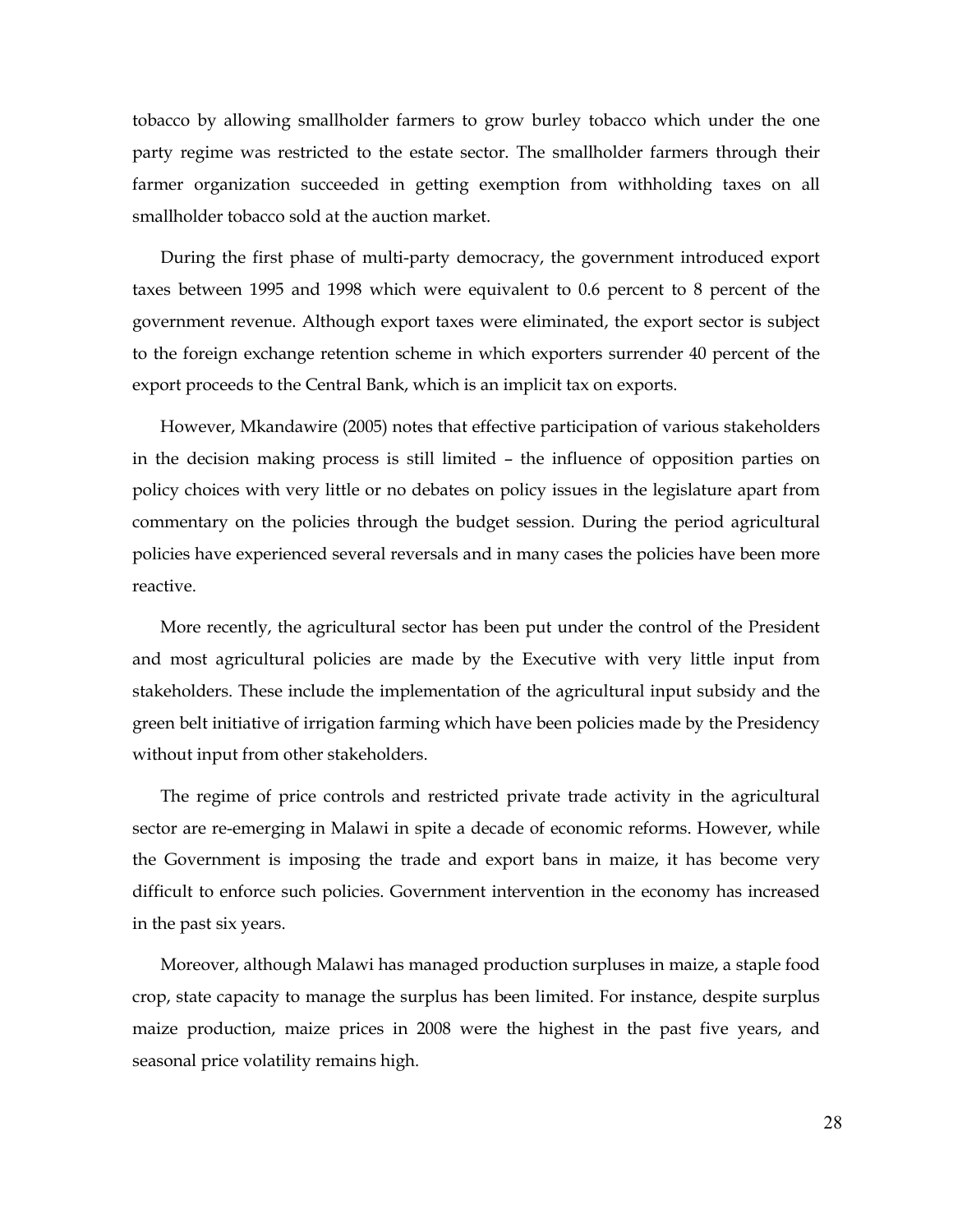## 5. AN EMPIRICAL ASSESSMENT OF THE ECONOMY-WIDE **EFFECTS OF AGRICULTURAL PRICE AND POLICY SHOCKS**

In this section, we use a vector autoregression model (VAR) to evaluate the effects of agricultural price shocks on the economies of Argentina and Malawi. We also utilize the VAR to examine the impacts of discriminatory and distortive agricultural policies on the main economic indicators of Argentina, the only country for which the required data is available. A description of the technical details related to the VAR estimation can be found in Annex 1.

#### *5.1. RESULTS FOR ARGENTINA*

**Variance decomposition.** We compute the variance decomposition to assess the contribution of the agriculture world price shock to the variance of the domestic variables (see Table 12 in Annex 2). The Table 12 shows the contribution of the price shock to the variance of consumption, investment, aggregate exports, agricultural output and exports, non.agricultural exports, private consumption, government expenditures and revenues and non.tradable output. Note that the agriculture price shock has a significant contribution to the variance of agricultural exports, investment, public expenditures and revenues. Comparing across variances, the world agricultural prices shock has the highest impact on the variance of agricultural exports and public expenditures.

To assess the importance of export taxes and other discriminatory policies against the rural sector, we also compute the variance decomposition associated with the agricultural domestic price shock in Table 13 in Annex 2. Notice the difference in the magnitude of the contribution of the domestic price shock to the domestic variables variation compared to the international price shock.

**Impulse responses**. Figure 11 depicts the impulse responses to a one standard deviation shock to the aggregate agricultural world price index for Argentina. The solid line denotes the impulse response and the shaded area defines the 95 percent confidence interval. The impulse responses suggest that one standard deviation increase in agricultural international prices is associated with increasing consumption and exports. Note that one percent standard deviation shock to the agriculture price index raises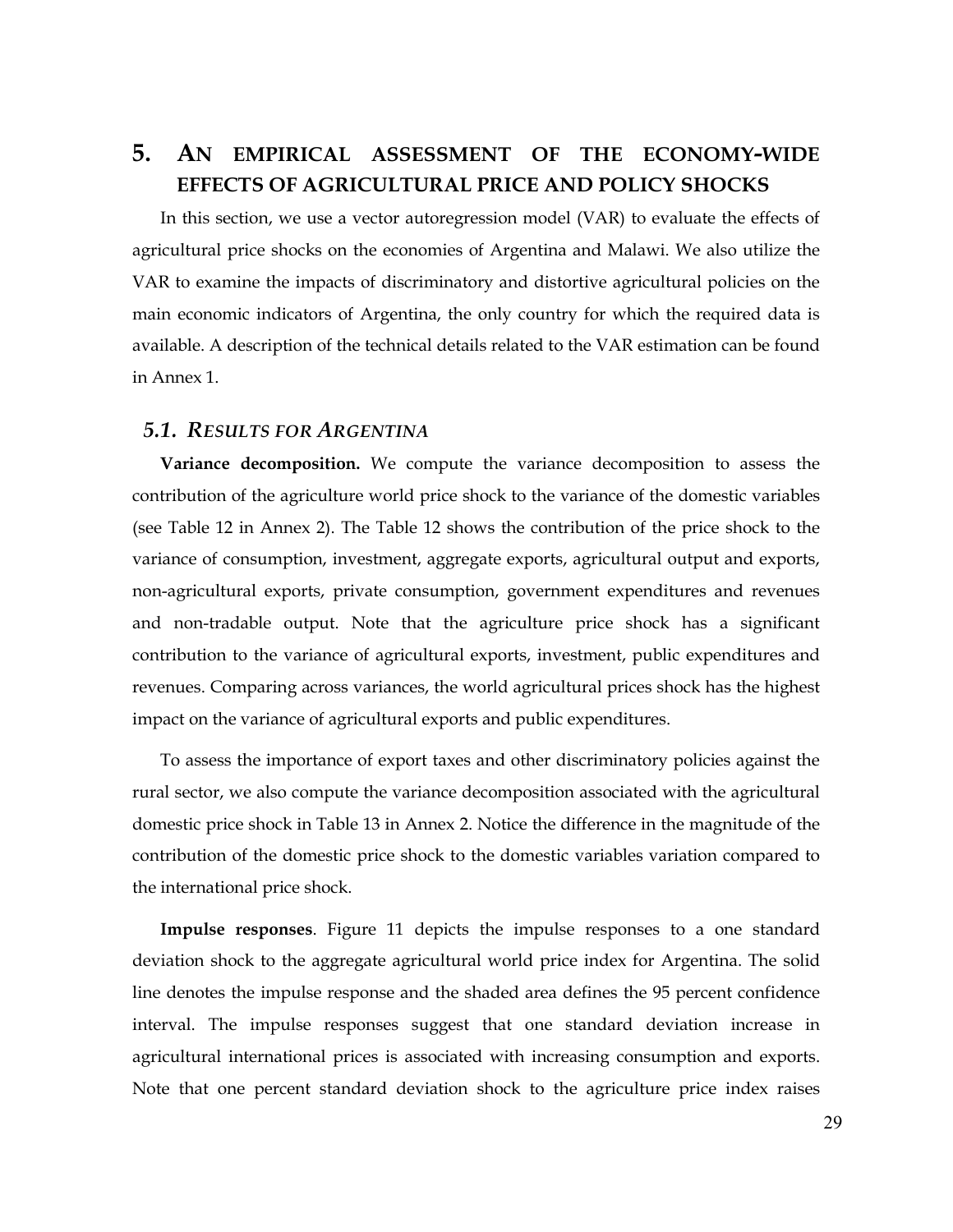consumption by 5 percent and investment by 10 percent. However, the effects on investment seem to be more persistent over time than for consumption. Interestingly, the results seem also to indicate that rising international agriculture prices are more correlated to public consumption than to private consumption. This could be suggesting that the use of export taxes has allowed the Federal government to partake the benefits of rising world agricultural prices, propelling public expenditures.

Additionally, the world prices shock produces hump.shaped responses from all the variables in the system. Agricultural production and exports seem also to be highly responsive to variations in international prices. Further, non tradable output appears to respond positively to agricultural price shocks.











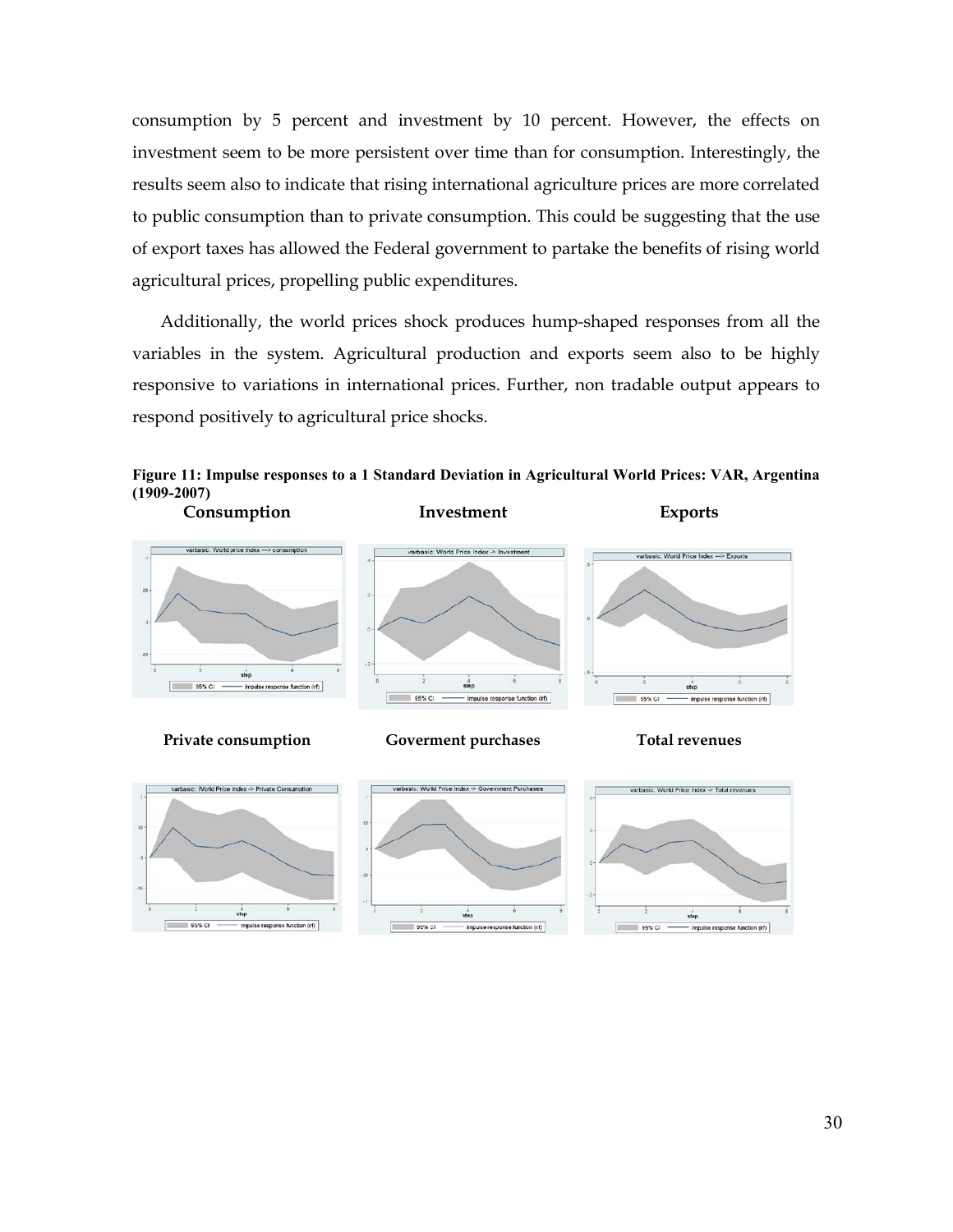

Similarly, Figure 12 presents impulse responses to one standard deviation in the domestic agricultural price index. Even though there is a significant increase in private consumption and a less pronounced boost in investment, aggregate exports, agricultural production and exports and non.tradable output do not rise significantly as a response to the agricultural domestic price shock, as they do with the variation in world prices. Additionally, the positive effects of agricultural price shocks on investment seem to be much short lived in the presence of distortive policy measures. These results suggest that export taxes and other similarly restrictive policies could have diminished the potentially positive effects of world price surges on the agricultural sector and the rest of the economy.

#### **Figure 12: Impulse responses to a 1 Standard Deviation in Agricultural Domestic Prices: VAR, Argentina (1909-2007)**

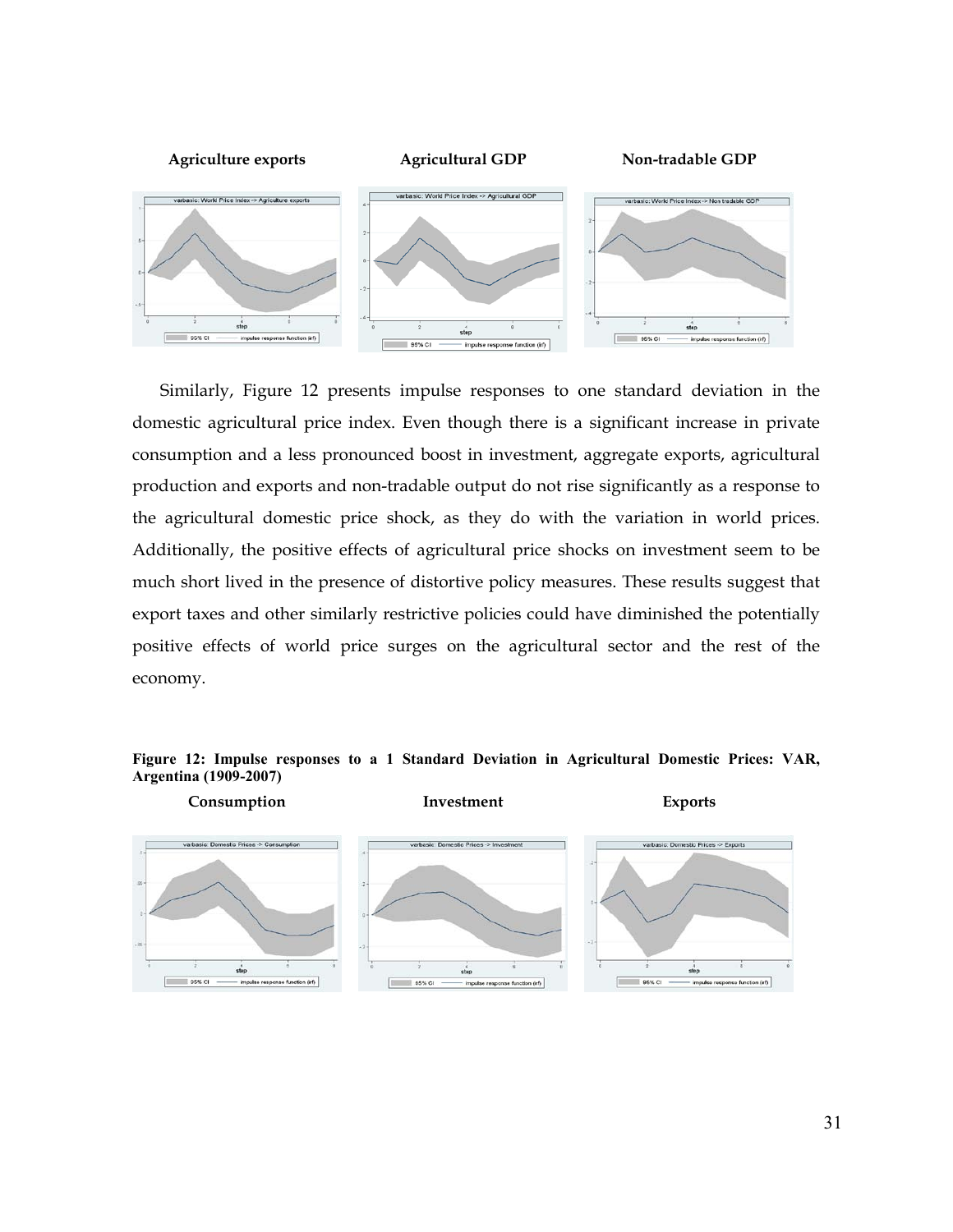

#### *5.2. RESULTS FOR MALAWI*

**Variance decomposition**: Like in the case of Argentina, we calculate in Tables 14 and 15 the contribution of tobacco and maize world price shocks to the variance of some domestic economic indicators for which data is available (e.g. real output, agricultural GDP, exports and Central Government expenditures and revenues). It can be observed, first, that the effects of tobacco price shocks on real aggregate and agricultural output are much larger than the effects of shocks on maize world prices. Similarly, an exogenous change in tobacco prices seems to have a much larger bearing upon fiscal revenues and expenditures than maize price shocks. However, the magnitude of these impacts on Government income and spending is relatively small when compared with the results obtained for Argentina in the previous section.

**Impulse responses**: in Figure 13 we also calculate the impulse responses to a one standard deviation shock in tobacco (the principal cash crop) and maize (the main consumed and produced farm product) prices to the variance in the selected domestic economic variables. Note that while aggregate GDP, agricultural output and exports are positively correlated with a one standard deviation change in tobacco world prices, government revenues and expenditures seem to be largely unresponsive, at least in the short run, as can be observed in Figure 13.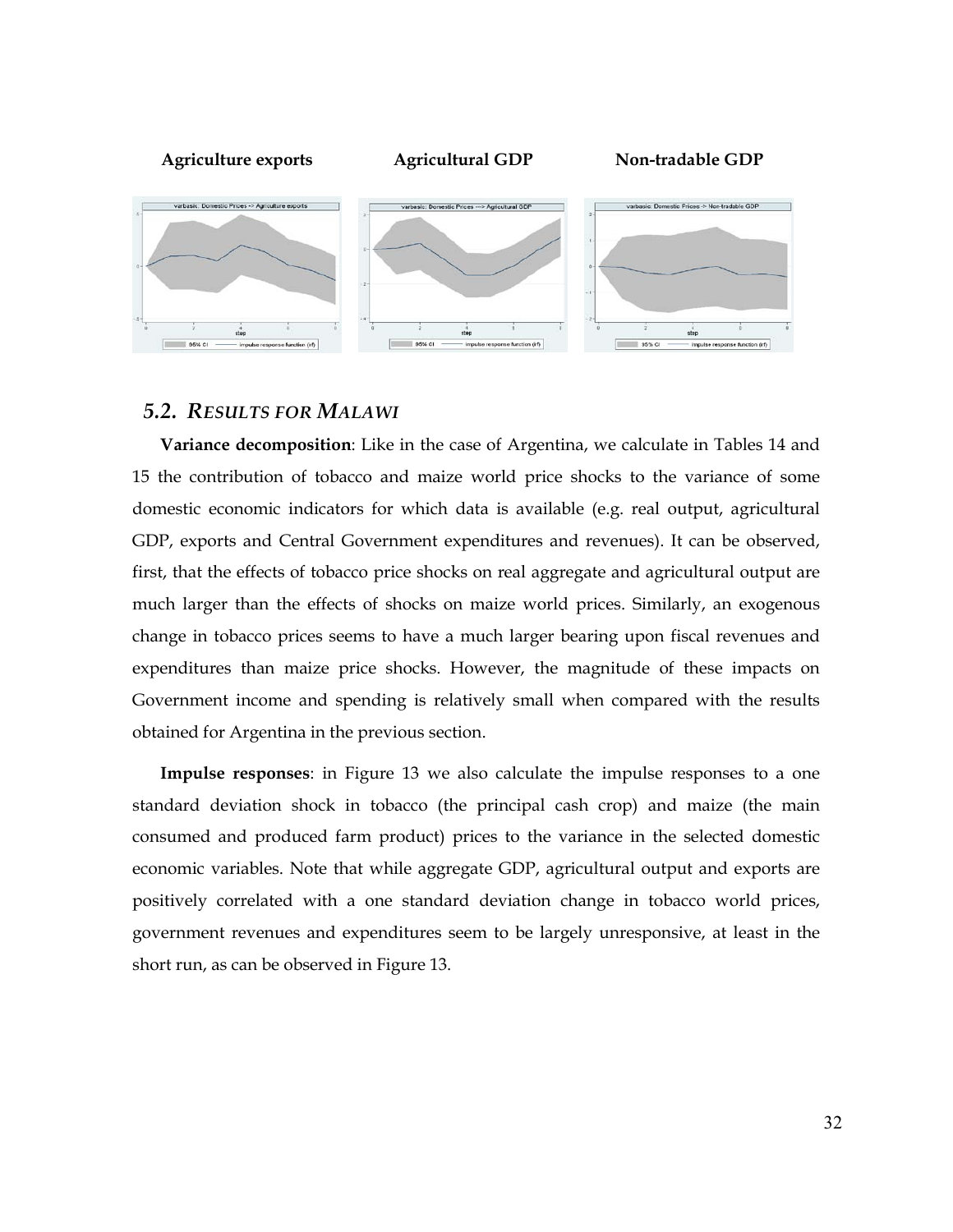

**Figure 13: Impulse responses to a 1 Standard Deviation in Tobacco International Prices: VAR, Malawi**

Figure 14 presents similar impulse responses figures but with respect to a one standard deviation change in maize world prices. The results suggest that, likewise for the case of tobacco, maize price shocks have a larger impact upon aggregate and agricultural output and exports than on Government revenues and expenditures.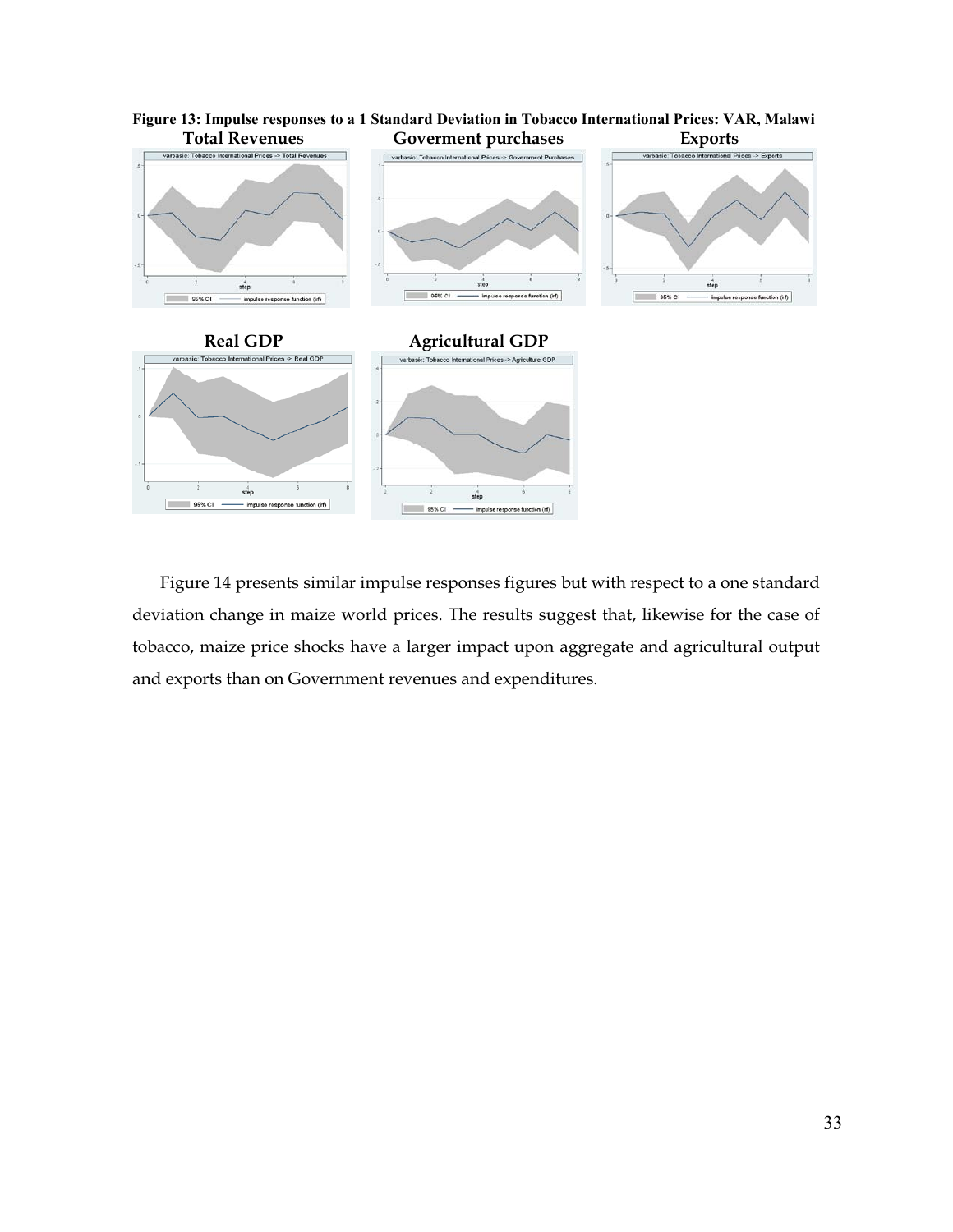

**Figure 14: Impulse responses to a 1 Standard Deviation in Maize International Prices: VAR, Malawi**

#### *5.3. COMMENTARY*

The results of the VAR analysis suggest, first, that agricultural price shocks seem to have a much larger influence on the fiscal front in Argentina than in Malawi. Surges in the world prices of the main Argentine crops translate into large increases in Government revenues and spending, with more muted effects in the case of the Malawian economy. This result is a reflection of the larger bearing of export taxes on total revenues for Argentina, despite the fact of being a more developed economy than Malawi.

A second observation that stems from the VAR results is that agricultural price shocks seem to have a more significant and lasting effect on the rest of the economy, and, particularly, in the non-tradable sector, in Argentina than in Malawi. There are two possible explanations for this result. First, the farming sector in Argentina has larger backward and forward linkages towards services and manufacturing than in Malawi, where the rural sector is dominated by subsistence farming with relatively poor links with the rest of the economy. Second, the extensive use of export taxes on the agricultural sector provides an incentive to the Federal government in Argentina to embark upon pro.cyclical fiscal policies that, through higher spending on non.tradables, amplify the positive effects of rural activities´ booms on the rest of the economic sectors, at least in the short run.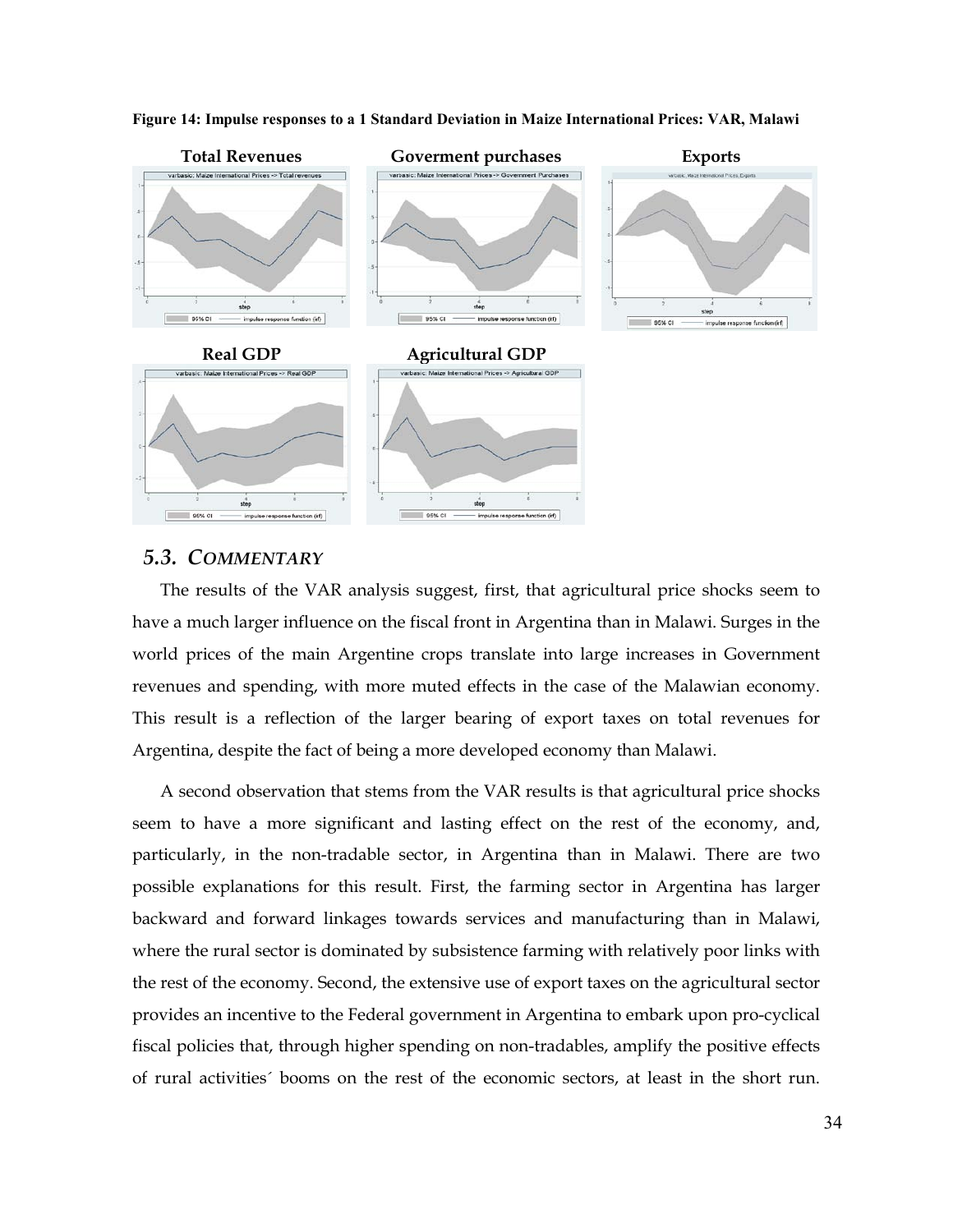However, the presence of distortionary agricultural policies also seems to have a negative impact on investment and aggregate output growth rates in the medium and long run.

Third, the economy.wide effects of agricultural world price shocks on aggregate output and agricultural production seem to be more related to cash crops –e.g. tobacco. than with "wage goods" –e.g. maize and wheat. in Malawi than in Argentina. As a net food importer, higher maize prices in Malawi translate almost automatically into a larger net import bill with a first order negative impact on GDP. Contrastingly, an increase in the price of tobacco stimulates local production for exports with a benign effect on the Malawian economy.

A fourth observation that emerges from the VAR results is that there not seem to be any significant "Dutch Disease" effects on non.agricultural sectors of booms in agricultural prices, at least in Argentina. On the contrary, the results seem to suggest that surges in agricultural commodities´ prices are associated with rising aggregate output.

#### **6. CONCLUSIONS**

Natural resource abundance can be a curse or a blessing for development depending on the presence of the right set of policies and institutions. The analysis presented in this paper shows that, despite the presence of vast differences in economic development, the history of Argentina and Malawi suggest that there may be some truth in this dictum.

The presence of a fragmented farming sector coupled with a strong Presidency in a context of weak institutions resulted in the recurrent use of highly distortive policies against rural activities in both countries. Historically, a combination of the ideological preferences of the Central Government and frequent fiscal unbalances have been in turn the main motive behind the use of export taxes, export bans, exchange rate controls and equivalent measures on agricultural production.

However, there are significant differences in the type of agricultural policies implemented in both countries that stem from their specific policymaking processes and rural production structures. In Malawi, the one-party system that reign until 1994 coupled with a more concentrated and homogeneous cash crop sector (e.g. tobacco) as well as a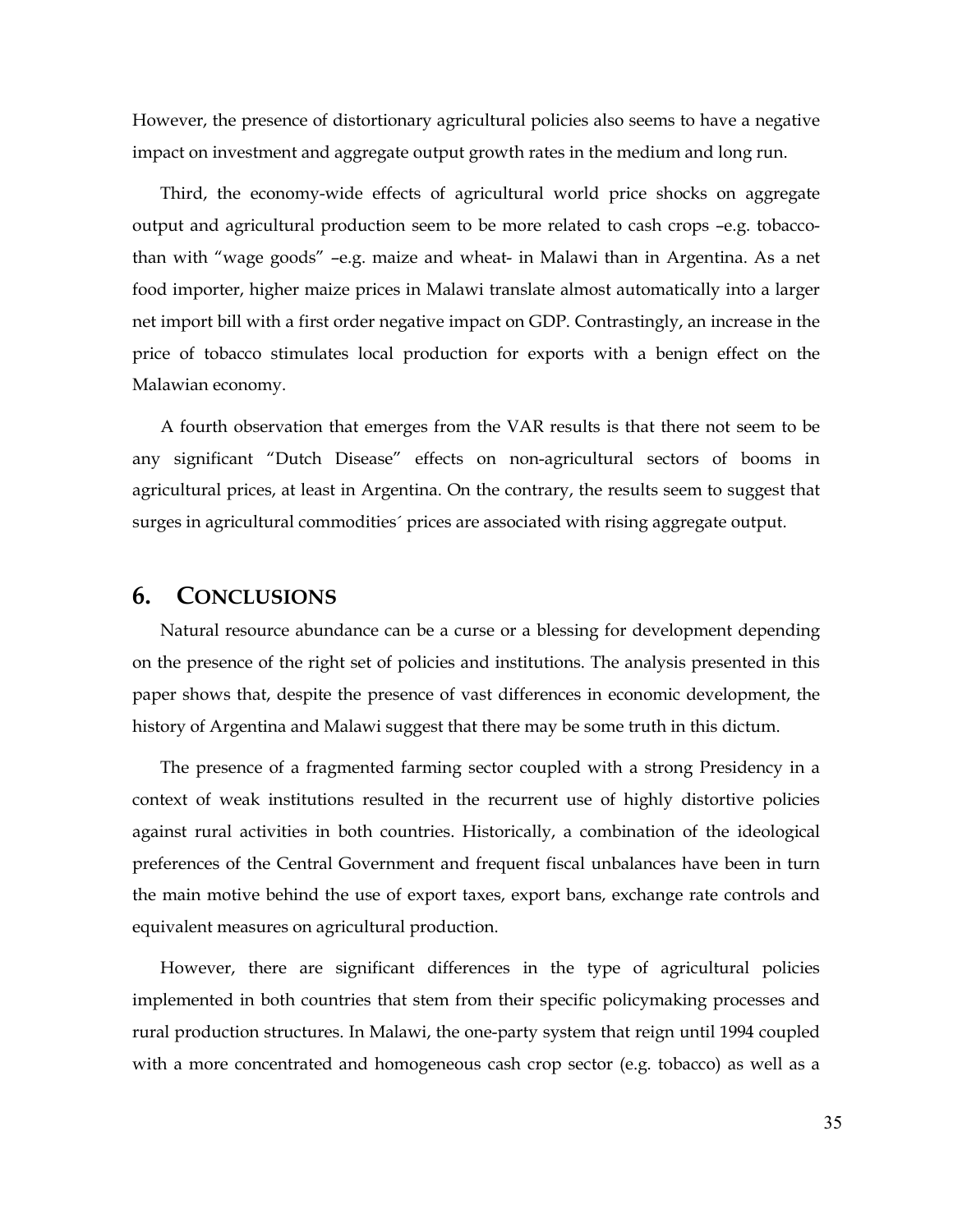centralized fiscal regime, facilitated the extraction of agricultural export revenues through centralized state.led commercialization agencies by the Central Government.

Contrastingly, in Argentina the presence of a more heterogeneous agricultural export sector with thousands of producers and a more complex federal and multiparty political system make export taxes the only politically viable instrument through which the National Government can partake from rural bonanzas, at least temporally. Interestingly, only with the advent of a multiparty democracy, export taxes were introduced in Malawi, albeit only briefly.

Highly distortive policies against the agricultural sector have had, in turn, a detrimental effect on the long run economic performance of Argentina and Malawi. Specifically, the evidence presented in this paper seems to suggest that policy discrimination against agriculture was an important factor behind the dismal growth record of Argentina and Malawi in the last 50 years.

In fact, only with the partial removal of the more restrictive agricultural policy measures in the 1990s –e.g. export taxes and exchange rate controls. in the context of radical structural reforms, coupled with a massive improvement in the terms of trade in the 2000s, the Argentine and Malawian rural sectors have experienced a notable recovery in the last decade but with significant differences between the two countries.

While the rural sector in Argentina underwent a massive process of technological modernization in the 1990s, that had a massive positive impact on agricultural TFP, the Malawian farming sector is still dominated by subsistence activities with a very low productivity, mainly as a result of the absence or severe underdevelopment of key complementary markets. Consequently, Argentina has been able to almost triple its share in world agricultural exports in the last 20 years, while Malawi remains a marginal player in the agriculture global markets.

Finally, the results of a simple VAR analysis suggest that agricultural world price shocks seem to have a much larger economy.wide impact in Argentina than in Malawi. The presence of more developed forward and backward linkages in the more capital and technology intensive Argentine rural sector only explains to a certain extent this finding. However, it is noteworthy that the relative importance of agricultural export taxes as a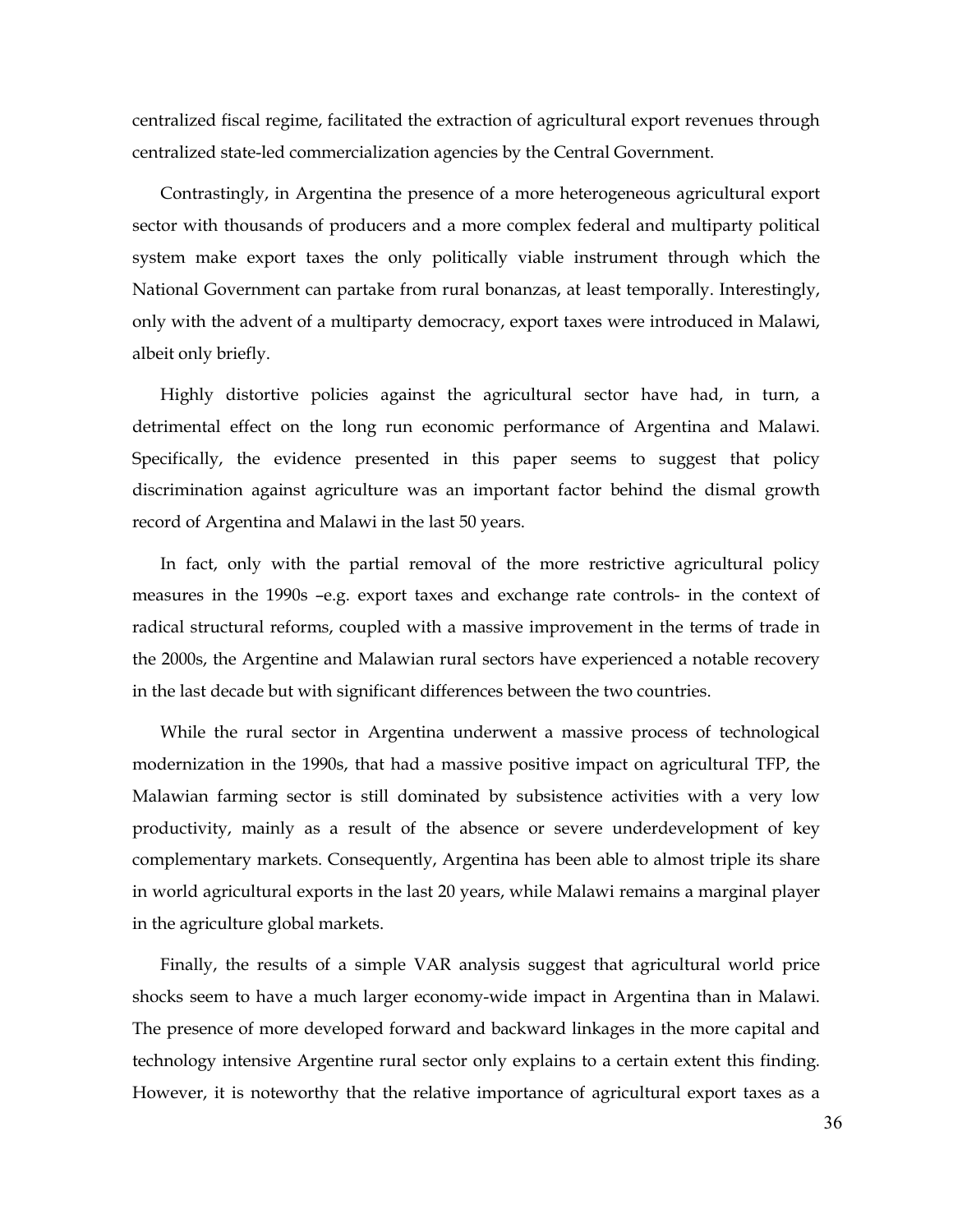source of revenue for the Federal Government and the largely pro.cyclical nature of government expenditures have also contributed to amplify in the short run the economic impacts of agricultural price shocks in Argentina. Nevertheless, the heavy use of export taxes, quotas and bans have also induced in the Argentine case much shorted lived investment and growth spurts in the medium and long run.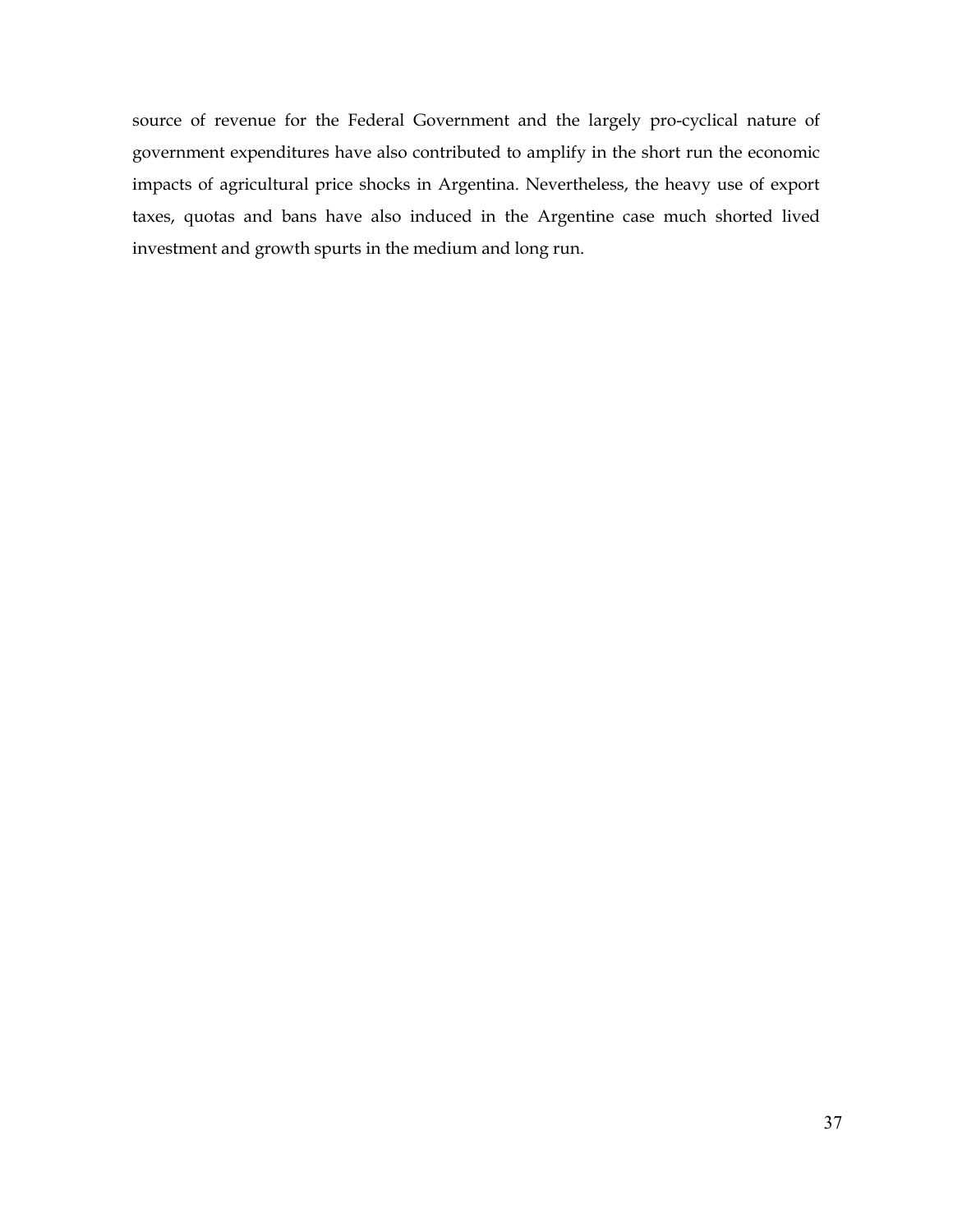#### **REFERENCES**

Bambrilla, I., Galiani, S. and Porto, G. (2009) "Argentine Trade Policies in the XX Century: 60 Yeards of Solitude". Universidad Nacional de la Plata. La Plata. Mimeo.

Binswager, H. and Deininger, K. (1997) "Explaining Agricultural and Agrarian Policies in Developing Countries". Journal of Economic Literature. March 11.

Castro, L. (2010.a) "Impacts and policy responses to food inflation in Latin America". Working Paper 38. Economic Development Area. CIPPEC. Buenos Aires.

Castro, L. (2010.b) "Taxes on Agricultural Exports in Developing Countries. The Case of Latin America". Interamerican Development Bank (IADB). Forthcoming.

Castro, L. and Diaz Frers, L. (2008) "Export taxes on the table: from a conflict to a development strategy for Argentina". Working Paper 14. Economic Development Area. CIPPEC. Buenos Aires.

Chirwa, E. W., Kumwenda, I., Jumbe, C., Chilonda, P. and Minde, I. (2008) Agricultural Growth and Poverty Reduction in Malawi: Past Performance and Recent Trends, ReSAKSS.SA Working Paper No. 8.

CIPPEC (2008) Las políticas fiscales en la Argentina: un complejo camino hacia la equidad y la eficiencia. Buenos Aires.

Diaz Frers, L. (2008) In debt with the constitution: the coparticipation regime, Its problems and solutions. Public Policy Recommendation # 58. Economic Development Area. CIPPEC

GOM (Government of Malawi) (1965) Development Plan 1965 . 1969, Zomba: Government Printer

GOM (Government of Malawi) (1971) Statement of Development Policies 1971.1980, Zomba: Government Press.

GOM (Government of Malawi) (1987) Statement of Development Policies 1987.1996, Zomba: Government Press.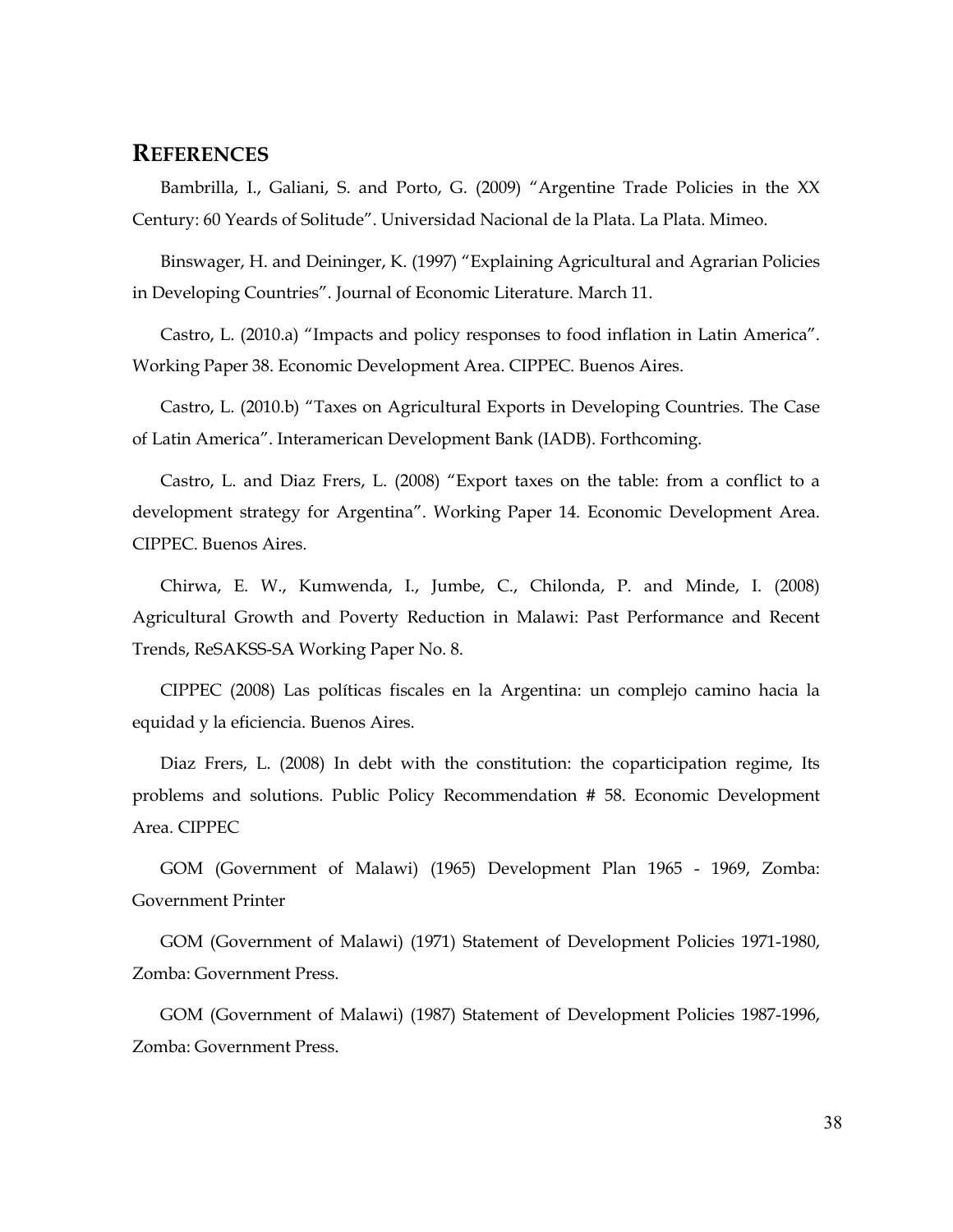Harriague, M and Llach, J.J (2005) Un sistema impositivo para el desarrollo y la equidad. Fundación Producir Conservando. June.

Harrigan, J. (1991) Malawi, in P. Mosley, J. Harrigan and J. Toye (eds) Aid and Power: The World Bank and Policy.based Lending, Case Studies Volume 2, London: Routledge

Kaunda, J. (1992) The Administrative Organisation and Process of National Development Planning in Malawi, in G. C. Mhone (ed) Malawi at the Crossroads: The Post.Colonial Political Economy, Harare: SAPES Books.

Kydd, J. and Christiansen, R. E. (1982) Structural Change in Malawi Since Independence: Consequences of a Development Strategy Based on Large.Scale Agriculture, World Development, 10, (5) pp. 355.375.

Mkandawire, M. L. C. (2005) Malawi's Political Economy and Growth, Malawi Journal of Social Science, 19, pp 20.36.

Pieschacon, A. (2009) "Oil Boom and Their Impact Through Fiscal Policy". Department of Economics. Standford University. Mimeo.

Silumbu, E. B. D. (1992) Foreign Trade Policies and Performance in Malawi, 1965.1990, in G. C. Mhone (ed) Malawi at the Crossroads: The Post.Colonial Political Economy, Harare: SAPES Books.

Sturtzenegger, A. and Salazni, M. (2007) "Distortions to Agricultural Incentives in Argentina". Agricultural Distortions Working Paper 11. The World Bank. Washington DC. December.

Urbiztondo, S., Cristini, M., Moskovitz, C. and Saiegh, S. (2009) "The Political Economy of Productivity in Argentina. Interpretation and Illustration". IDB Working Paper Series. IDB-WP-102. Washington DC. October.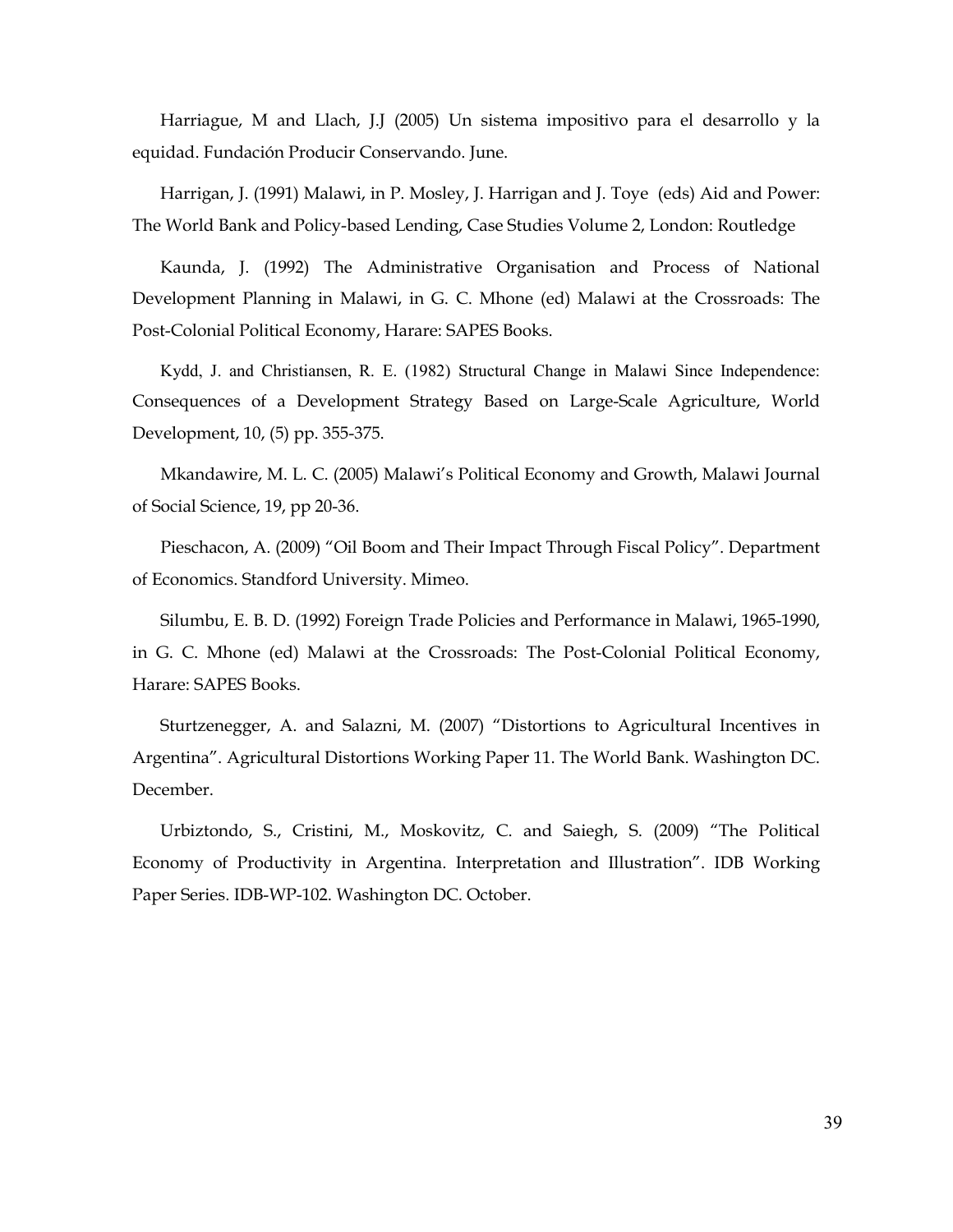## **ANNEX 1. VAR - ECONOMETRIC ISSUES**

In this Annex, we present the methodology used to estimate the VAR, the unit root tests and a description of the data utilized to run the model. We also set out the main assumptions guiding our VAR estimations on the effects of agricultural price and policy shocks on the economies of Argentina and Malawi.

## **Assumptions**

Following Pieschacon (2009), we assume that Argentina and Malawi are small open economies (SOE), and hence that they are price takers in international agriculture markets. In the case of Argentina, while the country is a large exporter and producer of some individual agricultural commodities, on the aggregate it remains as a relatively medium sized producer (See Table 8), and therefore, the SOE assumption still holds for the agricultural sector as a whole.

| Table 8: Share of Argentina in World Production and Exports for selected products |                                                   |                                         |         |  |  |  |  |  |
|-----------------------------------------------------------------------------------|---------------------------------------------------|-----------------------------------------|---------|--|--|--|--|--|
|                                                                                   | <b>Share in World</b><br><b>Production (2009)</b> | <b>Share in World</b><br>Exports (2008) | Ranking |  |  |  |  |  |
| Maize                                                                             | 1,61%                                             | 13,11%                                  | 5       |  |  |  |  |  |
| Soybeans                                                                          | 13,94%                                            | 13,05%                                  | 3       |  |  |  |  |  |
| Sunflower seed                                                                    | 7,76%                                             | 2,81%                                   | 3       |  |  |  |  |  |
| Wheat                                                                             | $1,11\%$                                          | 5,67%                                   | 12      |  |  |  |  |  |
| Cattle meat                                                                       | 3,67%                                             | 0,28%                                   | 3       |  |  |  |  |  |
| Total four crops                                                                  | 3,09%                                             | 9,81%                                   | 8       |  |  |  |  |  |
| Total four crops and cattle meat                                                  |                                                   | 9,23%                                   | 10      |  |  |  |  |  |

**Source:** own calculations based on FAO (2010)

Further, we assume that agricultural world price shocks are transmitted to the domestic economy as follows<sup>[3](#page-39-0)</sup>. First, agricultural price shocks generate a wealth effect, as households and the government increase consumption of tradable and non.tradable goods, as their income rises with higher agricultural prices. Second, the increase in private and public consumption of non-tradables drives its internal price up, causing the exchange rate to appreciate in real terms. Third, the change in relative prices increases the marginal product of labor and capital in the non.tradable sector, inducing a reallocation effect.

<span id="page-39-0"></span><sup>1111111111111111111111111111111111111111111111111111111111</sup>  $3$  See Pieschacon (2010) for a detailed discussion.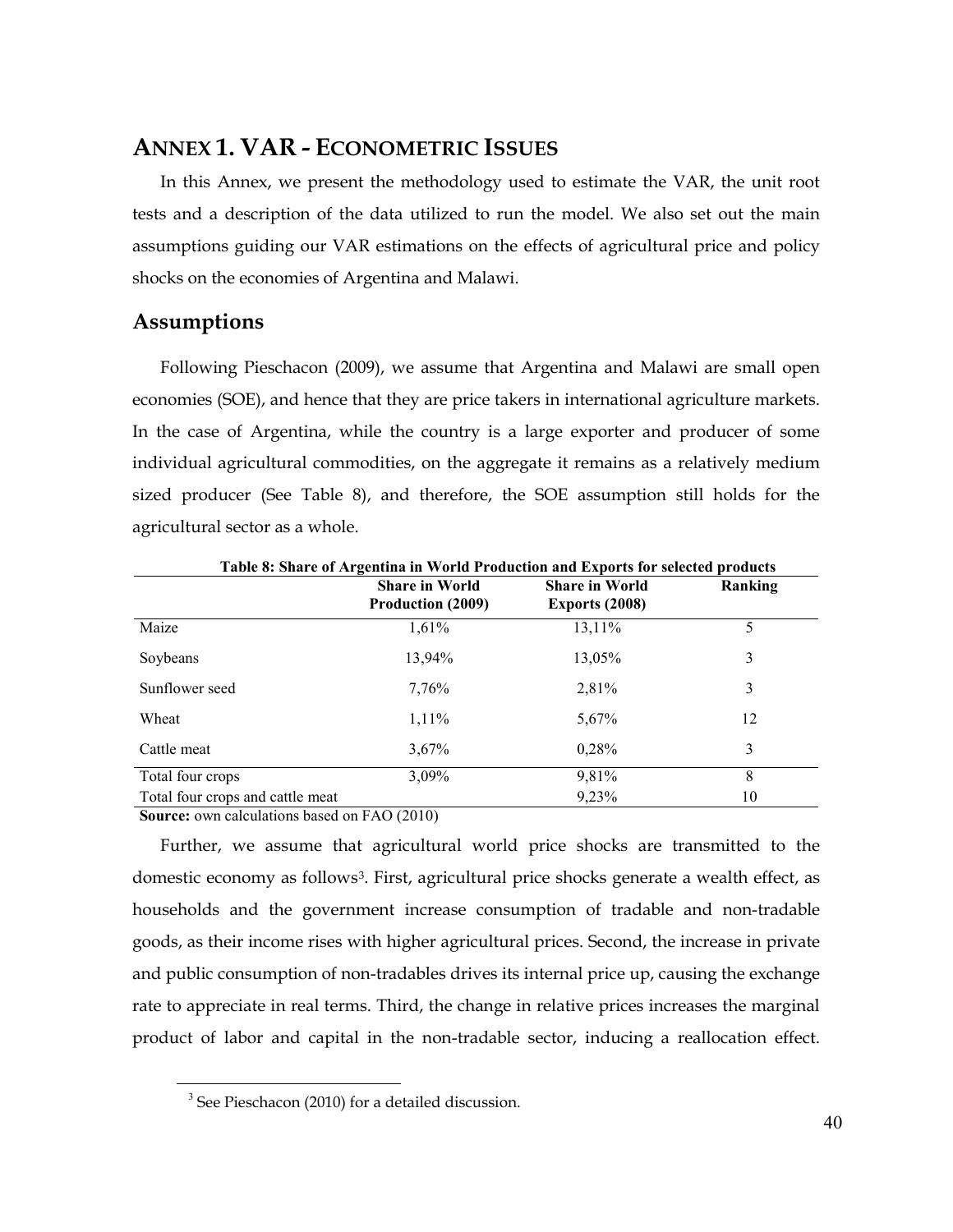Finally, output in the tradable and non-tradable sectors tends to go up due to the change in relative prices. Public consumption also increases as a result of a higher GDP.

#### **Methodology**

First, we run a VAR using just the impulse or independent variable – the weighted index of international prices of major crops for Argentina and the tobacco and maize price indexes for Malawi.. This is done in order to check whether food prices are exogenous with respect to domestic variables (e.g. output, exports, public and private consumption, etc.) and it is observed through the R squared. Then, the VAR is run using detrended logarithms and taking the price indexes and domestic variables as independent and dependent (impulse and response) variables at the same time.

The R squared obtained from the regression in which the index of international prices is the dependent variable – and its lags and the rest of the variables are the independent variables-, should be used to compare itself with the R squared from the first regression. If there is a significant change in this measure, then it means that agricultural prices are not exogenous with respect to domestic variables and hence we cannot use the VAR. Luckily for us, we have proven the exogeneity of the international price index with respect to internal variables, as can be seen in Table 9.

| Table 9: Argentina - Agricultural price index exogeneity test |             |            |             |  |  |  |  |  |
|---------------------------------------------------------------|-------------|------------|-------------|--|--|--|--|--|
| Dependent variable:                                           |             |            |             |  |  |  |  |  |
| agricultural price index                                      | (1)         | (2)        | (3)         |  |  |  |  |  |
|                                                               |             |            |             |  |  |  |  |  |
| $L1. P_A$                                                     | $0.791***$  | $0.669***$ | $0.734***$  |  |  |  |  |  |
|                                                               | (0.102)     | (0.116)    | (0.108)     |  |  |  |  |  |
| L <sub>2</sub> . $P_A$                                        | $-0.420***$ | $-0.233*$  | $-0.358***$ |  |  |  |  |  |
|                                                               | (0.130)     | (0.136)    | (0.134)     |  |  |  |  |  |
| L3. $P_A$                                                     | 0.0981      | 0.0934     | 0.0684      |  |  |  |  |  |
|                                                               | (0.130)     | (0.138)    | (0.135)     |  |  |  |  |  |
| L <sub>4</sub> . $P_A$                                        | $-0.153$    | $-0.0345$  | $-0.0536$   |  |  |  |  |  |
|                                                               | (0.102)     | (0.118)    | (0.110)     |  |  |  |  |  |
| Constant                                                      | 0.00121     | 9.12e-05   | 6.72e-05    |  |  |  |  |  |
|                                                               | (0.0185)    | (0.0168)   | (0.0177)    |  |  |  |  |  |
| Observations                                                  | 95          | 95         | 95          |  |  |  |  |  |
| R <sub>2</sub>                                                | 0.44        | 0.54       | 0.49        |  |  |  |  |  |

**Table 9: Argentina - Agricultural price index exogeneity test**

**Note**:  $P_A$  denotes the agricultural price index (see section 5.1 for a description of how the index is computed) and its lags. Equation (2) includes the following domestic variables: output, consumption, investment and exports. Equation (3) runs the agricultural price index against domestic consumption, investment and exports.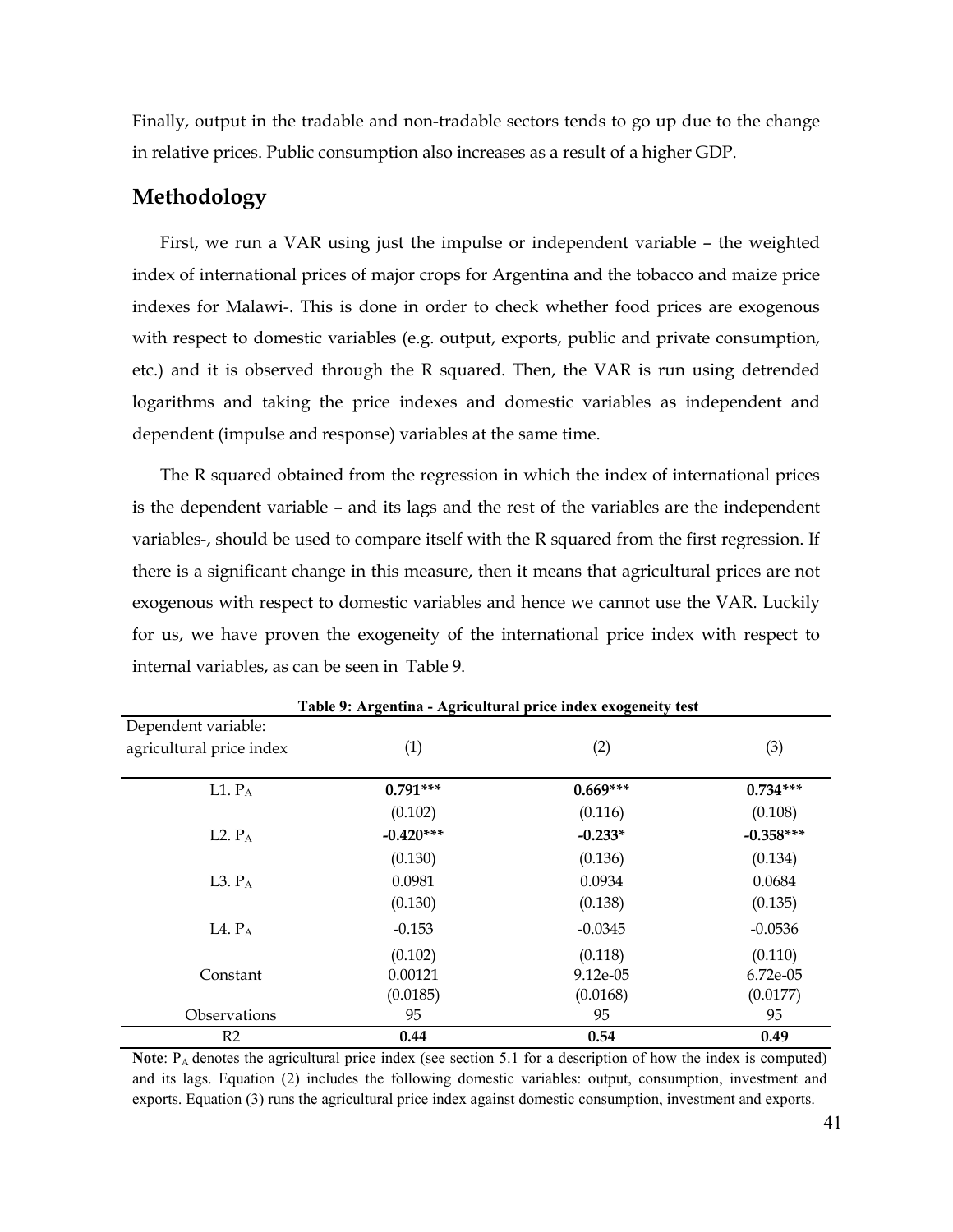In addition to the R squared comparison, we test the stationary condition of our model´s variables by running the following unit root tests: Augmented Dickey Fuller (ADF), Phillips.Perron (PP) and Kwiatkowski.Phillips.Schmidt.Shin (KPSS). The three tests resulted in the acceptance of the hypothesis that all variables are stationary (see Tables 10 and 11). Hence, we are allowed to use the specified VAR model. Having that in mind, our model reduces to the following equation system:

(1) 
$$
p_{t}^{i} = A(L) p_{t-k}^{i} + e_{t}^{i}
$$

(2) 
$$
\mathcal{X}_{t} = C(L) p_{t-k} + D(L) \mathcal{X}_{t-k} + e_{t}^{*}
$$

Where  $e_t$  denotes a series of independent and serially uncorrelated shocks;  $A$  (L),  $C$  (L) and *D* (*L*) denote matrices of polynomials in the lag operator *L*, defined as:  $\sum_{j=0}^{n} A_j L^j$ ; p denotes the international price index; and  $x$  is a vector of domestic economic variables, which –Granger causality aside - is a function of the international price index, their lags and the lags of the vector's components. Following Pieschacon (2009), we use four lags in the regressions.

#### **Data**

We construct an aggregated weighted price index using individual crops´ export and price data for Argentina extracted from FAOSTAT. Following Collier (2007), we obtain the weights by simply calculating the percentage share of each commodity in total agricultural exports in 1990. These weights are then held fixed over time in order to calculate our aggregated international price index. In the case of Argentina, we also construct a domestic price index that we use to simulate the likely effects of distortionary agricultural policies.

We use annual data collected from several sources for 1909 – 2007 in the case of Argentina and for 1964.2007 in the case of Malawi. Domestic macroeconomic variables as total exports, gross domestic product (GDP), agricultural exports and production and non tradables output were obtained for Argentina from WEO/IMF, INDEC and Ferreres (2004) and, apart from prices, all variables are expressed in 1993 constant pesos. Data for Malawi comes from the National Statistics Office and WEO/IMF.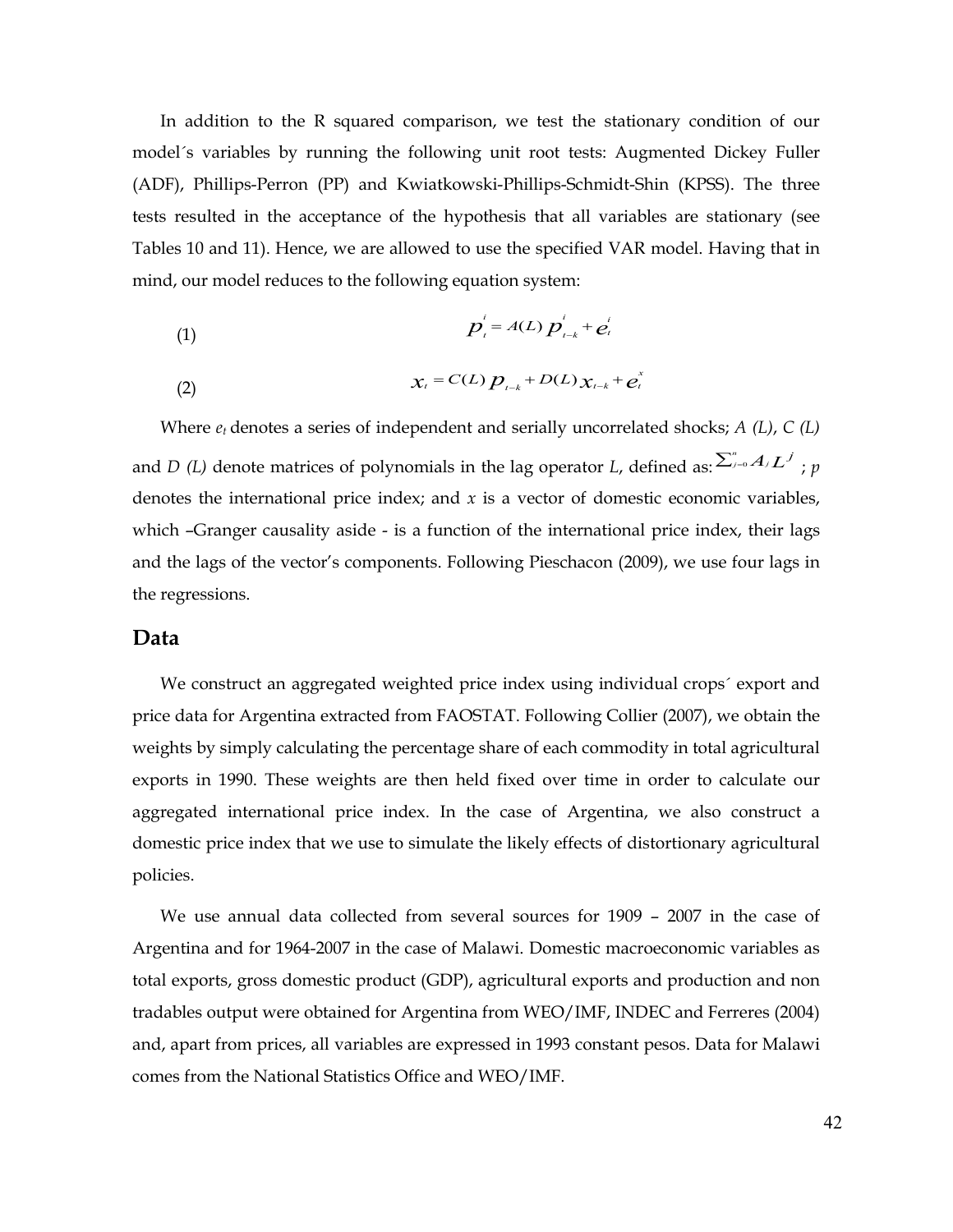#### **Table 10. Argentina: Unit root tests Dickey Fuller test for all detrended variables used in the VAR model**

|                  | $\left( 1\right)$ | (2)                       | (3)          | (4)                    | (5)      | (6)      |             | (8)                    | (9)     | (10)     | (11)                  | (12)     |
|------------------|-------------------|---------------------------|--------------|------------------------|----------|----------|-------------|------------------------|---------|----------|-----------------------|----------|
| <b>VARIABLES</b> |                   | Agricultural Agricultural | Non          | Consumption Investment |          | Exports  | Private     | Government Agriculture |         | Total    | Non                   | Real     |
|                  | price index       | <b>GDP</b>                | agricultural |                        |          |          | consumption | Pruchases              | exports |          | revenues agricultural | exchange |
|                  |                   |                           | GDP          |                        |          |          |             |                        |         |          | exports               | rate     |
| DF with no trend | $-5.029$          | $-6.838$                  | $-5.502$     | $-5.026$               | $-4.416$ | $-6.859$ | $-4.775$    | $-5.219$               | $-6.49$ | $-5.349$ | $-6.828$              | $-5.366$ |
| statistic        |                   |                           |              |                        |          |          |             |                        |         |          |                       |          |
| MacKinnon        | 0.0000            | 0.0000                    | 0.0000       | 0.0003                 | 0.0000   | 0.0001   | 0.0000      | 0.0000                 | 0.0000  | 0.0000   | 0.0000                | 0.0000   |
| approximate p-   |                   |                           |              |                        |          |          |             |                        |         |          |                       |          |
| value            |                   |                           |              |                        |          |          |             |                        |         |          |                       |          |

Note: The null hypothesis is that the variable contains a unit root, and the alternative is that the variable was generated by a stationary process

#### Philip-Perron test for all detrended variables used in the VAR model

|                  |             |                           | (3)          | $\left( 4\right)$      | (5)      | (6)      |             | (8)                    | (9)      | (10)     | (11)         | (12)     |
|------------------|-------------|---------------------------|--------------|------------------------|----------|----------|-------------|------------------------|----------|----------|--------------|----------|
| <b>VARIABLES</b> |             | Agricultural Agricultural | Non          | Consumption Investment |          | Exports  | Private     | Government Agriculture |          | Total    | Non          | Real     |
|                  | price index | <b>GDP</b>                | agricultural |                        |          |          | consumption | Pruchases              | exports  | revenues | agricultural | exchange |
|                  |             |                           | <b>GDP</b>   |                        |          |          |             |                        |          |          | exports      | rate     |
| Phillips_Perron  | $-5.116$    | $-6.786$                  | $-5.509$     | $-5.187$               | $-4.763$ | $-6.763$ | $-4.99$     | $-5.318$               | $-6.478$ | $-5.439$ | $-6.684$     | $-5.432$ |
| statistic        |             |                           |              |                        |          |          |             |                        |          |          |              |          |
| MacKinnon        | 0.0000      | 0.0000                    | 0.0000       | 0.0001                 | 0.0000   | 0.0000   | 0.0000      | 0.0000                 | 0.0000   | 0.0000   | 0.0000       | 0.0000   |
| approximate p-   |             |                           |              |                        |          |          |             |                        |          |          |              |          |
| value            |             |                           |              |                        |          |          |             |                        |          |          |              |          |

Note: The null hypothesis is that the variable contains a unit root, and the alternative is that the variable was generated by a stationary process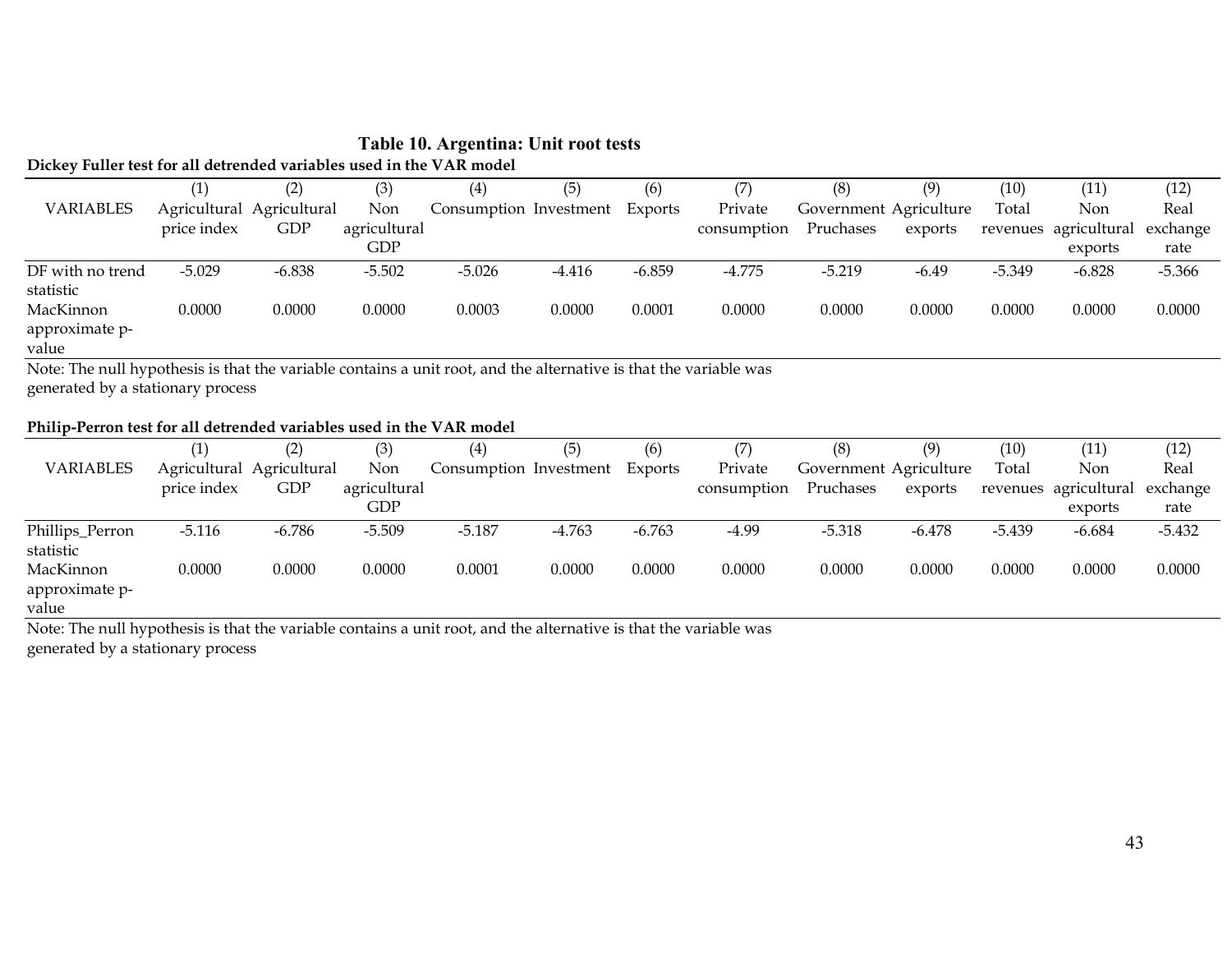|                     |                           |            |              |                        | (5)    | (6)     |                       | (8)                    |         | (10)   | (11)                           | (12)   |
|---------------------|---------------------------|------------|--------------|------------------------|--------|---------|-----------------------|------------------------|---------|--------|--------------------------------|--------|
| VARIABLES           | Agricultural Agricultural |            | <b>Non</b>   | Consumption Investment |        | Exports | Private               | Government Agriculture |         | Total  | Non                            | Real   |
|                     | price index               | <b>GDP</b> | agricultural |                        |        |         | consumption Pruchases |                        | exports |        | revenues agricultural exchange |        |
|                     |                           |            | GDP          |                        |        |         |                       |                        |         |        | exports                        | rate   |
| KPSS test statistic | 0.0318                    | 0.0271     | 0.0400       | 0.0289                 | 0.0408 | 0.0231  | 0.0315                | 0.0288                 | 0.0249  | 0.0295 | 0.0231                         | 0.0315 |

Kwiatkowski-Phillips-Schmidt-Shin test for stationarity for all detrended variables used in the VAR model

Note: This test differs from those "unit root" tests in common use (such as Dfuller and Pperron) by having a null hypothesis of stationarity. Critical values for 98 observations: 10%: 0.119 5% : 0.146 2.5%: 0.176 1% : 0.216. KPSS test statistic greater than the critical value means the null hypothesis of stationarity around mean is rejected.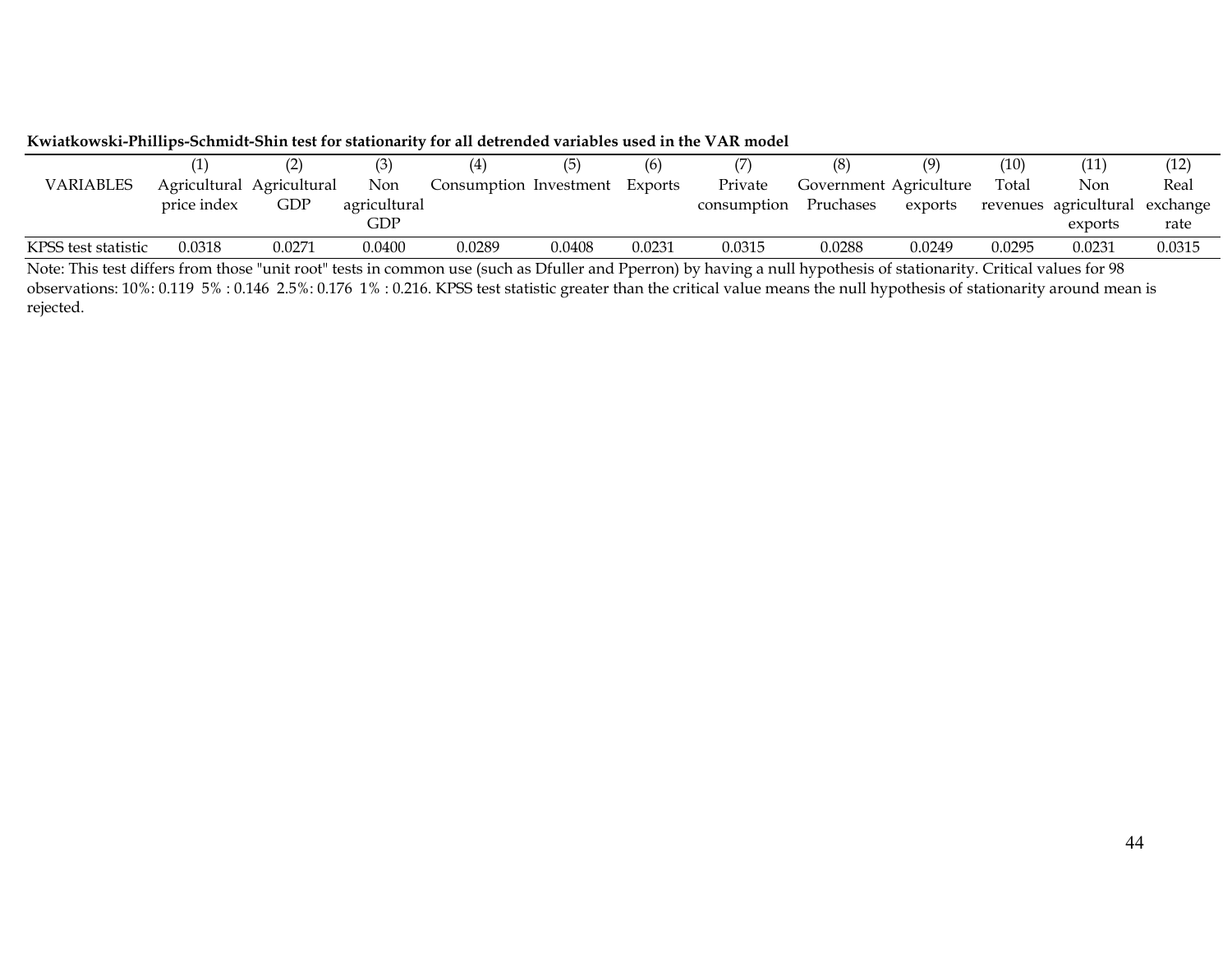#### **Table 11: Malawi: Unit root tests**

#### **Dickey Fuller test**

|                                                                                                                                                     |             |               |                |            | (5)      | (6)      |              |  |
|-----------------------------------------------------------------------------------------------------------------------------------------------------|-------------|---------------|----------------|------------|----------|----------|--------------|--|
| <b>VARIABLES</b>                                                                                                                                    | Maize Price | International | Total revenues | Government | Exports  | Real GDP | Agricultural |  |
|                                                                                                                                                     | Index       | Tobacco Price |                | Purchases  |          |          | GDP          |  |
|                                                                                                                                                     |             | Index         |                |            |          |          |              |  |
| DF with no trend statistic                                                                                                                          | $-2.945$    | $-5.104$      | $-3,766$       | -4,349     | $-3,666$ | $-4,012$ | $-5,802$     |  |
| MacKinnon approximate p-value                                                                                                                       | 0.0403      | 0.0000        | 0,0033         | 0.0004     | 0.0046   | 0.0013   | 0,0000       |  |
| Note: The null hypothesis is that the variable contains a unit root, and the alternative is that the variable was generated by a stationary process |             |               |                |            |          |          |              |  |

#### **Philip-Perron test**

|                                                                                                                 |                    |               |                |            | (5)                  | (6)      |              |
|-----------------------------------------------------------------------------------------------------------------|--------------------|---------------|----------------|------------|----------------------|----------|--------------|
| VARIABLES                                                                                                       | Maize Price        | International | Total revenues | Government | Exports              | Real GDP | Agricultural |
|                                                                                                                 | Index              | Tobacco Price |                | Purchases  |                      |          | <b>GDP</b>   |
|                                                                                                                 |                    | Index         |                |            |                      |          |              |
| Phillips_Perron statistic                                                                                       | $-3,004$           | -5,139        | -3,759         | $-4,377$   | $-3,647$             | $-4,089$ | $-5,773$     |
| MacKinnon approximate p-value                                                                                   | 0,0345             | 0.0000        | 0,0034         | 0,0003     | 0,0049               | 0,0010   | 0,0000       |
| the contract of the contract of the contract of the contract of the contract of the contract of the contract of | .<br>$\sim$ $\sim$ |               |                | .          | $\sim$ $\sim$ $\sim$ |          |              |

**Note**: The null hypothesis is that the variable contains a unit root, and the alternative is that the variable was generated by a stationary process

#### Kwiatkowski-Phillips-Schmidt-Shin test

| VARIABLES           | (1,<br>Maize Price<br>Index | $\sim$<br>International<br>Tobacco Price<br>Index | Total revenues | $\left( 4\right)$<br>Government<br>Purchases | Exports | (6)<br>Real GDP | Agricultural<br>GDP |
|---------------------|-----------------------------|---------------------------------------------------|----------------|----------------------------------------------|---------|-----------------|---------------------|
| KPSS test statistic | 0,0722                      | 0,0547                                            | 0,0877         | 0,0872                                       | 0,0578  | 0,0514          | 0,0582              |

Note: This test differs from those "unit root" tests in common use (such as Dfuller and Pperron) by having a null hypothesis of stationarity. Critical values for 27observations: 10%: 0.119 5% : 0.146 2.5%: 0.176 1% : 0.216. KPSS test statistic greater than the critical value means the null hypothesis of stationarity around mean is rejected.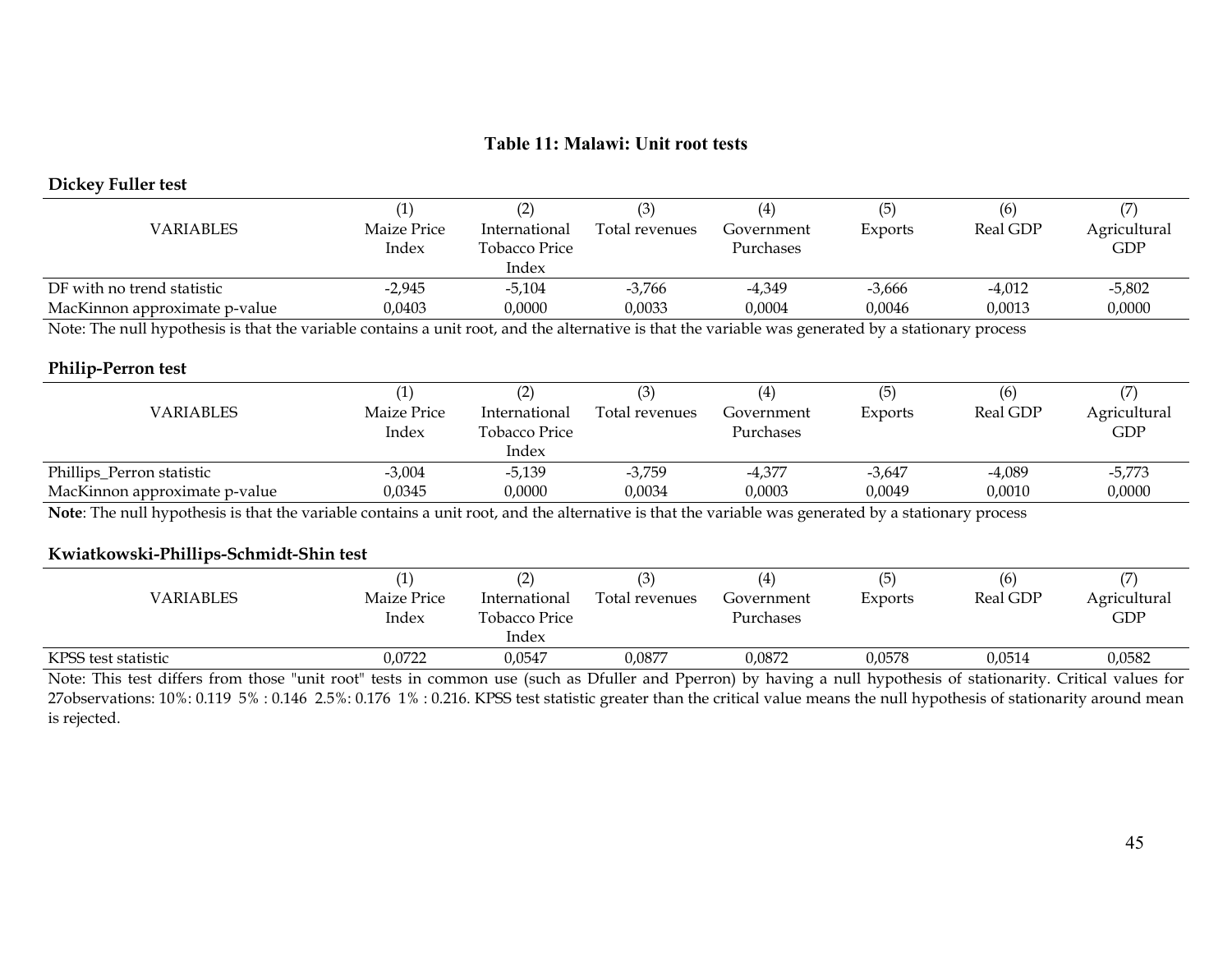## **ANNEX 2.VARIANCE DECOMPOSITION**

| Table 12: Percentage of the Variance Due to the World Agriculture Price Shock: Argentina |             |            |                |                    |                            |                        |                                |                        |                    |
|------------------------------------------------------------------------------------------|-------------|------------|----------------|--------------------|----------------------------|------------------------|--------------------------------|------------------------|--------------------|
| Time                                                                                     | Consumption | Investment | <b>Exports</b> | Agriculture<br>GDP | Non-Tradable<br><b>GDP</b> | Private<br>Consumption | Agricultural<br><b>Exports</b> | Public<br>Expenditures | Public<br>Revenues |
|                                                                                          | 0.021535    | 0.149407   | 0.060064       | 0.00002            | 0.046075                   | 0.517598               | 0.680872                       | 0.583277               | 0.173899           |
| 2                                                                                        | 0.045499    | 0.165884   | 0.060233       | 0.000217           | 0.060321                   | 0.716385               | 0.672562                       | 0.5856                 | 0.408654           |
| 3                                                                                        | 0.043657    | 0.152132   | 0.086269       | 0.043582           | 0.055234                   | 0.784735               | 0.819099                       | 0.582958               | 0.303596           |
| 4                                                                                        | 0.041431    | 0.145482   | 0.082765       | 0.040672           | 0.0533                     | 0.729252               | 0.803692                       | 0.520576               | 0.535576           |
| 5                                                                                        | 0.047754    | 0.165149   | 0.076313       | 0.080489           | 0.067603                   | 0.696726               | 0.795524                       | 0.475277               | 0.717435           |
| 6                                                                                        | 0.045605    | 0.156325   | 0.079582       | 0.110518           | 0.069658                   | 0.762862               | 0.785701                       | 0.589552               | 0.728397           |
| 7                                                                                        | 0.05261     | 0.157425   | 0.077285       | 0.115788           | 0.066655                   | 0.846764               | 0.756119                       | 0.71008                | 0.886112           |
| 8                                                                                        | 0.061653    | 0.182385   | 0.07568        | 0.113723           | 0.079553                   | 0.844585               | 0.83122                        | 0.782872               | 0.888008           |
|                                                                                          |             |            |                |                    |                            |                        |                                |                        |                    |

#### **Table 12: Percentage of the Variance Due to the World Agriculture Price Shock: Argentina**

#### **Table 13: Percentage of the Variance Due to the Agriculture Domestic Price Shock: Argentina**

| Time           | Consumption | Investment | <b>Exports</b> | Non-Tradable<br><b>GDP</b> | Agricultural<br><b>GDP</b> |
|----------------|-------------|------------|----------------|----------------------------|----------------------------|
| 1              | 0.037177    | 0.105217   | 0.084083       | 0.06241                    | 0.006804                   |
| $\overline{2}$ | 0.043973    | 0.135419   | 0.06458        | 0.067919                   | 0.009778                   |
| 3              | 0.04958     | 0.150893   | 0.059416       | 0.065417                   | 0.00716                    |
| 4              | 0.06225     | 0.15226    | 0.062632       | 0.061287                   | 0.04183                    |
| 5              | 0.058586    | 0.13866    | 0.08216        | 0.054831                   | 0.065316                   |
| 6              | 0.065819    | 0.137747   | 0.088255       | 0.051639                   | 0.072943                   |
| 7              | 0.075418    | 0.146448   | 0.08785        | 0.052801                   | 0.070492                   |
| 8              | 0.08103     | 0.148896   | 0.086673       | 0.054756                   | 0.07155                    |